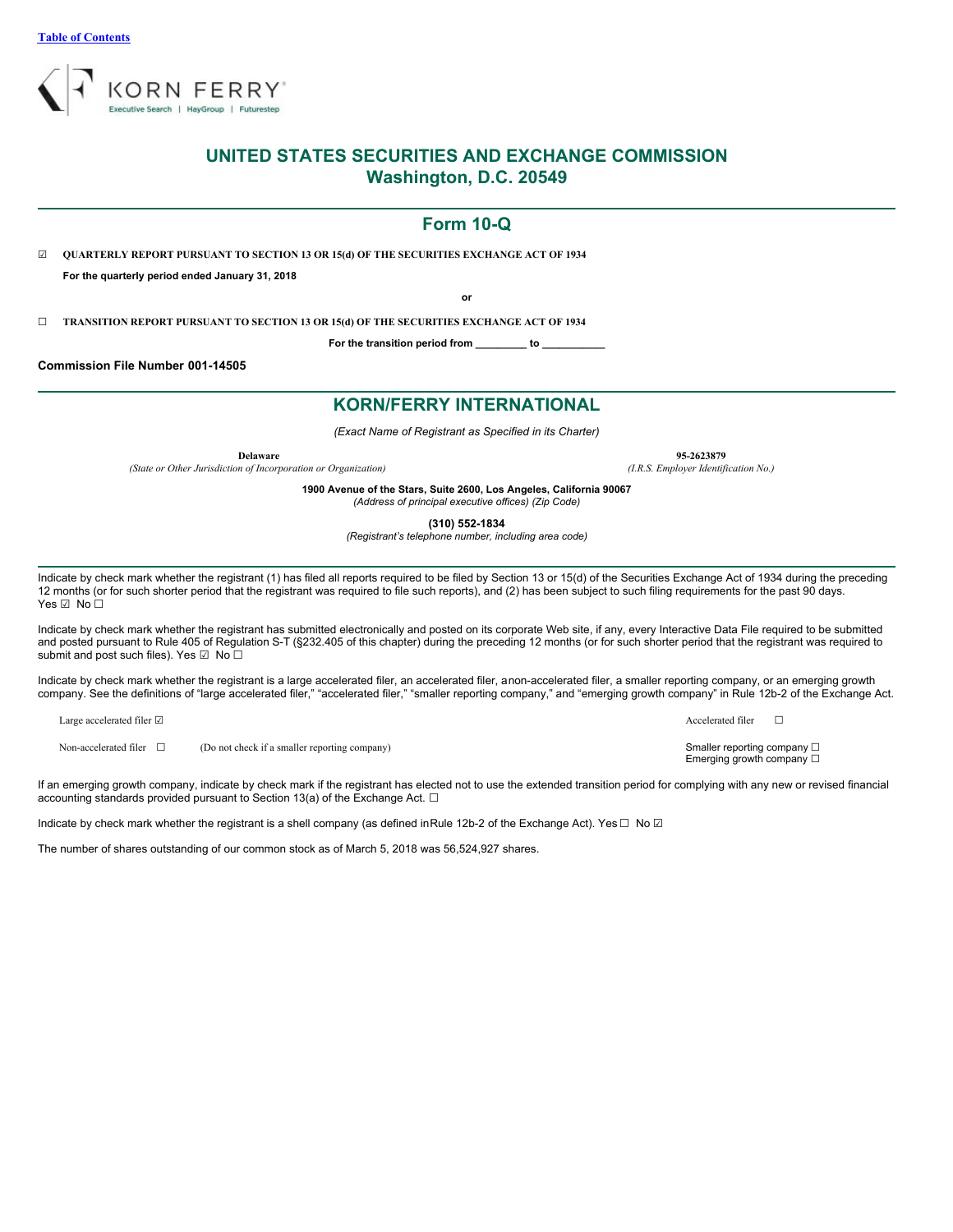## $\mathbf{L}$ **KORN/FERRY INTERNATIONAL**

## <span id="page-1-0"></span>**Table of Contents**

| Item#    | <b>Description</b>                                                                                                        | Page           |
|----------|---------------------------------------------------------------------------------------------------------------------------|----------------|
|          |                                                                                                                           |                |
|          | <b>Part I. Financial Information</b>                                                                                      |                |
| Item 1.  | <b>Consolidated Financial Statements</b>                                                                                  |                |
|          | Consolidated Balance Sheets as of January 31, 2018 (unaudited) and April 30, 2017                                         |                |
|          | Consolidated Statements of Income (unaudited) for the three and nine months ended January 31, 2018 and 2017               | $\overline{2}$ |
|          | Consolidated Statements of Comprehensive Income (unaudited) for the three and nine months ended January 31, 2018 and 2017 | 3              |
|          | Consolidated Statements of Cash Flows (unaudited) for the nine months ended January 31, 2018 and 2017                     | $\overline{4}$ |
|          | <b>Notes to Consolidated Unaudited Financial Statements</b>                                                               | 5              |
| Item 2.  | Management's Discussion and Analysis of Financial Condition and Results of Operations                                     | 24             |
| Item 3.  | <b>Quantitative and Qualitative Disclosures About Market Risk</b>                                                         | 40             |
| Item 4.  | <b>Controls and Procedures</b>                                                                                            | 41             |
|          | <b>Part II. Other Information</b>                                                                                         |                |
| Item 1.  | <b>Legal Proceedings</b>                                                                                                  | 42             |
| Item 1A. | <b>Risk Factors</b>                                                                                                       | 42             |
| Item 2.  | Unregistered Sales of Equity Securities, Use of Proceeds and Issuer Purchases of Equity Securities                        | 42             |
| Item 6.  | <b>Exhibits</b>                                                                                                           | 43             |
|          | <b>Signatures</b>                                                                                                         | 44             |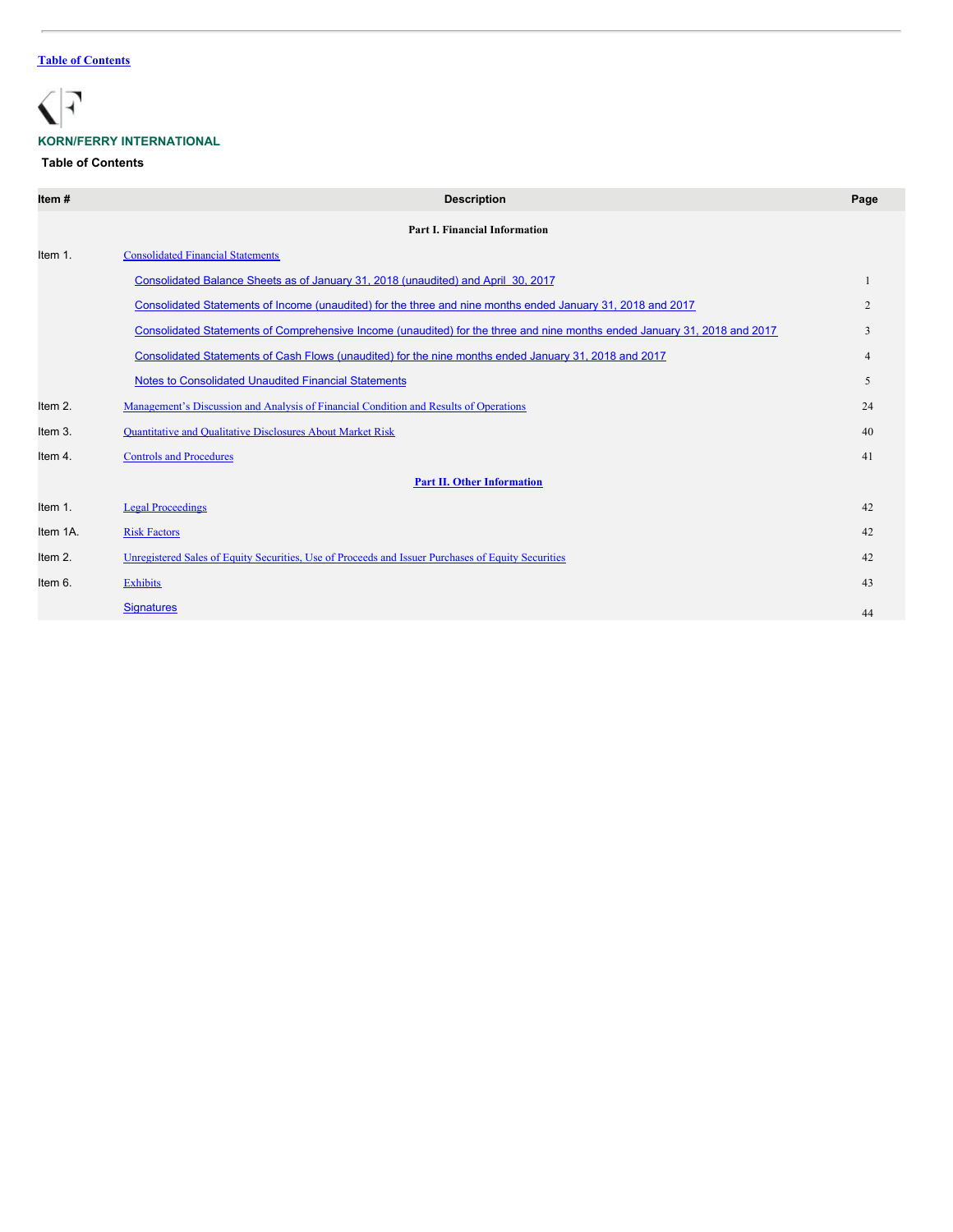<span id="page-2-0"></span> $\sqrt{7}$ **Item 1. Consolidated Financial Statements**

## <span id="page-2-1"></span>**KORN/FERRY INTERNATIONAL AND SUBSIDIARIES CONSOLIDATED BALANCE SHEETS**

|                                                                                                                                       | January 31,<br>2018 |                                       |    | April 30,<br>2017 |  |
|---------------------------------------------------------------------------------------------------------------------------------------|---------------------|---------------------------------------|----|-------------------|--|
|                                                                                                                                       |                     | (unaudited)                           |    |                   |  |
|                                                                                                                                       |                     | (in thousands, except per share data) |    |                   |  |
| <b>ASSETS</b>                                                                                                                         |                     |                                       |    |                   |  |
| Cash and cash equivalents<br>Marketable securities                                                                                    | \$                  | 389.990                               | \$ | 410.882           |  |
| Receivables due from clients, net of allowance for doubtful accounts of \$17,990 and \$15,455 at January 31, 2018 and April 30, 2017, |                     | 14,807                                |    | 4,363             |  |
| respectively                                                                                                                          |                     | 397,845                               |    | 345,314           |  |
| Income taxes and other receivables                                                                                                    |                     | 25,985                                |    | 31,573            |  |
| Prepaid expenses and other assets                                                                                                     |                     | 63,409                                |    | 51,542            |  |
| Total current assets                                                                                                                  |                     | 892,036                               |    | 843,674           |  |
| Marketable securities, non-current                                                                                                    |                     | 124,196                               |    | 115,574           |  |
| Property and equipment, net                                                                                                           |                     | 116,767                               |    | 109.567           |  |
| Cash surrender value of company owned life insurance policies, net of loans                                                           |                     | 118,248                               |    | 113,067           |  |
| Deferred income taxes, net                                                                                                            |                     | 23,222                                |    | 20,175            |  |
| Goodwill                                                                                                                              |                     | 586,561                               |    | 576,865           |  |
| Intangible assets, net                                                                                                                |                     | 206,733                               |    | 217,319           |  |
| Investments and other assets                                                                                                          |                     | 98,769                                |    | 66,657            |  |
| Total assets                                                                                                                          | \$                  | 2,166,532                             | \$ | 2,062,898         |  |
|                                                                                                                                       |                     |                                       |    |                   |  |
| <b>LIABILITIES AND STOCKHOLDERS' EQUITY</b>                                                                                           |                     |                                       |    |                   |  |
| Accounts payable                                                                                                                      | \$                  | 28,359                                | \$ | 37,481            |  |
| Income taxes payable                                                                                                                  |                     | 17,128                                |    | 4,526             |  |
| Compensation and benefits payable<br>Term loan                                                                                        |                     | 234,411<br>23,192                     |    | 248,354<br>19,754 |  |
| Other accrued liabilities                                                                                                             |                     | 163,784                               |    | 148,464           |  |
|                                                                                                                                       |                     |                                       |    |                   |  |
| <b>Total current liabilities</b>                                                                                                      |                     | 466,874                               |    | 458,579           |  |
| Deferred compensation and other retirement plans                                                                                      |                     | 233,595                               |    | 219,905           |  |
| Term loan, non-current                                                                                                                |                     | 217,969                               |    | 236,222           |  |
| Deferred tax liabilities                                                                                                              |                     | 7,619                                 |    | 7,014             |  |
| Other liabilities                                                                                                                     |                     | 59,581                                |    | 54,130            |  |
| <b>Total liabilities</b>                                                                                                              |                     | 985,638                               |    | 975,850           |  |
| Stockholders' equity:                                                                                                                 |                     |                                       |    |                   |  |
| Common stock: \$0.01 par value, 150,000 shares authorized, 71,606 and 70,811 shares issued at January 31, 2018 and April 30, 2017,    |                     |                                       |    |                   |  |
| respectively and 56,518 and 56,938 shares outstanding at January 31, 2018 and April 30, 2017, respectively                            |                     | 679,277                               |    | 692,527           |  |
| Retained earnings                                                                                                                     |                     | 537,353                               |    | 461.976           |  |
| Accumulated other comprehensive loss, net                                                                                             |                     | (38, 671)                             |    | (71,064)          |  |
| Total Korn/Ferry International stockholders' equity                                                                                   |                     | 1,177,959                             |    | 1,083,439         |  |
| Noncontrolling interest                                                                                                               |                     | 2,935                                 |    | 3,609             |  |
| Total stockholders' equity                                                                                                            |                     | 1,180,894                             |    | 1,087,048         |  |
|                                                                                                                                       |                     | 2,166,532                             |    | 2,062,898         |  |
| Total liabilities and stockholders' equity                                                                                            | \$                  |                                       |    |                   |  |

The accompanying notes are an integral part of these consolidated financial statements.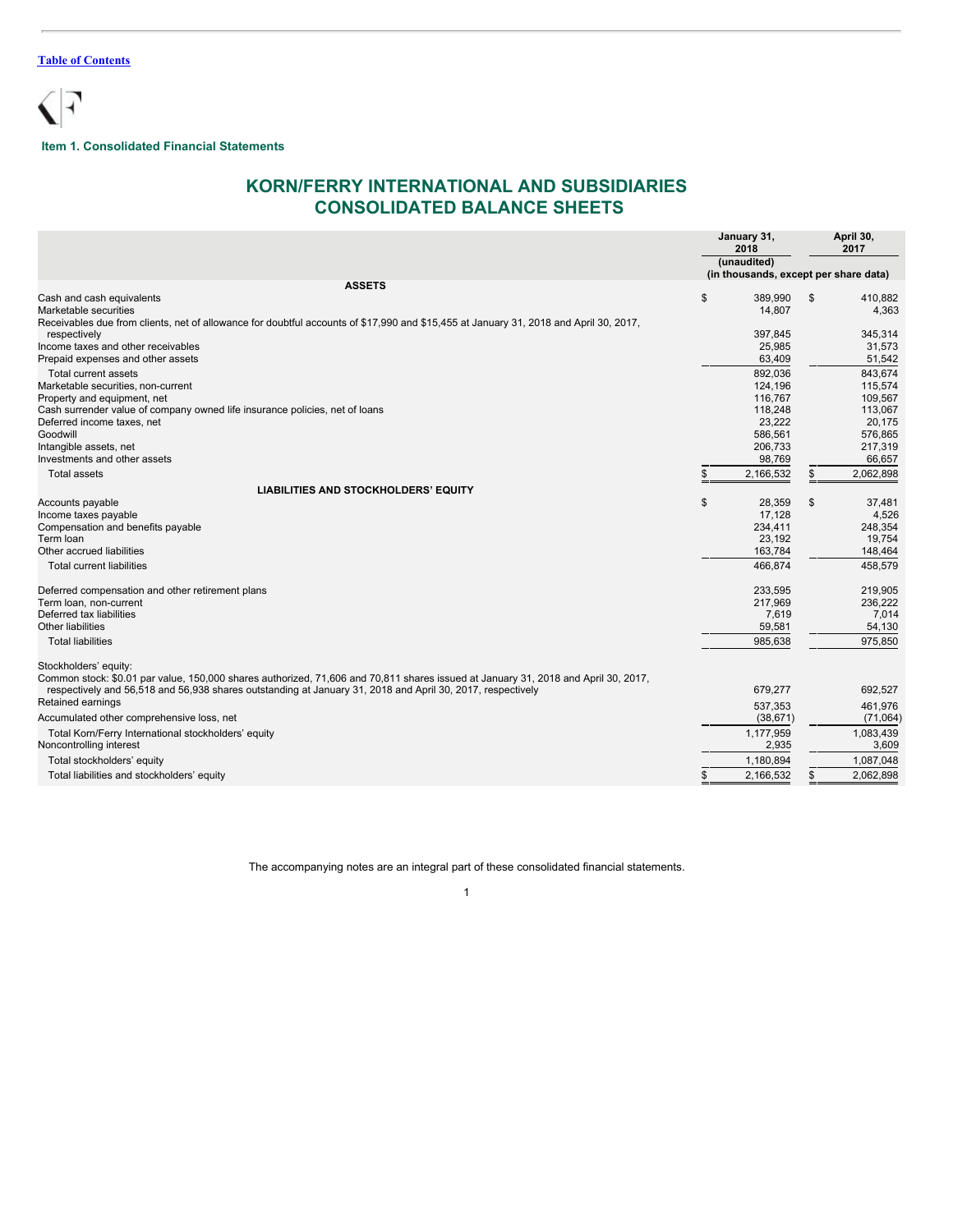

## <span id="page-3-0"></span>**KORN/FERRY INTERNATIONAL AND SUBSIDIARIES CONSOLIDATED STATEMENTS OF INCOME**

**(unaudited)**

|                                                                                                | <b>Three Months Ended</b><br>January 31, |         |               |                                       |   | <b>Nine Months Ended</b><br>January 31, |    |           |  |
|------------------------------------------------------------------------------------------------|------------------------------------------|---------|---------------|---------------------------------------|---|-----------------------------------------|----|-----------|--|
|                                                                                                |                                          | 2018    |               | 2017                                  |   | 2018                                    |    | 2017      |  |
|                                                                                                |                                          |         |               | (in thousands, except per share data) |   |                                         |    |           |  |
| Fee revenue                                                                                    | S                                        | 447,581 | <sup>\$</sup> | 381,918                               | S | 1,291,853                               | \$ | 1,159,456 |  |
| Reimbursed out-of-pocket engagement expenses                                                   |                                          | 13,189  |               | 12,277                                |   | 39,302                                  |    | 42,626    |  |
| Total revenue                                                                                  |                                          | 460,770 |               | 394,195                               |   | 1,331,155                               |    | 1,202,082 |  |
| Compensation and benefits                                                                      |                                          | 310,751 |               | 262,438                               |   | 885,748                                 |    | 796,014   |  |
| General and administrative expenses                                                            |                                          | 58,516  |               | 56,818                                |   | 175,380                                 |    | 166,294   |  |
| Reimbursed expenses                                                                            |                                          | 13,189  |               | 12,277                                |   | 39,302                                  |    | 42,626    |  |
| Cost of services                                                                               |                                          | 17,467  |               | 16,545                                |   | 53,163                                  |    | 52,251    |  |
| Depreciation and amortization                                                                  |                                          | 12,225  |               | 11,774                                |   | 36,881                                  |    | 34,970    |  |
| Restructuring charges, net                                                                     |                                          |         |               | 3,801                                 |   | 78                                      |    | 28,321    |  |
| Total operating expenses                                                                       |                                          | 412,148 |               | 363,653                               |   | 1,190,552                               |    | 1,120,476 |  |
| Operating income                                                                               |                                          | 48,622  |               | 30,542                                |   | 140,603                                 |    | 81,606    |  |
| Other income, net                                                                              |                                          | 7,689   |               | 4,200                                 |   | 14,847                                  |    | 7,580     |  |
| Interest expense, net                                                                          |                                          | (2,665) |               | (2, 402)                              |   | (7,904)                                 |    | (8,199)   |  |
| Income before provision for income taxes and equity in earnings of unconsolidated subsidiaries |                                          | 53,646  |               | 32,340                                |   | 147,546                                 |    | 80,987    |  |
| Equity in earnings of unconsolidated subsidiaries, net                                         |                                          | 97      |               | 113                                   |   | 187                                     |    | 221       |  |
| Income tax provision                                                                           |                                          | 26,316  |               | 8,075                                 |   | 54,145                                  |    | 21,706    |  |
| Net income                                                                                     |                                          | 27,427  |               | 24,378                                |   | 93,588                                  |    | 59,502    |  |
| Net income attributable to noncontrolling interest                                             |                                          | (180)   |               | (481)                                 |   | (969)                                   |    | (2,245)   |  |
| Net income attributable to Korn/Ferry International                                            |                                          | 27,247  | \$.           | 23,897                                |   | 92,619                                  | S. | 57,257    |  |
| Earnings per common share:                                                                     |                                          |         |               |                                       |   |                                         |    |           |  |
| Basic                                                                                          |                                          | 0.49    |               | 0.42                                  |   | 1.65                                    |    | 1.01      |  |
| <b>Diluted</b>                                                                                 |                                          | 0.48    |               | 0.42                                  |   | 1.63                                    |    | 1.00      |  |
| Weighted-average common shares outstanding:                                                    |                                          |         |               |                                       |   |                                         |    |           |  |
| Basic                                                                                          |                                          | 55,252  |               | 56,173                                |   | 55,479                                  |    | 56,325    |  |
| <b>Diluted</b>                                                                                 |                                          | 55,997  |               | 56,702                                |   | 56,236                                  |    | 56,917    |  |
| Cash dividends declared per share:                                                             | \$<br>$=$                                | 0.10    | S             | 0.10                                  |   | 0.30                                    | S  | 0.30      |  |

The accompanying notes are an integral part of these consolidated financial statements.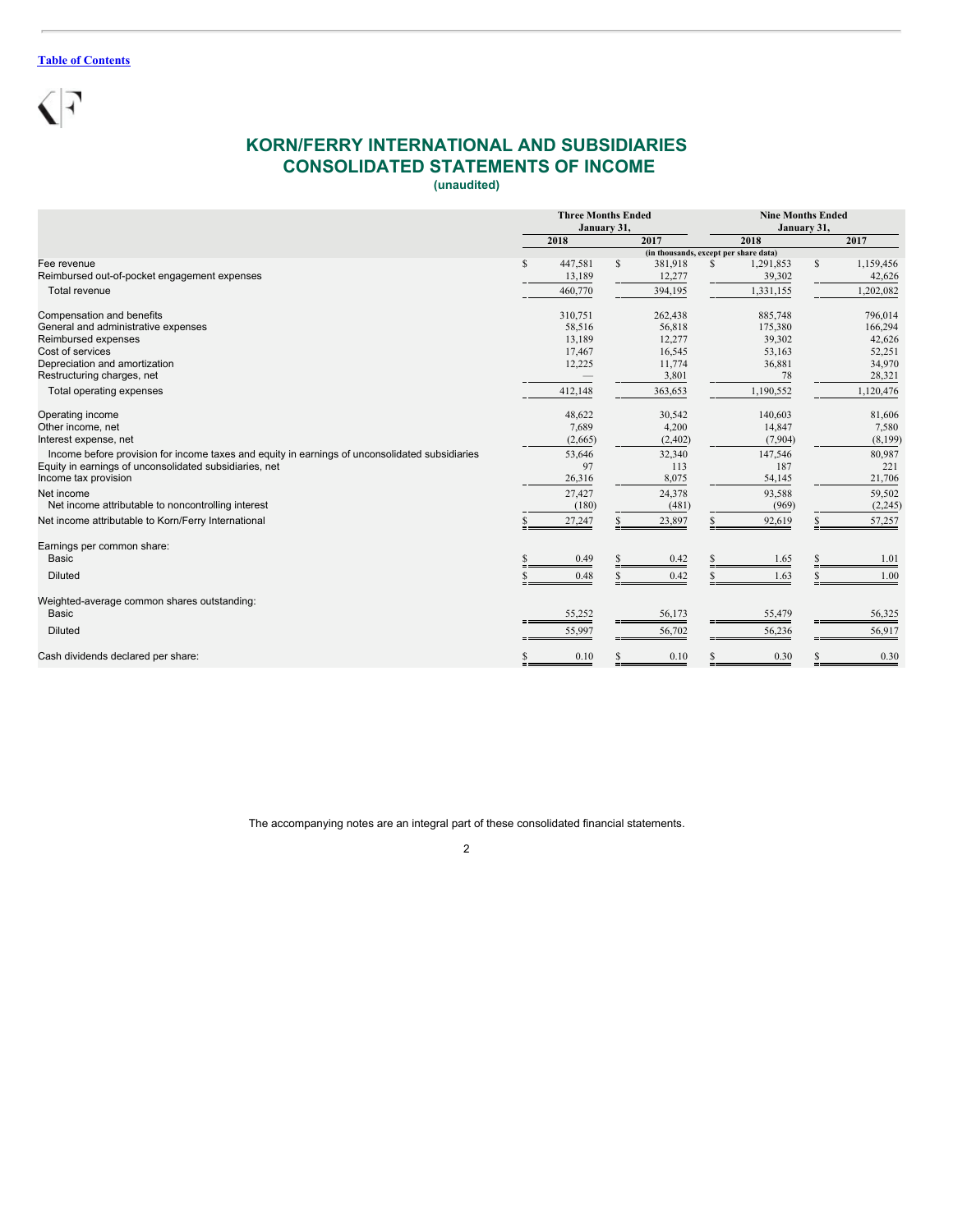

## <span id="page-4-0"></span>**KORN/FERRY INTERNATIONAL AND SUBSIDIARIES CONSOLIDATED STATEMENTS OF COMPREHENSIVE INCOME**

**(unaudited)**

|                                                                    | <b>Three Months Ended</b><br>January 31, |      |           | <b>Nine Months Ended</b><br>January 31, |         |  |          |  |
|--------------------------------------------------------------------|------------------------------------------|------|-----------|-----------------------------------------|---------|--|----------|--|
|                                                                    | 2018                                     | 2017 |           | 2018                                    |         |  | 2017     |  |
|                                                                    |                                          |      |           | (in thousands)                          |         |  |          |  |
| Net income                                                         | 27,427                                   |      | 24,378 \$ |                                         | 93,588  |  | 59,502   |  |
| Other comprehensive income:                                        |                                          |      |           |                                         |         |  |          |  |
| Foreign currency translation adjustments                           | 17.839                                   |      | (1,583)   |                                         | 29,773  |  | (20,016) |  |
| Deferred compensation and pension plan adjustments, net of tax     | 361                                      |      | 465       |                                         | 1.065   |  | 1,392    |  |
| Unrealized gain on interest rate swap, net of tax                  | 1,077                                    |      |           |                                         | 1,470   |  |          |  |
| Comprehensive income                                               | 46,704                                   |      | 23,260    |                                         | 125,896 |  | 40,878   |  |
| Less: comprehensive income attributable to noncontrolling interest | (226)                                    |      | (219)     |                                         | (884)   |  | (1,809)  |  |
| Comprehensive income attributable to Korn/Ferry International      | 46,478                                   |      | 23,041    |                                         | 125,012 |  | 39,069   |  |

The accompanying notes are an integral part of these consolidated financial statements.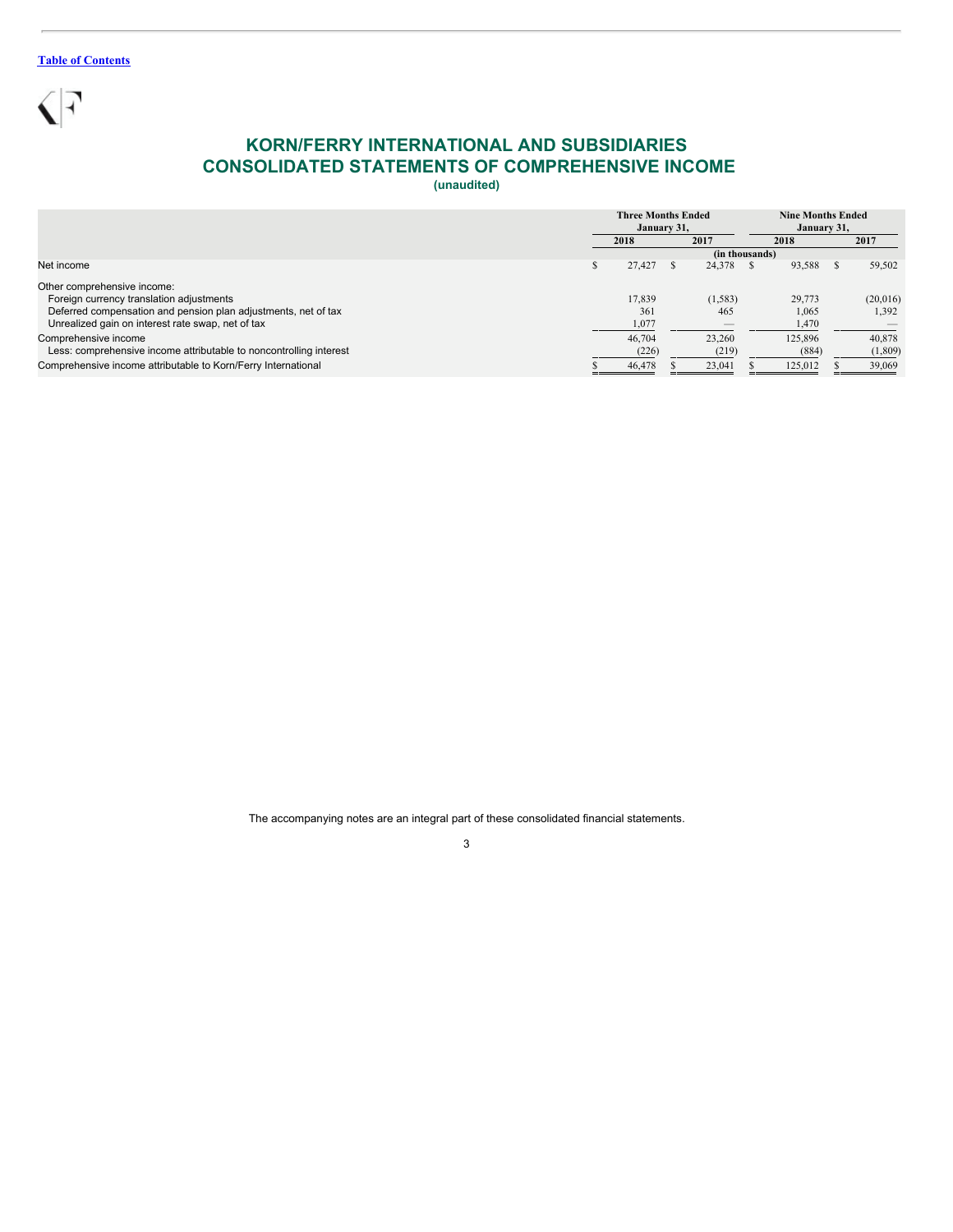

## <span id="page-5-0"></span>**KORN/FERRY INTERNATIONAL AND SUBSIDIARIES CONSOLIDATED STATEMENTS OF CASH FLOWS**

**(unaudited)**

|                                                                                                                                       |     | <b>Nine Months Ended</b><br>January 31, |                |            |
|---------------------------------------------------------------------------------------------------------------------------------------|-----|-----------------------------------------|----------------|------------|
|                                                                                                                                       |     | 2018                                    |                | 2017       |
|                                                                                                                                       |     |                                         | (in thousands) |            |
| <b>Cash flows from operating activities:</b><br>Net income                                                                            | \$  | 93,588                                  | <sup>\$</sup>  | 59,502     |
| Adjustments to reconcile net income to net cash provided by operating activities:                                                     |     |                                         |                |            |
| Depreciation and amortization                                                                                                         |     | 36,881                                  |                | 34,970     |
| Stock-based compensation expense                                                                                                      |     | 15,800                                  |                | 14,101     |
| Provision for doubtful accounts                                                                                                       |     | 9,933                                   |                | 8,373      |
| Gain on cash surrender value of life insurance policies                                                                               |     | (6,020)                                 |                | (3,316)    |
| Gain on marketable securities                                                                                                         |     | (14, 022)                               |                | (7,090)    |
| Deferred income taxes                                                                                                                 |     | 5,373                                   |                | 7,812      |
| Change in other assets and liabilities:                                                                                               |     |                                         |                |            |
| Deferred compensation                                                                                                                 |     | 25,587                                  |                | (22)       |
| Receivables due from clients                                                                                                          |     | (62, 464)                               |                | (35,503)   |
| Income tax and other receivables                                                                                                      |     | 4,445                                   |                | (3,249)    |
| Prepaid expenses and other assets                                                                                                     |     | (11, 867)                               |                | (8,882)    |
| Investment in unconsolidated subsidiaries                                                                                             |     | (187)                                   |                | (221)      |
| Income taxes payable                                                                                                                  |     | 18,217                                  |                | (3,450)    |
| Accounts payable and accrued liabilities                                                                                              |     | (15, 569)                               |                | (45,891)   |
| Other                                                                                                                                 |     | (40, 103)                               |                | (3,393)    |
| Net cash provided by operating activities                                                                                             |     | 59,592                                  |                | 13,741     |
| Cash flows from investing activities:                                                                                                 |     |                                         |                |            |
| Purchase of property and equipment                                                                                                    |     | (31, 133)                               |                | (41,616)   |
| Cash paid for acquisition, net of cash acquired                                                                                       |     |                                         |                | (2,880)    |
| Purchase of marketable securities                                                                                                     |     | (7, 462)                                |                | (9,526)    |
| Proceeds from sales/maturities of marketable securities                                                                               |     | 2,515                                   |                | 42,533     |
| Premium on company-owned life insurance policies                                                                                      |     | (1, 339)                                |                | (1, 337)   |
| Proceeds from life insurance policies                                                                                                 |     | 5,175                                   |                |            |
| Dividends received from unconsolidated subsidiaries                                                                                   |     | 60                                      |                | 455        |
| Net cash used in investing activities                                                                                                 |     | (32, 184)                               |                | (12, 371)  |
| <b>Cash flows from financing activities:</b>                                                                                          |     |                                         |                |            |
| Proceeds from term loan facility                                                                                                      |     |                                         |                | 275,000    |
| Principal payment on term loan facility                                                                                               |     | (15, 469)                               |                | (150, 313) |
| Payment of contingent consideration from acquisition                                                                                  |     | (485)                                   |                | (1,070)    |
| Repurchases of common stock                                                                                                           |     | (32, 568)                               |                | (16,318)   |
| Payments of tax withholdings on restricted stock                                                                                      |     | (3,657)                                 |                | (4,377)    |
| Proceeds from issuance of common stock upon exercise of employee stock options and in connection with an employee stock purchase plan |     | 6,885                                   |                | 4,981      |
| Dividends - noncontrolling interest                                                                                                   |     | (1, 558)                                |                | (1,229)    |
| Dividends paid to shareholders                                                                                                        |     | (17,242)                                |                | (17, 546)  |
| Payments on life insurance policy loans                                                                                               |     | (464)                                   |                |            |
| Net cash (used in) provided by financing activities                                                                                   |     | (64, 558)                               |                | 89,128     |
| Effect of exchange rate changes on cash and cash equivalents                                                                          |     | 16,258                                  |                | (12, 445)  |
| Net (decrease) increase in cash and cash equivalents                                                                                  |     | (20, 892)                               |                | 78,053     |
| Cash and cash equivalents at beginning of period                                                                                      |     | 410,882                                 |                | 273,252    |
| Cash and cash equivalents at end of period                                                                                            | \$. | 389,990                                 | <sup>\$</sup>  | 351,305    |

The accompanying notes are an integral part of these consolidated financial statements.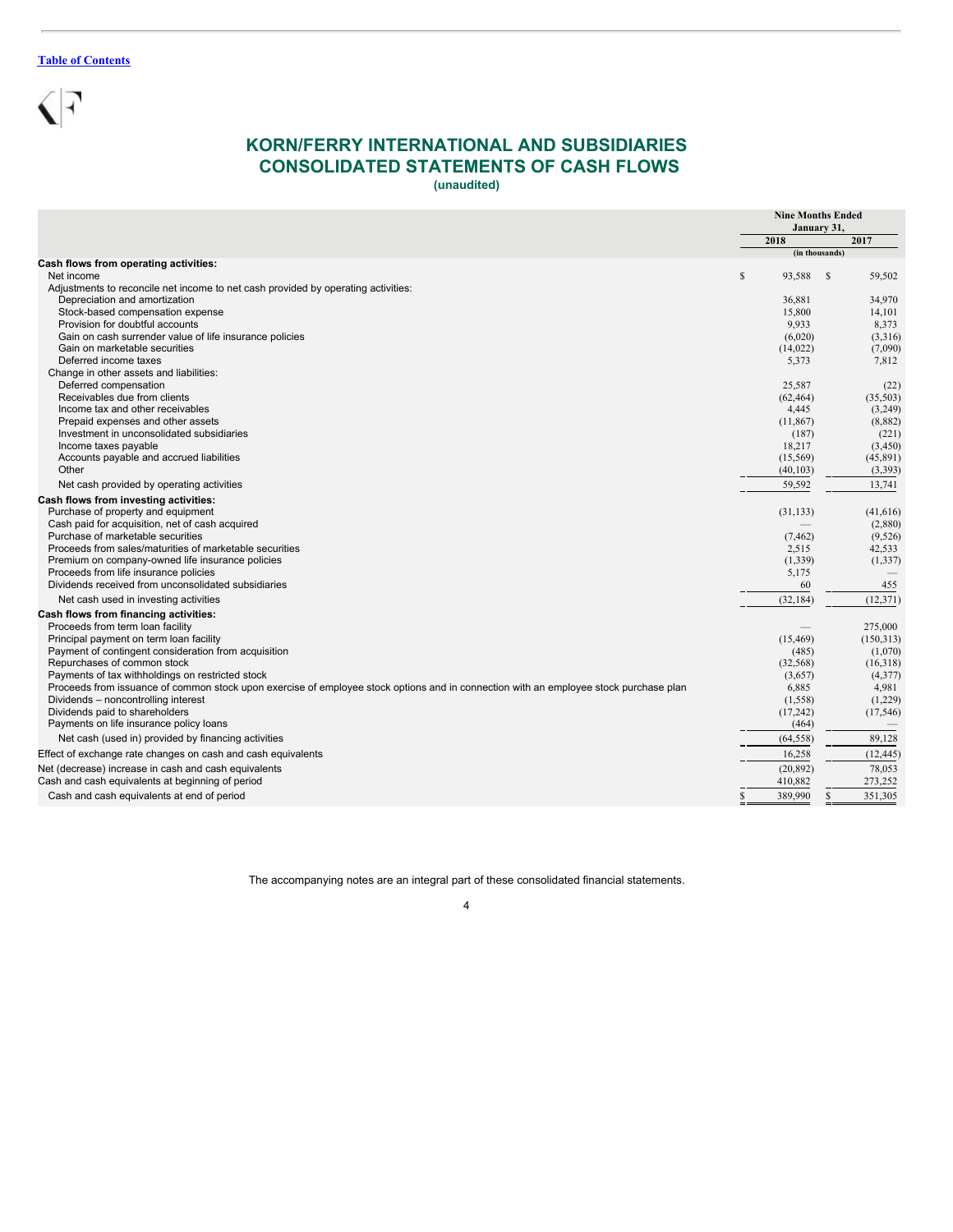<span id="page-6-0"></span>

#### **1. Organization and Summary of Significant Accounting Policies**

#### *Nature of Business*

Korn/Ferry International, a Delaware corporation (the "Company"), and its subsidiaries are engaged in the business of providing talent management solutions, including executive search on a retained basis, recruitment for non-executive professionals, recruitment process outsourcing and leadership & talent consulting services.

#### *Basis of Consolidation and Presentation*

The accompanying financial statements should be read in conjunction with the consolidated financial statements and notes thereto included in the Annual Report on Form 10-K for the year ended April 30, 2017 for the Company and its wholly and majority owned/controlled domestic and international subsidiaries. All intercompany balances and transactions have been eliminated in consolidation. The preparation of the consolidated financial statements conform with United States ("U.S.") generally accepted accounting principles ("GAAP") and prevailing practice within the industry. The consolidated financial statements include all adjustments, consisting of normal recurring accruals and any other adjustments that management considers necessary for a fair presentation of the results for these periods. The results of operations for the interim period are not necessarily indicative of the results for the entire fiscal year.

Investments in affiliated companies, which are 50% or less owned and where the Company exercises significant influence over operations, are accounted for using the equity method.

The Company has control of a Mexico subsidiary and consolidates the operations of this subsidiary. Noncontrolling interest, which represents the Company's 51% noncontrolling interest in the Mexico subsidiary, is reflected on the Company's consolidated financial statements.

The Company considers events or transactions that occur after the balance sheet date but before the consolidated financial statements are issued to provide additional evidence relative to certain estimates or to identify matters that require additional disclosures.

#### *Use of Estimates and Uncertainties*

The preparation of the consolidated financial statements in conformity with GAAP requires management to make estimates and assumptions that affect the reported amounts of assets and liabilities and disclosure of contingent assets and liabilities at the date of the consolidated financial statements and the reported amounts of revenue and expenses during the reporting period. Actual results could differ from these estimates and changes in estimates are reported in current operations as new information is learned or upon the amounts becoming fixed and determinable. The most significant areas that require management judgment are revenue recognition, restructuring, deferred compensation, annual performance related bonuses, evaluation of the carrying value of receivables, goodwill and other intangible assets, fair value of contingent consideration, share-based payments and the recoverability of deferred income taxes.

#### *Revenue Recognition*

Substantially all fee revenue is derived from fees for professional services related to executive search performed on a retained basis, recruitment fornon-executive professionals, recruitment process outsourcing, people and organizational advisory services and the sale of product services. Fee revenue from executive search activities and recruitment for non-executive professionals is generally one-third of the estimated first year compensation of the placed executive ornon-executive professional, as applicable, plus a percentage of the fee to cover indirect engagement related expenses. The Company generally recognizes such revenue on a straight-line basis over a three-month period, commencing upon client acceptance, as this is the period over which the recruitment services are performed. Fees earned in excess of the initial contract amount are recognized upon completion of the engagement, which reflect the difference between the final actual compensation of the placed executive and the estimate used for purposes of the previous billings. Since the initial contract fees are typically not contingent upon placement of a candidate, our assumptions primarily relate to establishing the period over which such service is performed. These assumptions determine the timing of revenue recognition and profitability for the reported period. Any revenues associated with services that are provided on a contingent basis are recognized once the contingency is resolved. In addition to recruitment for non-executive professionals, Futurestep provides recruitment process outsourcing ("RPO") services and fee revenue is recognized as services are rendered and/or as milestones are achieved. Fee revenue from Hay Group (formerly known as Leadership & Talent Consulting ("Legacy LTC") which was combined with HG (Luxembourg) S.à.r.l ("Legacy Hay") in December 2015) is recognized as services are rendered for consulting engagements and other time-based services, measured by total hours incurred to the total estimated hours at completion. It is possible that updated estimates for the consulting engagement may vary from initial estimates with such updates being recognized in the period of determination.

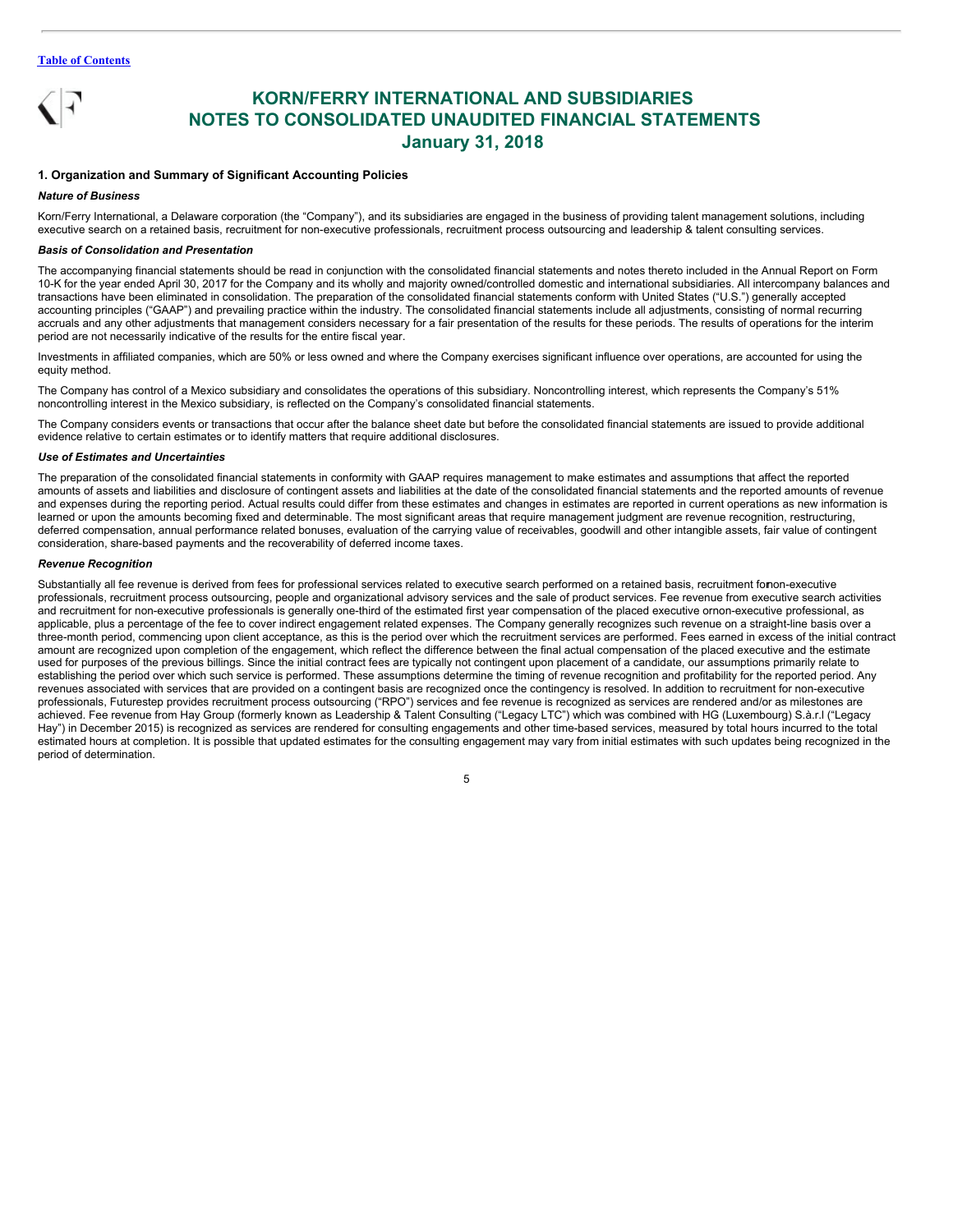

Depending on the timing of billings and services rendered, the Company accrues or defers revenue as appropriate. Hay Group revenue is also derived from the sale of product services, which includes revenue from licenses and from the sale of products. Revenue from licenses is recognized using a straight-line method over the term of the contract (generally 12 months). Under fixed term licenses, the Company is obligated to provide the licensee with access to any updates to the underlying intellectual property that are made by the Company during the term of the license. Once the term of the agreement expires, the client's right to access or use the intellectual property expires and the Company has no further obligations to the client under the license agreement. Revenue from perpetual licenses is recognized when the license is sold since the Company's only obligation is to provide the client access to the intellectual property but is not obligated to provide maintenance, support, updates or upgrades. Products sold by the Company mainly consist of books and automated services covering a variety of topics including performance management, team effectiveness, and coaching and development. The Company recognizes revenue for its products when the product has been sold or shipped in the case of books. As of January 31, 2018 and April 30, 2017, the Company included deferred revenue of \$110.9 million and \$95.8 million, respectively, in other accrued liabilities.

#### *Reimbursements*

The Company incurs certain out-of-pocket expenses that are reimbursed by its clients, which are accounted for as revenue in its consolidated statements of income.

#### *Allowance for Doubtful Accounts*

An allowance is established for doubtful accounts by taking a charge to general and administrative expenses. The amount of the allowance is based on historical loss experience, assessment of the collectability of specific accounts, as well as expectations of future collections based upon trends and the type of work for which services are rendered. After the Company exhausts all collection efforts, the amount of the allowance is reduced for balances identified as uncollectible.

#### *Cash and Cash Equivalents*

The Company considers all highly liquid investments with original maturities of three months or less to be cash equivalents. As of January 31, 2018 and April 30, 2017, the Company's investments in cash equivalents consist of money market funds for which market prices are readily available.

#### *Marketable Securities*

The Company currently has investments in mutual funds that are classified as trading securities based upon management's intent and ability to hold, sell or trade such securities. The classification of the investments in mutual funds is assessed upon purchase and reassessed at each reporting period. The investments in mutual funds (for which market prices are readily available) are held in trust to satisfy obligations under the Company's deferred compensation plans. Such investments are based upon the employees' investment elections in their deemed accounts in the Executive Capital Accumulation Plan and similar plans in Asia Pacific and Canada ("ECAP") from a pre-determined set of securities and the Company invests in marketable securities to mirror these elections. These investments are recorded at fair value and are classified as marketable securities in the accompanying consolidated balance sheets. The investments that the Company may sell within the next twelve months are carried as current assets. Realized gains (losses) on marketable securities are determined by specific identification. Interest is recognized on an accrual basis; dividends are recorded as earned on the ex-dividend date. Interest, dividend income and the changes in fair value in trading securities are recorded in the accompanying consolidated statements of income in other income, net.

#### *Fair Value of Financial Instruments*

Fair value is the price the Company would receive to sell an asset or transfer a liability (exit price) in an orderly transaction between market participants. For those assets and liabilities recorded or disclosed at fair value, the Company determines the fair value based upon the quoted market price, if available. If a quoted market price is not available for identical assets, the fair value is based upon the quoted market price of similar assets. The fair values are assigned a level within the fair value hierarchy as defined below:

- Level 1: Observable inputs such as quoted prices (unadjusted) in active markets that are accessible at the measurement date for identical, unrestricted assets or liabilities.
- Level 2: Inputs other than quoted prices that are observable for the asset or liability, either directly or indirectly. These include quoted prices for similar assets or liabilities in active markets and quoted prices for identical or similar assets or liabilities in markets that are not active.
- *Level 3:* Unobservable inputs that reflect the reporting entity's own assumptions.

As of January 31, 2018 and April 30, 2017, the Company held certain assets that are required to be measured at fair value on a recurring basis. These included cash, cash equivalents, accounts receivable, marketable securities, foreign currency forward contracts and an interest rate swap. The carrying amount of cash, cash equivalents and accounts receivable approximates fair value due to the short maturity of these instruments. The fair values of marketable securities classified as trading are obtained

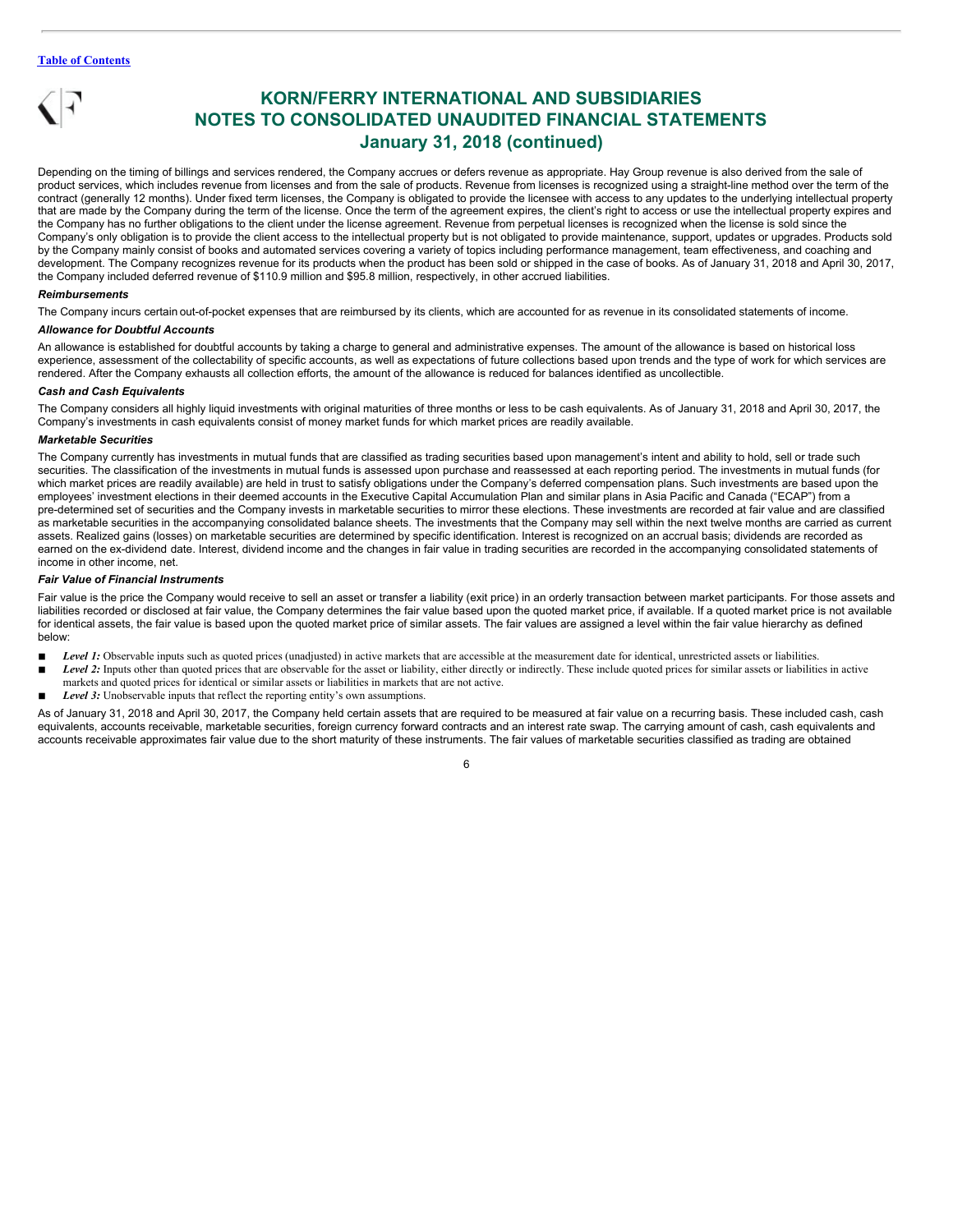

from quoted market prices and the fair values of foreign currency forward contracts or the interest rate swap are obtained from a third party, which are based on quoted prices or market prices for similar assets and financial instruments.

#### *Derivative Financial Instruments*

The Company is exposed to interest rate risk due to the outstanding senior secured credit agreement entered on June 15, 2016. The Company has entered into an interest rate swap agreement to effectively convert its variable debt to a fixed-rate basis. The principal objective of these contracts is to eliminate or reduce the variability of the cash flows in interest payments associated with the Company's long-term debt, thus reducing the impact of interest rate changes on future interest payment cash flows. The Company has determined that the interest rate swap qualifies as a cash flow hedge in accordance with Accounting Standards Codification 815, *Derivatives and Hedging*. Changes in the fair value of an interest rate swap agreement designated as a cash flow hedge are recorded as a component of accumulated other comprehensive income (loss), net within stockholders' equity and are amortized to interest expense over the term of the related debt.

#### *Foreign Currency Forward Contracts Not Designated as Hedges*

The Company has established a program that primarily utilizes foreign currency forward contracts to offset the risks associated with the effects of certain foreign currency exposures. These foreign currency forward contracts are neither used for trading purposes nor are they designated as hedging instruments pursuant to Accounting Standards Codification 815, *Derivatives and Hedging*. Accordingly, the fair value of these contracts is recorded as of the end of the reporting period in the accompanying consolidated balance sheets, while the change in fair value is recorded to the accompanying consolidated statements of income.

#### *Business Acquisitions*

Business acquisitions are accounted for under the acquisition method. The acquisition method requires the reporting entity to identify the acquirer, determine the acquisition date, recognize and measure the identifiable assets acquired, the liabilities assumed and any noncontrolling interest in the acquired entity and recognize and measure goodwill or a gain from the purchase. The acquiree's results are included in the Company's consolidated financial statements from the date of acquisition. Assets acquired and liabilities assumed are recorded at their fair values and the excess of the purchase price over the amounts assigned is recorded as goodwill, or if the fair value of the assets acquired exceeds the purchase price consideration, a bargain purchase gain is recorded. Adjustments to fair value assessments are generally recorded to goodwill over the measurement period (not longer than twelve months). The acquisition method also requires that acquisition-related transaction and post-acquisition restructuring costs be charged to expense as committed and requires the Company to recognize and measure certain assets and liabilities including those arising from contingencies and contingent consideration in a business combination.

#### *Goodwill and Intangible Assets*

Goodwill represents the excess of the purchase price over the fair value of assets acquired. The goodwill impairment test compares the fair value of a reporting unit with its carrying amount, including goodwill. If the carrying amount of a reporting unit exceeds its fair value, goodwill of the reporting unit would be considered impaired. To measure the amount of the impairment loss, the implied fair value of a reporting unit's goodwill is compared to the carrying amount of that goodwill. The implied fair value of goodwill is determined in the same manner as the amount of goodwill recognized in a business combination. If the carrying amount of a reporting unit's goodwill exceeds the implied fair value of that goodwill, an impairment loss is recognized in an amount equal to that excess. For each of these tests, the fair value of each of the Company's reporting units is determined using a combination of valuation techniques, including a discounted cash flow methodology. To corroborate the discounted cash flow analysis performed at each reporting unit, a market approach is utilized using observable market data such as comparable companies in similar lines of business that are publicly traded or which are part of a public or private transaction (to the extent available). Results of the annual impairment test performed as of January 31, 2017, indicated that the fair value of each reporting unit exceeded its carrying amount and no reporting units were at risk of failing the impairment test. As a result, no impairment charge was recognized. The Company's annual impairment test will be performed in the fourth quarter of fiscal 2018. There was also no indication of potential impairment as of January 31, 2018 and April 30, 2017 that would have required further testing.

Intangible assets primarily consist of customer lists,non-compete agreements, proprietary databases, intellectual property and trademarks and are recorded at their estimated fair value at the date of acquisition and are amortized in a pattern in which the asset is consumed if that pattern can be reliably determined, or using the straightline method over their estimated useful lives which range from one to 24 years. For intangible assets subject to amortization, an impairment loss is recognized if the carrying amount of the intangible assets is not recoverable and exceeds fair value. The carrying amount of the intangible assets is considered not recoverable if it exceeds the sum of the undiscounted cash flows expected to result from use of the asset. Intangible assets with indefinite lives are not amortized, but are reviewed annually for impairment or more frequently whenever events or changes in circumstances indicate that the fair value of the asset may be less than its carrying amount. As of January 31, 2018 and April 30, 2017, there were no indicators of impairment with respect to the Company's intangible assets.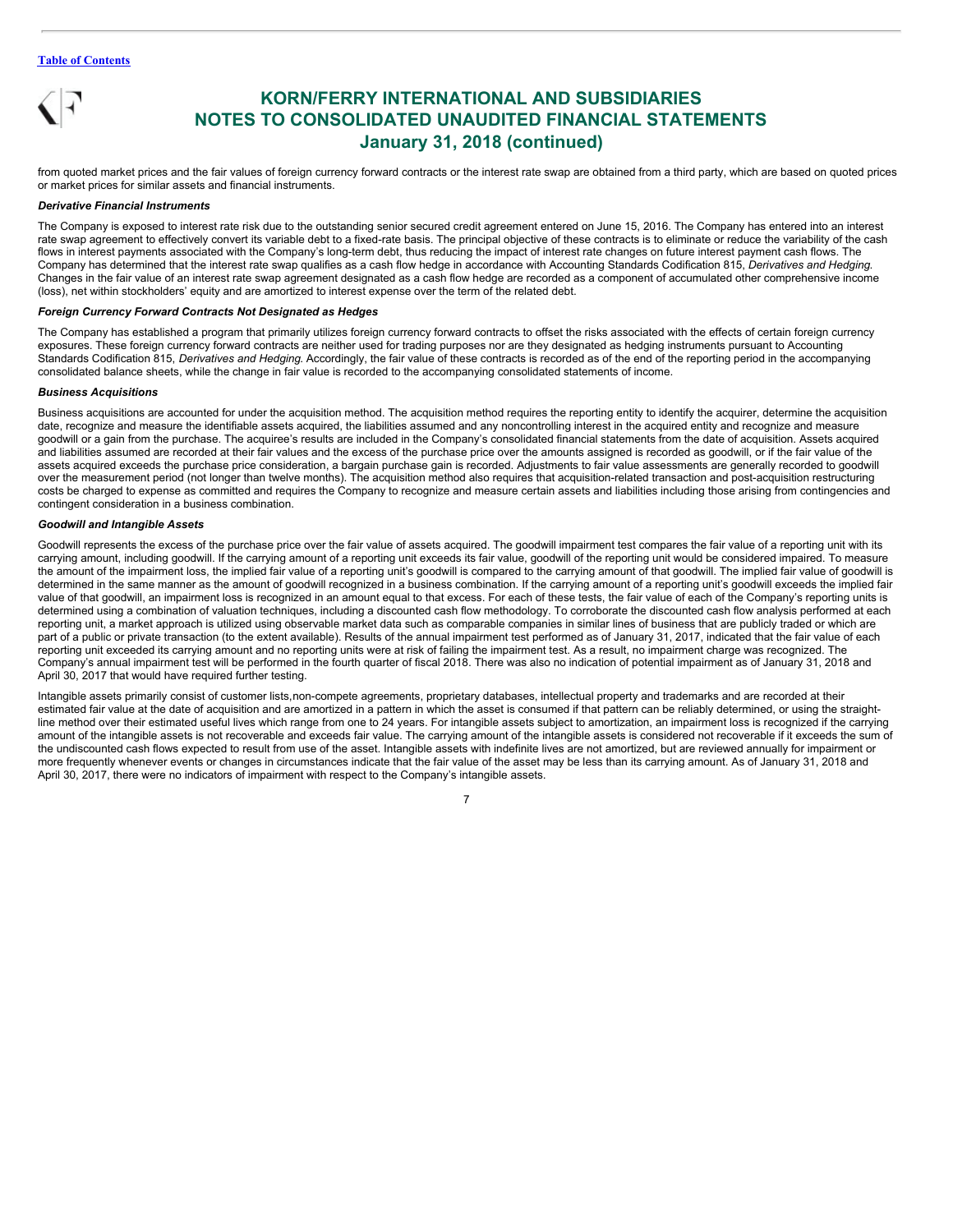

#### *Compensation and Benefits Expense*

Compensation and benefits expense in the accompanying consolidated statements of income consist of compensation and benefits paid to consultants (employees who originate business), executive officers and administrative and support personnel. The most significant portions of this expense are salaries and the amounts paid under the annual performance related bonus plan to employees. The portion of the expense applicable to salaries is comprised of amounts earned by employees during a reporting period. The portion of the expenses applicable to annual performance related bonuses refers to the Company's annual employee performance related bonus with respect to a fiscal year, the amount of which is communicated and paid to each eligible employee following the completion of the fiscal year.

Each quarter, management makes its best estimate of its annual performance related bonuses, which requires management to, among other things, project annual consultant productivity (as measured by engagement fees billed and collected by executive search consultants and revenue and other performance/profitability metrics for Hay Group and Futurestep consultants), the level of engagements referred by a consultant in one line of business to a different line of business, Company performance including profitability, competitive forces and future economic conditions and their impact on the Company's results. At the end of each fiscal year, annual performance related bonuses take into account final individual consultant productivity (including referred work), Company/line of business results including profitability, the achievement of strategic objectives, the results of individual performance appraisals and the current economic landscape. Accordingly, each quarter the Company reevaluates the assumptions used to estimate annual performance related bonus liability and adjusts the carrying amount of the liability recorded on the consolidated balance sheet and reports any changes in the estimate in current operations.

Because annual performance-based bonuses are communicated and paid only after the Company reports its full fiscal year results, actual performance-based bonus payments may differ from the prior year's estimate. Such changes in the bonus estimate historically have been immaterial and are recorded in current operations in the period in which they are determined. The performance related bonus expense was \$155.2 million and \$136.2 million during the nine months ended January 31, 2018 and 2017, respectively, included in compensation and benefits expense in the consolidated statements of income. During the three months ended January 31, 2018 and 2017, the performance related bonus expense was \$56.8 million and \$41.1 million, respectively.

Other expenses included in compensation and benefits expense are due to changes in deferred compensation and pension plan liabilities, changes in cash surrender value ("CSV") of company owned life insurance ("COLI") contracts, amortization of stock compensation awards, payroll taxes and employee insurance benefits. Investments and other assets include long-term retention awards that are generally amortized over four to five years.

#### *Restructuring Charges, Net*

The Company accounts for its restructuring charges as a liability when the obligations are incurred and records such charges at fair value. Such charges includedone-time employee termination benefits and the cost to terminate an office lease including remaining lease payments. Changes in the estimates of the restructuring charges are recorded in the period the change is determined.

#### *Stock-Based Compensation*

The Company has employee compensation plans under which various types of stock-based instruments are granted. These instruments principally include restricted stock units, restricted stock and an Employee Stock Purchase Plan ("ESPP"). The Company recognizes compensation expense related to restricted stock units, restricted stock and the estimated fair value of stock purchases under the ESPP on a straight-line basis over the service period for the entire award.

#### *Recently Adopted Accounting Standards*

In March 2016, the Financial Accounting Standards Board (the "FASB") issued guidance on accounting for certain aspects of share-based payments to employees. The new guidance requires excess tax benefits and tax deficiencies to be recorded in the income statement when the awards vest or are settled. Furthermore, cash flows related to excess tax benefits will no longer be separately classified as a financing activity apart from other income tax cash flows. The guidance also allows companies to repurchase more of an employee's shares for tax withholding purposes without triggering liability accounting, clarifying that all cash payments made on an employee's behalf for withheld shares should be presented as a financing activity in the consolidated statements of cash flows and provides an accounting policy election to account for forfeitures as they occur. The provisions of the guidance are effective for fiscal years beginning after December 15, 2016 and were adopted by the Company effective May 1, 2017. The primary impact of the adoption was the recognition of excess tax benefits in our provision for income taxes in the current year compared to recording it previously as a component of equity. Additional amendments to the accounting for income taxes and minimum statutory withholding tax requirements had no impact to retained earnings, where the cumulative effect of these changes are required to be recorded. The Company elected to apply the presentation for cash flows related to excess tax benefits retrospectively for all periods presented which resulted in minimal impact to cash used in operations and cash provided

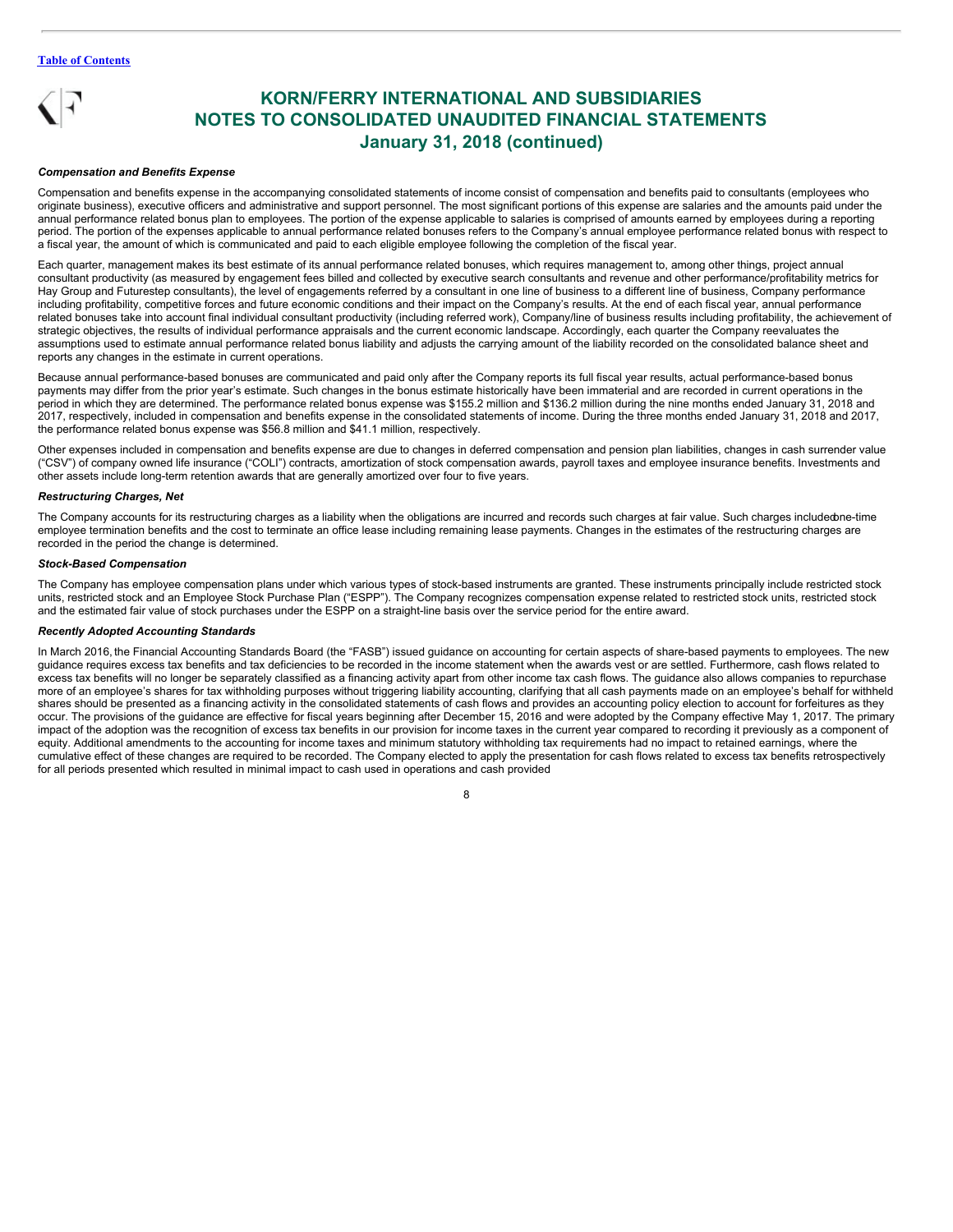

by financing activities for the nine months ended January 31, 2017. The presentation requirements for cash flows related to employee taxes paid for withheld shares had no impact on any of the periods presented on our consolidated cash flows statements since such cash flows have historically been presented as a financing activity. The Company elected to account for forfeitures as they occur, rather than estimating the expected forfeitures over the vesting period. This election did not have an impact on the Company's financial statements.

#### *Recently Issued Accounting Standards - Not Yet Adopted*

In May 2014, the FASB issued ASU 2014-09, which superseded revenue recognition requirements regarding contracts with customers to transfer goods or services or for the transfer of nonfinancial assets. Under this new guidance, entities are required to recognize revenue that depicts the transfer of promised goods or services to customers in an amount that reflects the consideration to which the entity expects to be entitled in exchange for those goods or services. The guidance provides a five-step analysis to be performed on transactions to determine when and how revenue is recognized. In addition, the guidance permits companies to choose between the following two transition methods of adopting ASU 2014-09: (1) the full retrospective method, in which case the standard would be applied to all reporting periods presented and (2) the modified retrospective method, with a cumulative-effect adjustment as of the date of adoption.

The new guidance is effective for fiscal years and interim periods within those annual years beginning after December 15, 2017. The Company will adopt this guidance in its fiscal year beginning May 1, 2018 and expects to apply the modified retrospective method in adopting ASU 2014-09. The Company organized a team and developed a project plan to guide the implementation. The project plan includes working sessions to review, evaluate and document the arrangements with customers under our various reporting units to identify potential differences that would result from applying the requirements of the new standard.

The Company has completed its initial evaluation of the impact of ASU2014-09 on executive search activities and recruitment fornon-executive professionals and recruitment process outsourcing. As to executive search and recruitment for non-executive professionals we expect the implementation of ASU2014-09 to result in timing differences in the recognition of uptick revenue (uptick revenue occurs when a placement's actual compensation is higher than the original estimated compensation). Currently the Company recognizes uptick revenue as the amount becomes fixed and determinable. Under ASU 2014-09, however, upticks are considered variable consideration and the Company will be required to estimate upticks at contract inception and recognize the revenue over the service period. Based on our initial evaluation the impact of ASU 2014-09 on the recruitment process outsourcing revenue stream is not expected to be material. The Company expects to finalize its evaluation of the impact of ASU No. 2014-09 by the end of the fiscal year.

In February 2016, the FASB issued guidance on accounting for leases that generally requires all leases to be recognized on the consolidated balance sheet. The provisions of the guidance are effective for fiscal years beginning after December 15, 2018 and early adoption is permitted. The Company plans to adopt this guidance in fiscal year beginning May 1, 2019. The provisions of the guidance are to be applied using a modified retrospective approach. The Company is still evaluating the effect this guidance will have on the consolidated financial statements. Based on our initial assessment, the Company expects that upon adoption it will report an increase in assets and liabilities on our consolidated balance sheet as a result of recognizing right-of-use assets and lease liabilities related to lease agreements.

In August 2016, the FASB issued guidance on the classification of certain cash receipts and cash payments in the statement of cash flows. The new guidance provides clarification on specific cash flow issues regarding presentation and classification in the statement of cash flows with the objective of reducing the existing diversity in practice. The amendments in this update are effective for reporting periods beginning after December 15, 2017, with early adoption permitted. The Company plans to adopt this guidance in its fiscal year beginning May 1, 2018. The provisions of the guidance are to be applied using a retrospective transition method. The adoption of this guidance is not anticipated to have a material impact on the consolidated financial statements.

In January 2017, the FASB issued guidance that clarifies the definition of a business. The new guidance assists a company when evaluating whether transactions should be accounted for as acquisitions (disposals) of assets or businesses. The provisions of the guidance require that if the fair value of the gross assets acquired (or disposed of) is substantially concentrated in a single identifiable asset or a group of similar identifiable assets, then it is not a business. The provisions of the guidance are effective for annual years beginning after December 15, 2017, including interim periods, with early adoption permitted. The Company plans to adopt this guidance in its fiscal year beginning May 1, 2018. The provisions of the guidance are to be applied prospectively. The adoption of this guidance is not anticipated to have a material impact on the consolidated financial statements.

In January 2017, the FASB issued guidance simplifying the test for goodwill impairment. The new guidance simplifies the test for goodwill impairment by removing Step 2 from the goodwill impairment test. Companies will now perform the goodwill impairment test by comparing the fair value of a reporting unit with its carrying amount, recognizing an impairment charge for the amount by which the carrying amount exceeds the reporting unit's fair value not to exceed the total amount of goodwill allocated to that reporting unit. An entity still has the option to perform the qualitative assessment for a reporting unit to determine if the quantitative impairment test is necessary. The amendments of this standard are effective for goodwill impairment tests in fiscal

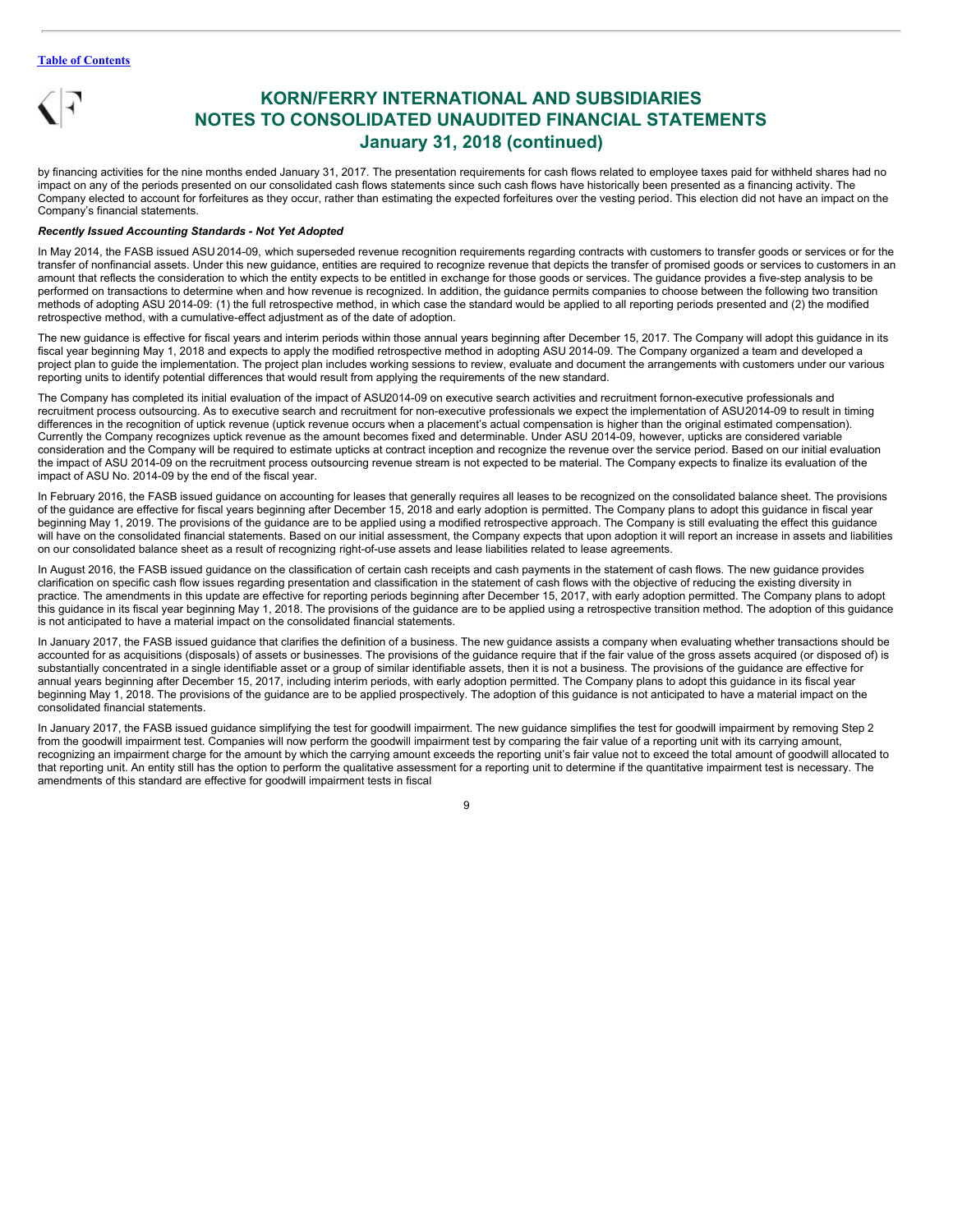

years beginning after December 15, 2019, with early adoption permitted for goodwill impairment tests performed after January 1, 2017. The Company is evaluating the adoption timeline and the effects that the standard will have on the consolidated financial statements.

In March 2017, the FASB issued guidance that changes the presentation of net periodic pension cost and net periodic postretirement benefit cost. The new guidance will change the presentation of net periodic benefit cost related to employer sponsored defined benefit plans and other postretirement benefits. Service cost will be included within the same income statement line item as other compensation costs arising from services rendered during the period, while other components of net periodic benefit pension cost will be presented separately outside of operating income. Additionally, only service costs may be capitalized in assets. The amendments of this standard are effective for fiscal years beginning after December 15, 2017, including interim periods within those years. The Company will adopt this guidance in its fiscal year beginning May 1, 2018. The adoption of this standard is not anticipated to have a material impact on the consolidated financial statements.

In May 2017, the FASB issued guidance clarifying the scope of modification accounting for stock compensation. The new standard provides guidance about which changes to the terms or conditions of a share-based payment award require an entity to apply modification accounting in Topic 718. This pronouncement is effective for annual reporting periods beginning after December 15, 2017, but early adoption is permitted. The Company will adopt this guidance in its fiscal year beginning May 1, 2018. The Company is currently evaluating the impact of adopting this guidance.

In August 2017, the FASB issued guidance amending and simplifying accounting for hedging activities. The new guidance will refine and expand strategies that qualify for hedge accounting and simplify the application of hedge accounting in certain situations. The amendments of this standard are effective for fiscal years beginning after December 15, 2018. The Company will adopt this guidance in its fiscal year beginning May 1, 2019. The Company is currently evaluating the impact of adopting this guidance.

In February 2018, the FASB issued ASU 2018-02 which provides companies the option to reclassify stranded tax effects within accumulated other comprehensive income (loss), net to retained earnings resulting from the Tax Cuts and Jobs Act (the "Tax Act"). The new guidance requires companies to disclose whether they decided to reclassify the income tax effects of the Tax Act from accumulated other comprehensive income (loss), net to retained earnings and to disclose a policy for releasing the income tax effects from accumulated other comprehensive income (loss), net. The guidance is effective for annual reporting periods beginning after December 15, 2018, but early adoption is permitted. If companies elect to reclassify the stranded tax effects the guidance allows it to be recorded in the period of adoption or retrospectively to each period in which the effect of the Tax Act is recognized. The Company is currently evaluating the impact of adopting this guidance.

#### **2. Basic and Diluted Earnings Per Share**

Accounting Standards Codification 260, *Earnings Per Share*, requires companies to treat unvested share-based payment awards that havenon-forfeitable rights to dividends prior to vesting as a separate class of securities in calculating earnings per share. We have granted and expect to continue to grant to certain employees under our restricted stock agreements, grants that contain non-forfeitable rights to dividends. Such grants are considered participating securities. Therefore, we are required to apply the two-class method in calculating earnings per share. Thetwo-class method of computing earnings per share is an earnings allocation formula that determines earnings per share for each class of common stock and participating security according to dividends declared (or accumulated) and participation rights in undistributed earnings. The dilutive effect of participating securities is calculated using the more dilutive of the treasury method or the two-class method.

Basic earnings per common share was computed using thetwo-class method by dividing basic net earnings attributable to common stockholders by the weighted-average number of common shares outstanding. Diluted earnings per common share was computed using the two-class method by dividing diluted net earnings attributable to common stockholders by the weighted-average number of common shares outstanding plus dilutive common equivalent shares. Dilutive common equivalent shares include all in-the-money outstanding options or other contracts to issue common stock as if they were exercised or converted. Financial instruments that are not in the form of common stock, but when converted into common stock increase earnings per share are anti-dilutive and are not included in the computation of diluted earnings per share.

During the three and nine months ended January 31, 2018, restricted stock awards of 0.6 million were outstanding, but not included in the computation of diluted earnings per share because they were anti-dilutive. During the three and nine months ended January 31, 2017, restricted stock awards of 0.5 million and 0.6 million were outstanding, respectively, but not included in the computation of diluted earnings per share because they were anti-dilutive.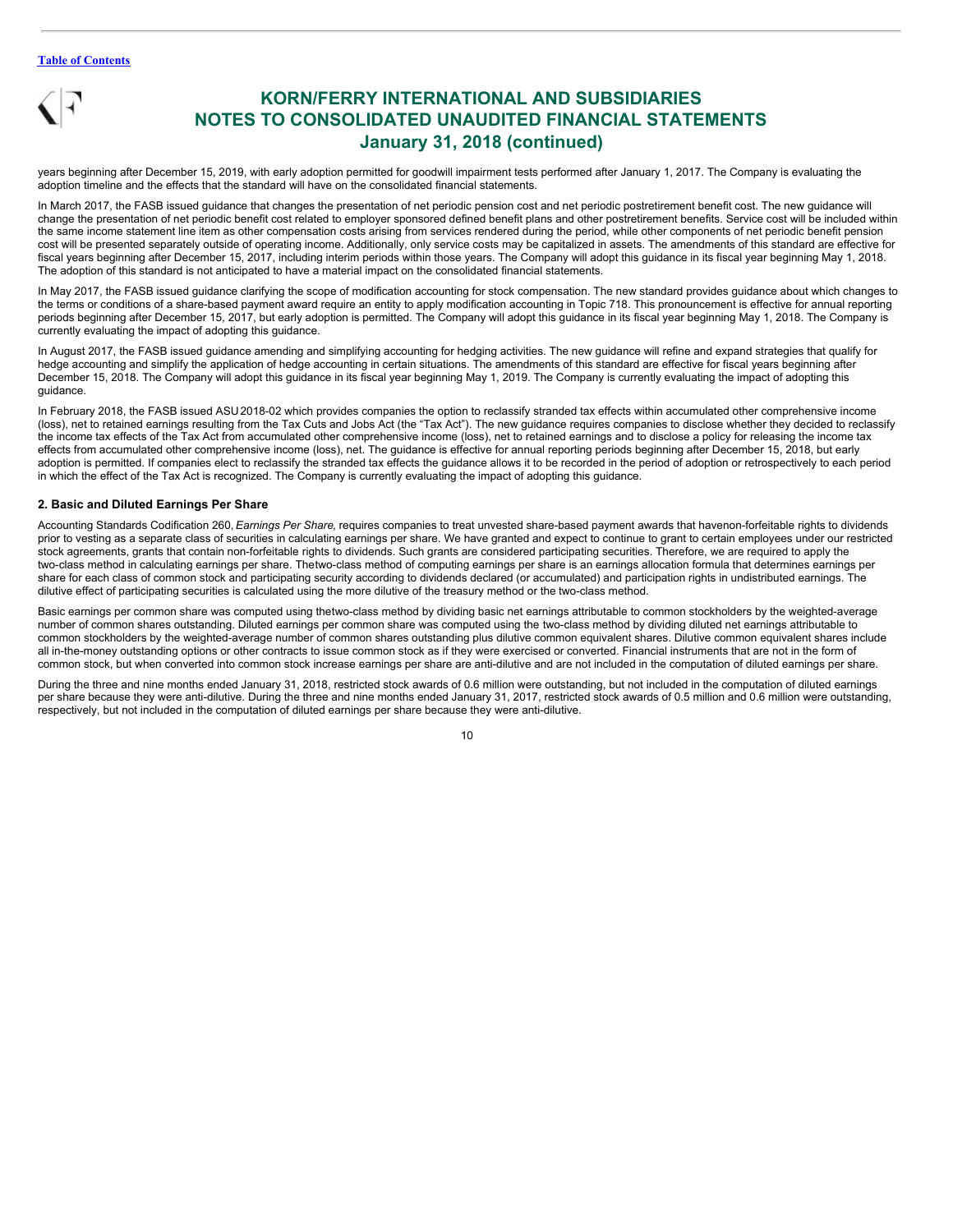

The following table summarizes basic and diluted earnings per common share attributable to common stockholders:

|                                                                                                                                               | <b>Three Months Ended</b><br>January 31, |                                           |               |      | <b>Nine Months Ended</b><br>January 31, |   |               |  |
|-----------------------------------------------------------------------------------------------------------------------------------------------|------------------------------------------|-------------------------------------------|---------------|------|-----------------------------------------|---|---------------|--|
|                                                                                                                                               | 2018                                     |                                           | 2017          | 2018 |                                         |   | 2017          |  |
|                                                                                                                                               |                                          | (in the thousands, except per share data) |               |      |                                         |   |               |  |
| Net income attributable to Korn/Ferry International<br>Less: distributed and undistributed earnings to nonvested restricted stockholders      | 27,247<br>295                            |                                           | 23,897<br>227 |      | 92,619<br>982                           | S | 57,257<br>505 |  |
| Basic net earnings attributable to common stockholders<br>Add: undistributed earnings to nonvested restricted stockholders                    | 26,952<br>235                            |                                           | 23,670<br>172 |      | 91,637<br>804                           |   | 56,752<br>356 |  |
| Less: reallocation of undistributed earnings to nonvested restricted stockholders<br>Diluted net earnings attributable to common stockholders | 232<br>26,955                            |                                           | 171<br>23,671 |      | 793<br>91,648                           |   | 353<br>56,755 |  |
| Weighted-average common shares outstanding:                                                                                                   |                                          |                                           |               |      |                                         |   |               |  |
| Basic weighted-average number of common shares outstanding<br>Effect of dilutive securities:                                                  | 55,252                                   |                                           | 56,173        |      | 55,479                                  |   | 56,325        |  |
| <b>Restricted stock</b>                                                                                                                       | 738                                      |                                           | 505           |      | 744                                     |   | 540           |  |
| Stock options<br><b>ESPP</b>                                                                                                                  |                                          |                                           | 20            |      |                                         |   | 24<br>28      |  |
| Diluted weighted-average number of common shares outstanding                                                                                  | 55,997                                   |                                           | 56,702        |      | 56,236                                  |   | 56,917        |  |
| Net earnings per common share:                                                                                                                |                                          |                                           |               |      |                                         |   |               |  |
| Basic earnings per share                                                                                                                      | 0.49                                     |                                           | 0.42          |      | 1.65                                    |   | 1.01          |  |
| Diluted earnings per share                                                                                                                    | 0.48                                     |                                           | 0.42          |      | 1.63                                    |   | 1.00          |  |

### **3. Stockholders' Equity**

The following table summarizes the changes in stockholders' equity for the three months ended January 31, 2018:

|                                                                |    | <b>Total Korn/Ferry</b><br>International |                |       |      | <b>Total</b> |  |  |  |               |  |  |  |  |  |  |  |  |  |  |  |  |  |  |  |  |  |  |  |                            |  |                                |
|----------------------------------------------------------------|----|------------------------------------------|----------------|-------|------|--------------|--|--|--|---------------|--|--|--|--|--|--|--|--|--|--|--|--|--|--|--|--|--|--|--|----------------------------|--|--------------------------------|
|                                                                |    | <b>Equity</b>                            |                |       |      |              |  |  |  | Stockholders' |  |  |  |  |  |  |  |  |  |  |  |  |  |  |  |  |  |  |  | Noncontrolling<br>Interest |  | Stockholders'<br><b>Equity</b> |
|                                                                |    |                                          | (in thousands) |       |      |              |  |  |  |               |  |  |  |  |  |  |  |  |  |  |  |  |  |  |  |  |  |  |  |                            |  |                                |
| Balance as of October 31, 2017                                 | \$ | 1,132,014                                |                | 2,709 | - \$ | 1,134,723    |  |  |  |               |  |  |  |  |  |  |  |  |  |  |  |  |  |  |  |  |  |  |  |                            |  |                                |
| Comprehensive income (loss):                                   |    |                                          |                |       |      |              |  |  |  |               |  |  |  |  |  |  |  |  |  |  |  |  |  |  |  |  |  |  |  |                            |  |                                |
| Net income                                                     |    | 27.247                                   |                | 180   |      | 27,427       |  |  |  |               |  |  |  |  |  |  |  |  |  |  |  |  |  |  |  |  |  |  |  |                            |  |                                |
| Foreign currency translation adjustments                       |    | 17.793                                   |                | 46    |      | 17.839       |  |  |  |               |  |  |  |  |  |  |  |  |  |  |  |  |  |  |  |  |  |  |  |                            |  |                                |
| Deferred compensation and pension plan adjustments, net of tax |    | 361                                      |                |       |      | 361          |  |  |  |               |  |  |  |  |  |  |  |  |  |  |  |  |  |  |  |  |  |  |  |                            |  |                                |
| Unrealized gain on interest rate swap, net of tax              |    | 1,077                                    |                |       |      | 1,077        |  |  |  |               |  |  |  |  |  |  |  |  |  |  |  |  |  |  |  |  |  |  |  |                            |  |                                |
| Dividends paid to shareholders                                 |    | (5,705)                                  |                |       |      | (5,705)      |  |  |  |               |  |  |  |  |  |  |  |  |  |  |  |  |  |  |  |  |  |  |  |                            |  |                                |
| Purchase of stock                                              |    | (3,503)                                  |                |       |      | (3,503)      |  |  |  |               |  |  |  |  |  |  |  |  |  |  |  |  |  |  |  |  |  |  |  |                            |  |                                |
| <b>Issuance of stock</b>                                       |    | 3,412                                    |                |       |      | 3,412        |  |  |  |               |  |  |  |  |  |  |  |  |  |  |  |  |  |  |  |  |  |  |  |                            |  |                                |
| Stock-based compensation                                       |    | 5,263                                    |                |       |      | 5,263        |  |  |  |               |  |  |  |  |  |  |  |  |  |  |  |  |  |  |  |  |  |  |  |                            |  |                                |
| Balance as of January 31, 2018                                 |    | 1.177.959                                |                | 2,935 |      | 1,180,894    |  |  |  |               |  |  |  |  |  |  |  |  |  |  |  |  |  |  |  |  |  |  |  |                            |  |                                |

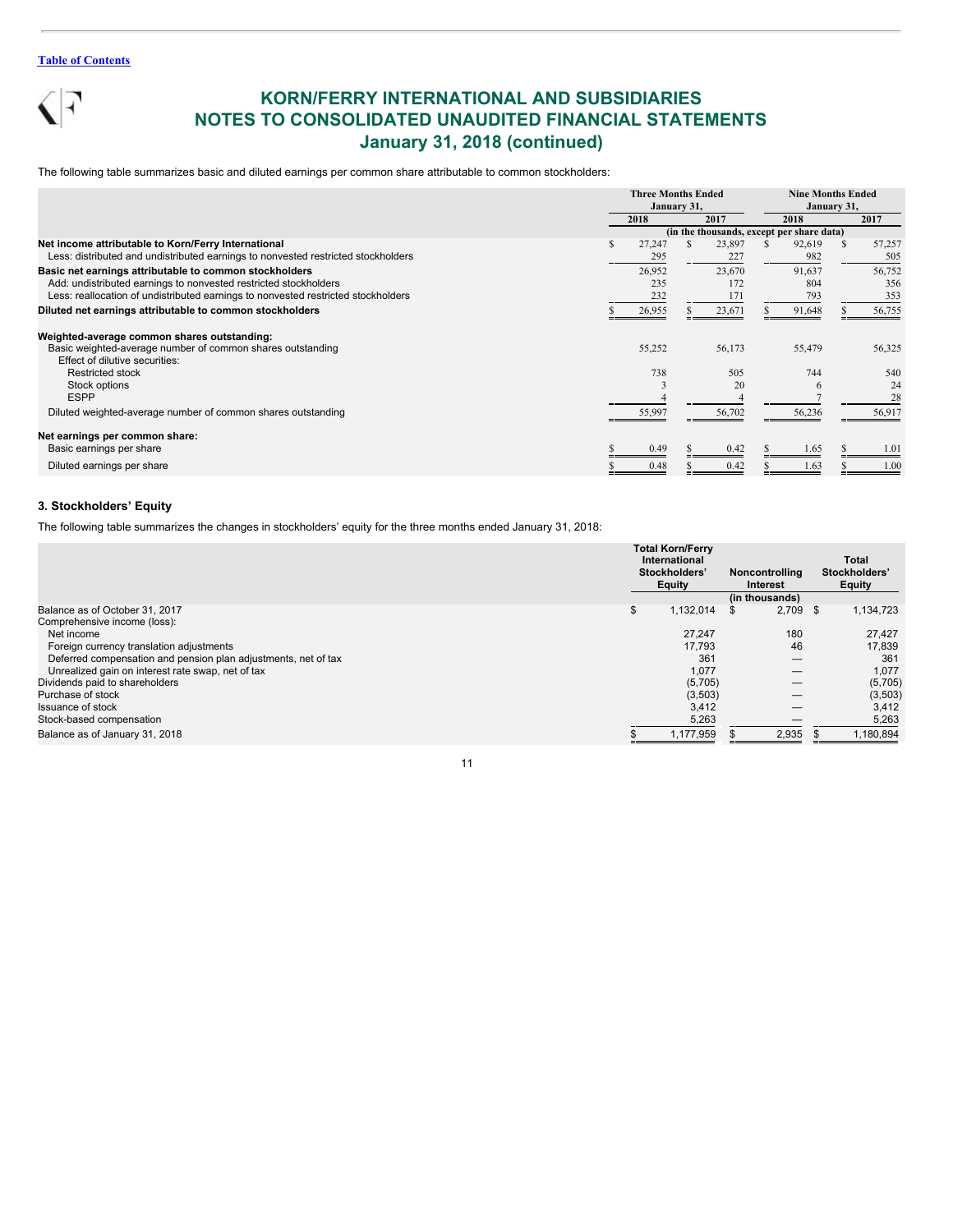

The following table summarizes the changes in stockholders' equity for the nine months ended January 31, 2018:

|                                                                |    | <b>Total Korn/Ferry</b><br>International |                |    | Total         |
|----------------------------------------------------------------|----|------------------------------------------|----------------|----|---------------|
|                                                                |    | Stockholders'                            | Noncontrolling |    | Stockholders' |
|                                                                |    | <b>Equity</b>                            | Interest       |    | <b>Equity</b> |
|                                                                |    |                                          | (in thousands) |    |               |
| Balance as of April 30, 2017                                   | æ, | 1,083,439                                | 3,609          | S. | 1,087,048     |
| Comprehensive income (loss):                                   |    |                                          |                |    |               |
| Net income                                                     |    | 92,619                                   | 969            |    | 93,588        |
| Foreign currency translation adjustments                       |    | 29,858                                   | (85)           |    | 29,773        |
| Deferred compensation and pension plan adjustments, net of tax |    | 1.065                                    |                |    | 1,065         |
| Unrealized gain on interest rate swap, net of tax              |    | 1,470                                    |                |    | 1,470         |
| Dividends paid to shareholders                                 |    | (17, 242)                                |                |    | (17, 242)     |
| Dividends paid to noncontrolling interest                      |    |                                          | (1,558)        |    | (1,558)       |
| Purchase of stock                                              |    | (36, 225)                                |                |    | (36, 225)     |
| Issuance of stock                                              |    | 7,998                                    |                |    | 7,998         |
| Stock-based compensation                                       |    | 14,977                                   |                |    | 14,977        |
| Balance as of January 31, 2018                                 |    | 1,177,959                                | 2,935          |    | 1,180,894     |

The following table summarizes the changes in stockholders' equity for the three months ended January 31, 2017:

|                                                                            |    | <b>Total Korn/Ferry</b><br>International<br>Stockholders'<br>Noncontrolling<br><b>Equity</b><br>Interest |  |         | (in thousands) |           |  |  |  |  |  | <b>Total</b><br>Stockholders'<br><b>Equity</b> |
|----------------------------------------------------------------------------|----|----------------------------------------------------------------------------------------------------------|--|---------|----------------|-----------|--|--|--|--|--|------------------------------------------------|
| Balance as of October 31, 2016                                             | \$ | 1.050.553                                                                                                |  | 3,591   | -S             | 1,054,144 |  |  |  |  |  |                                                |
| Comprehensive income (loss):                                               |    |                                                                                                          |  |         |                |           |  |  |  |  |  |                                                |
| Net income                                                                 |    | 23,897                                                                                                   |  | 481     |                | 24,378    |  |  |  |  |  |                                                |
| Foreign currency translation adjustments                                   |    | (1,321)                                                                                                  |  | (262)   |                | (1,583)   |  |  |  |  |  |                                                |
| Deferred compensation and pension plan adjustments, net of tax             |    | 465                                                                                                      |  |         |                | 465       |  |  |  |  |  |                                                |
| Dividends paid to shareholders                                             |    | (5,796)                                                                                                  |  |         |                | (5,796)   |  |  |  |  |  |                                                |
| Dividends paid to noncontrolling interest                                  |    |                                                                                                          |  | (1,229) |                | (1,229)   |  |  |  |  |  |                                                |
| Purchase of stock                                                          |    | (9,578)                                                                                                  |  |         |                | (9,578)   |  |  |  |  |  |                                                |
| <b>Issuance of stock</b>                                                   |    | 2,778                                                                                                    |  |         |                | 2,778     |  |  |  |  |  |                                                |
| Stock-based compensation                                                   |    | 4.406                                                                                                    |  |         |                | 4,406     |  |  |  |  |  |                                                |
| Tax benefit from exercise of stock options and vesting of restricted stock |    | 17                                                                                                       |  |         |                | 17        |  |  |  |  |  |                                                |
| Balance as of January 31, 2017                                             |    | 1,065,421                                                                                                |  | 2,581   |                | 1,068,002 |  |  |  |  |  |                                                |

The following table summarizes the changes in stockholders' equity for the nine months ended January 31, 2017:

|                                                                            | <b>Total Korn/Ferry</b><br>International |                            |      | Total                          |
|----------------------------------------------------------------------------|------------------------------------------|----------------------------|------|--------------------------------|
|                                                                            | Stockholders'<br>Equity                  | Noncontrolling<br>Interest |      | Stockholders'<br><b>Equity</b> |
|                                                                            |                                          | (in thousands)             |      |                                |
| Balance as of April 30, 2016                                               | \$<br>1,045,300                          | 2,001                      | - \$ | 1.047.301                      |
| Comprehensive income (loss):                                               |                                          |                            |      |                                |
| Net income                                                                 | 57.257                                   | 2,245                      |      | 59,502                         |
| Foreign currency translation adjustments                                   | (19,580)                                 | (436)                      |      | (20,016)                       |
| Deferred compensation and pension plan adjustments, net of tax             | 1.392                                    |                            |      | 1.392                          |
| Dividends paid to shareholders                                             | (17, 546)                                |                            |      | (17, 546)                      |
| Dividends paid to noncontrolling interest                                  |                                          | (1,229)                    |      | (1,229)                        |
| Purchase of stock                                                          | (20, 695)                                |                            |      | (20, 695)                      |
| <b>Issuance of stock</b>                                                   | 5.746                                    |                            |      | 5.746                          |
| Stock-based compensation                                                   | 13,497                                   |                            |      | 13,497                         |
| Tax benefit from exercise of stock options and vesting of restricted stock | 50                                       |                            |      | 50                             |
| Balance as of January 31, 2017                                             | 1.065.421                                | 2,581                      |      | 1,068,002                      |

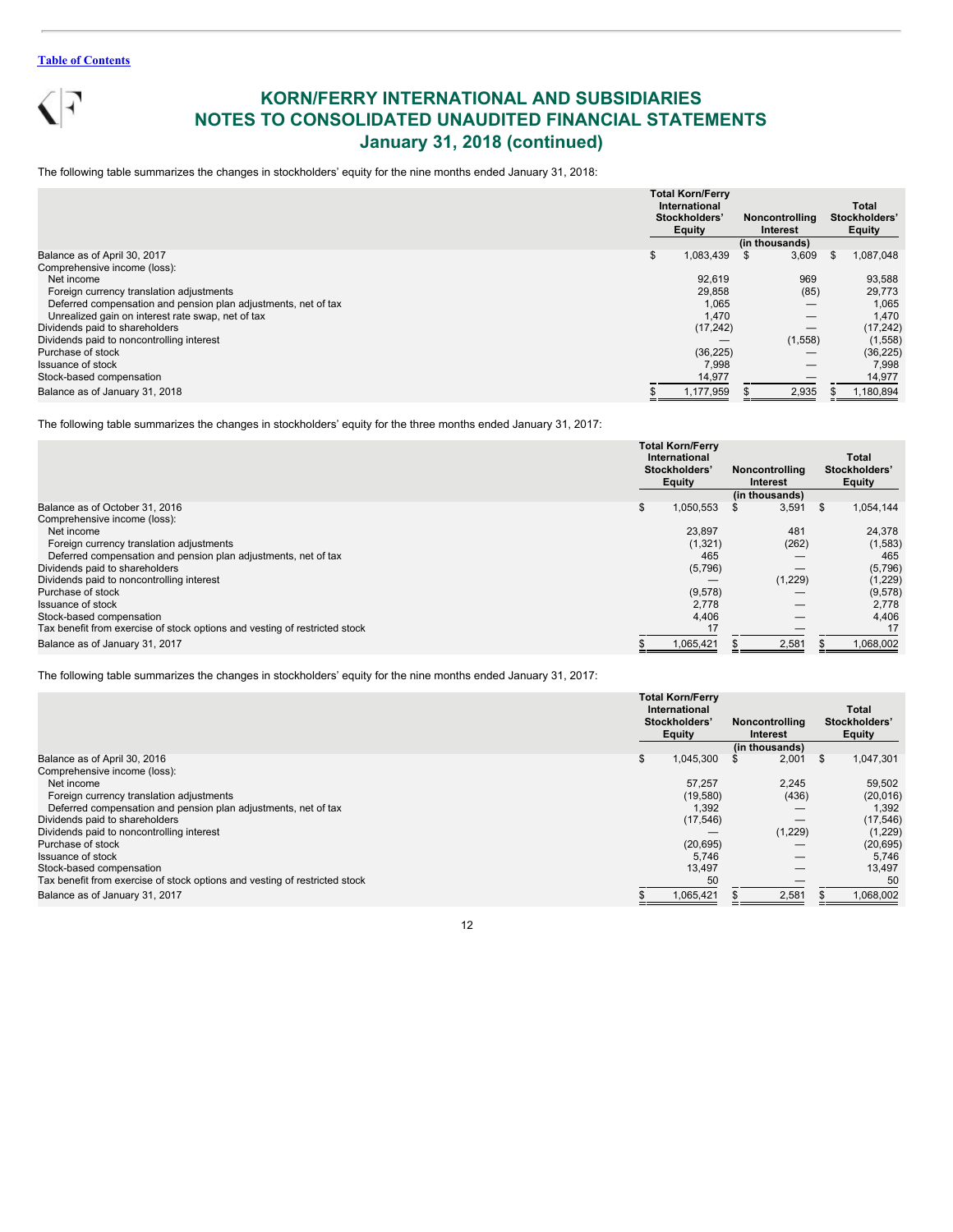

#### **4. Comprehensive Income**

Comprehensive income is comprised of net income and all changes to stockholders' equity, except those changes resulting from investments by stockholders (changes in paid in capital) and distributions to stockholders (dividends) and is reported in the accompanying consolidated statements of comprehensive income. Accumulated other comprehensive income (loss), net of taxes, is recorded as a component of stockholders' equity.

The components of accumulated other comprehensive income (loss), net were as follows:

|                                                                | January 31,<br>2018 |                | April 30,<br>2017 |
|----------------------------------------------------------------|---------------------|----------------|-------------------|
|                                                                |                     | (in thousands) |                   |
| Foreign currency translation adjustments                       | (25.501)            |                | (55,359)          |
| Deferred compensation and pension plan adjustments, net of tax | (14.062)            |                | (15, 127)         |
| Interest rate swap unrealized gain (loss), net of taxes        | 892                 |                | (578)             |
| Accumulated other comprehensive loss, net                      | (38.671)            |                | (71,064)          |

The following table summarizes the changes in each component of accumulated other comprehensive income (loss), net for the three months ended January 31, 2018:

|                                                       | Foreian<br>Currency |                    |  |                |  |            |               |  |  |  |  |  |  | <b>Deferred</b><br>Compensation<br>and Pension |  | Unrealized<br>(Losses) Gains<br>on Interest Rate | Accumulated<br>Other<br><b>Comprehensive</b> |
|-------------------------------------------------------|---------------------|--------------------|--|----------------|--|------------|---------------|--|--|--|--|--|--|------------------------------------------------|--|--------------------------------------------------|----------------------------------------------|
|                                                       |                     | <b>Translation</b> |  | Plan $(1)$     |  | Swap $(2)$ | Income (Loss) |  |  |  |  |  |  |                                                |  |                                                  |                                              |
|                                                       |                     |                    |  | (in thousands) |  |            |               |  |  |  |  |  |  |                                                |  |                                                  |                                              |
| Balance as of October 31, 2017                        |                     | (43, 294)          |  | $(14, 423)$ \$ |  | (185)      | (57, 902)     |  |  |  |  |  |  |                                                |  |                                                  |                                              |
| Unrealized gains arising during the period            |                     | 17.793             |  |                |  | 973        | 18.766        |  |  |  |  |  |  |                                                |  |                                                  |                                              |
| Reclassification of realized net losses to net income |                     |                    |  | 361            |  | 104        | 465           |  |  |  |  |  |  |                                                |  |                                                  |                                              |
| Balance as of January 31, 2018                        |                     | (25, 501)          |  | (14.062)       |  | 892        | (38, 671)     |  |  |  |  |  |  |                                                |  |                                                  |                                              |

The following table summarizes the changes in each component of accumulated other comprehensive income (loss), net for the nine months ended January 31, 2018:

|                                                       | Foreign                                                     |  | <b>Deferred</b><br><b>Unrealized</b><br>(Losses) Gains<br>Compensation |                              |       | Accumulated<br>Other                  |
|-------------------------------------------------------|-------------------------------------------------------------|--|------------------------------------------------------------------------|------------------------------|-------|---------------------------------------|
|                                                       | and Pension<br>Currencv<br><b>Translation</b><br>Plan $(1)$ |  |                                                                        | on Interest Rate<br>Swap (2) |       | <b>Comprehensive</b><br>Income (Loss) |
|                                                       |                                                             |  |                                                                        | (in thousands)               |       |                                       |
| Balance as of April 30, 2017                          | $(55,359)$ \$                                               |  | $(15, 127)$ \$                                                         |                              | (578) | (71,064)                              |
| Unrealized gains arising during the period            | 29.858                                                      |  |                                                                        |                              | 1.061 | 30.919                                |
| Reclassification of realized net losses to net income |                                                             |  | 1.065                                                                  |                              | 409   | 1,474                                 |
| Balance as of January 31, 2018                        | (25, 501)                                                   |  | (14,062)                                                               |                              | 892   | (38, 671)                             |

(1) The tax effect on the reclassifications of realized net losses was \$0.2 million and \$0.7 million for the three and nine months ended January 31, 2018, respectively.

(2) The tax effect on unrealized gains was \$0.6 million and \$0.6 million for the three and nine months ended January 31, 2018, respectively. The tax effect on the reclassification of realized net losses to net income was \$0.1 million and \$0.3 million for the three and nine months ended January 31, 2018, respectively.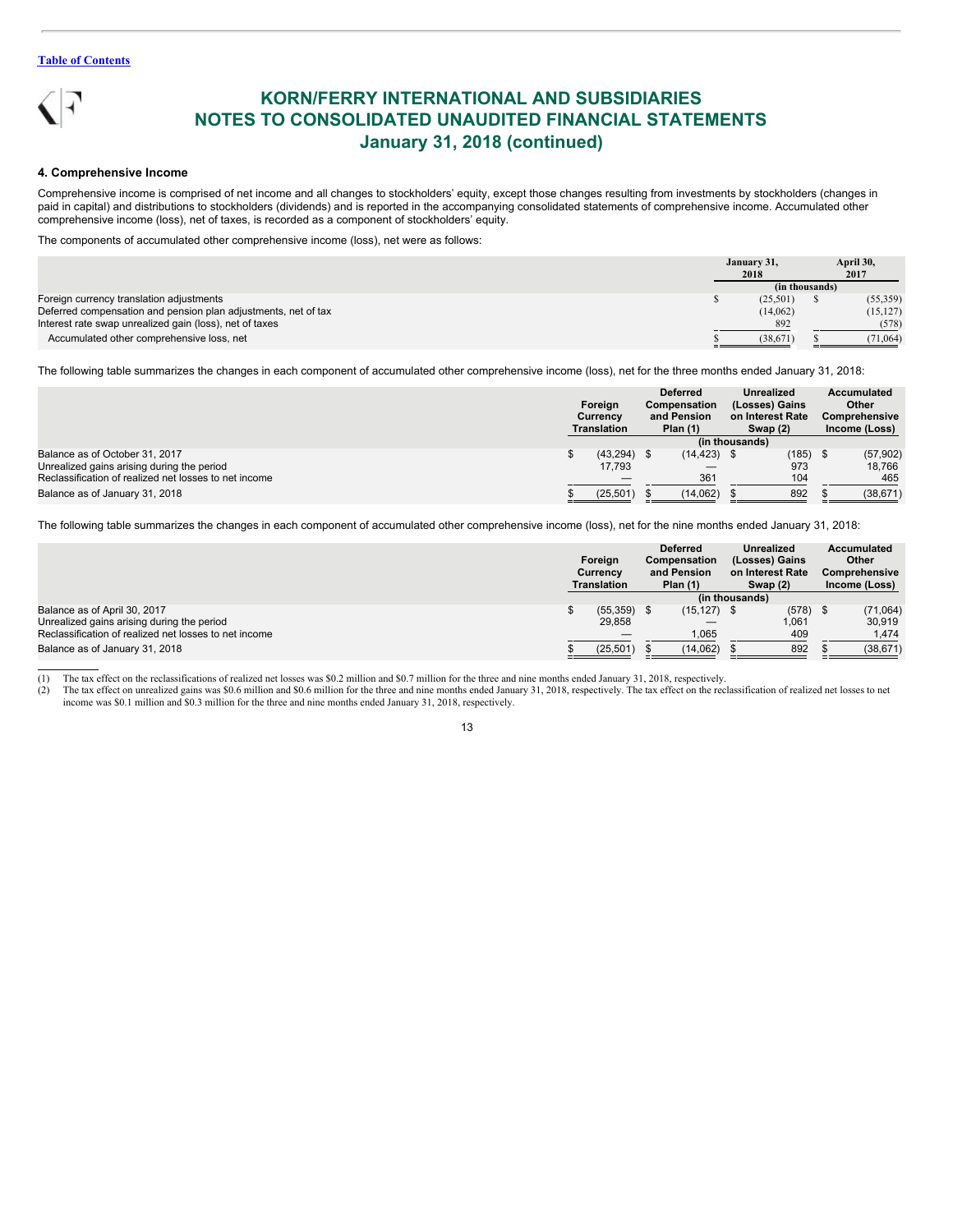

The following table summarizes the changes in each component of accumulated other comprehensive income (loss), net for the three months ended January 31, 2017:

|                                                       | Foreign<br>Currency<br>Translation |                |                |  | <b>Deferred</b><br>Compensation<br>and Pension<br>Plan $(1)$ |  | <b>Accumulated</b><br>Other<br>Comprehensive<br>Income (Loss) |
|-------------------------------------------------------|------------------------------------|----------------|----------------|--|--------------------------------------------------------------|--|---------------------------------------------------------------|
|                                                       |                                    |                | (in thousands) |  |                                                              |  |                                                               |
| Balance as of October 31, 2016                        |                                    | $(54, 598)$ \$ | (20, 645)      |  | (75, 243)                                                    |  |                                                               |
| Unrealized losses arising during the period           |                                    | (1, 321)       |                |  | (1,321)                                                      |  |                                                               |
| Reclassification of realized net losses to net income |                                    |                | 465            |  | 465                                                          |  |                                                               |
| Balance as of January 31, 2017                        |                                    | (55, 919)      | (20, 180)      |  | (76,099)                                                     |  |                                                               |

The following table summarizes the changes in each component of accumulated other comprehensive income (loss), net for the nine months ended January 31, 2017:

|                                                       | Foreign<br>Currency<br><b>Translation</b> |           |  |                | and Pension | <b>Deferred</b><br>Compensation<br>Plan $(1)$ | Accumulated<br>Other<br>Comprehensive<br>Income (Loss) |
|-------------------------------------------------------|-------------------------------------------|-----------|--|----------------|-------------|-----------------------------------------------|--------------------------------------------------------|
|                                                       |                                           |           |  | (in thousands) |             |                                               |                                                        |
| Balance as of April 30, 2016                          |                                           | (36, 339) |  | $(21,572)$ \$  | (57, 911)   |                                               |                                                        |
| Unrealized losses arising during the period           |                                           | (19,580)  |  |                | (19, 580)   |                                               |                                                        |
| Reclassification of realized net losses to net income |                                           |           |  | 1.392          | 1,392       |                                               |                                                        |
| Balance as of January 31, 2017                        |                                           | (55, 919) |  | (20, 180)      | (76,099)    |                                               |                                                        |

(1) The tax effect on the reclassifications of realized net losses was \$0.3 million and \$0.9 million for the three and nine months ended January 31, 2017, respectively.

#### **5. Employee Stock Plans**

#### *Stock-Based Compensation*

The following table summarizes the components of stock-based compensation expense recognized in the Company's consolidated statements of income for the periods indicated:

|                                                    | <b>Three Months Ended</b> |             |         | <b>Nine Months Ended</b> |  |         |
|----------------------------------------------------|---------------------------|-------------|---------|--------------------------|--|---------|
|                                                    |                           | January 31, |         | January 31,              |  |         |
|                                                    | 2018                      |             | 2017    | 2018                     |  | 2017    |
|                                                    |                           |             |         | (in thousands)           |  |         |
| <b>Restricted stock</b>                            | 5.263                     |             | 4.406   | 14.977                   |  | 13,497  |
| <b>ESPP</b>                                        | 254                       |             | 175     | 823                      |  | 604     |
| Total stock-based compensation expense, pre-tax    | 5,517                     |             | 4,581   | 15,800                   |  | 14,101  |
| Tax benefit from stock-based compensation expense  | (2,750)                   |             | (1,111) | (5,798)                  |  | (3,778) |
| Total stock-based compensation expense, net of tax | 2.767                     |             | 3.470   | 10.002                   |  | 10,323  |

#### *Stock Incentive Plans*

At the Company's 2016 Annual Meeting of Stockholders, held on October 6, 2016, the Company's stockholders approved an amendment and restatement to the Korn/Ferry International Amended and Restated 2008 Stock Incentive Plan (the 2016 amendment and restatement being "The Third A&R 2008 Plan"), which among other things, increased the number of shares under the plan by 5,500,000 shares, increasing the current maximum number of shares that may be issued under the plan to 11,200,000 shares, subject to certain changes in the Company's capital structure and other extraordinary events. The Third A&R 2008 Plan provides for the grant of awards to eligible participants, designated as either nonqualified or incentive stock options, restricted stock and restricted stock units, any of which may be performance-based or marketbased, and incentive bonuses, which may be paid in cash or stock or a combination thereof. Under the Third A&R 2008 Plan, the ability to issue full-value awards is limited by requiring full-value stock awards to count 2.3 times as much as stock options.

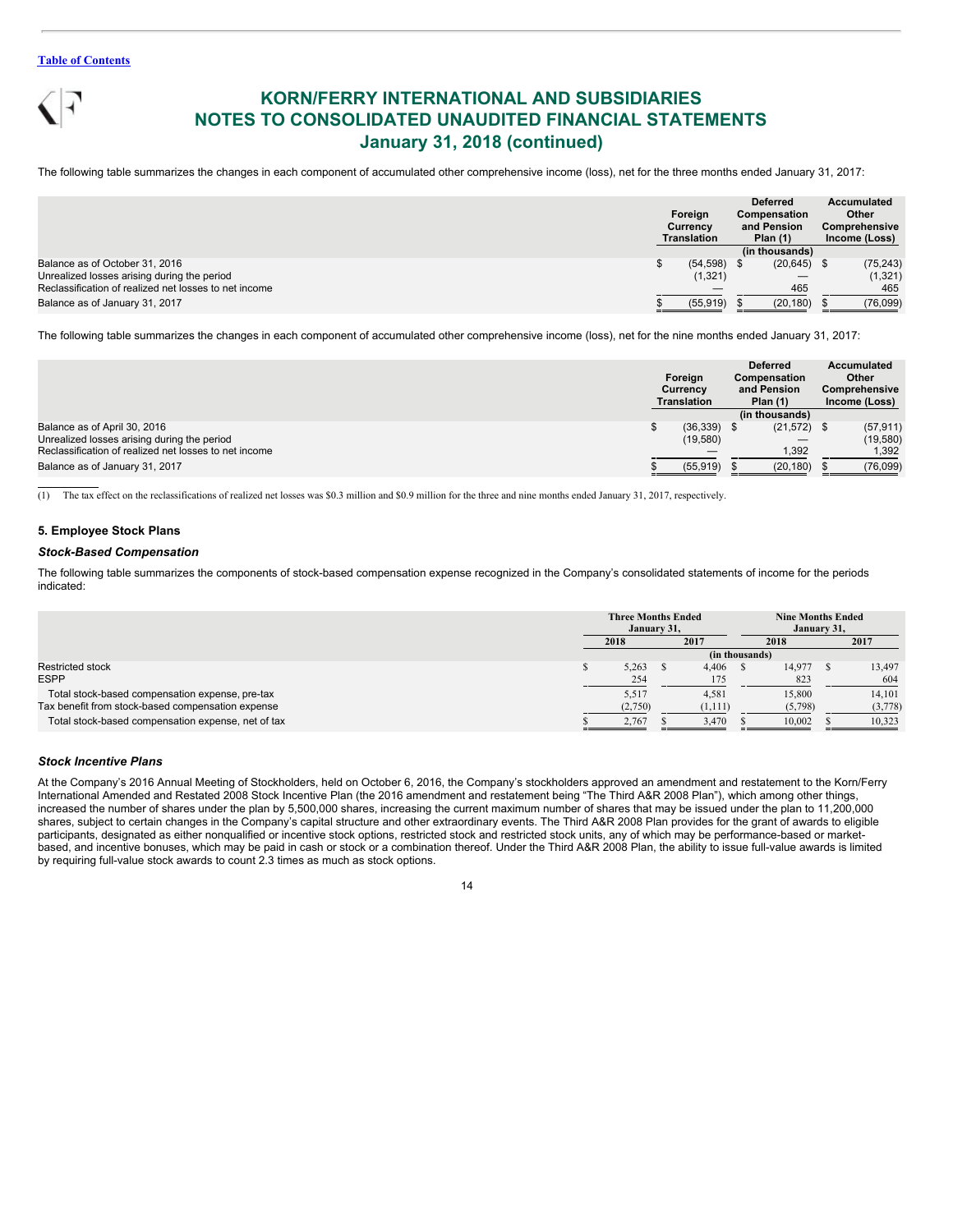

#### *Restricted Stock*

The Company grants time-based restricted stock awards to executive officers and other senior employees generally vesting over a four-year period. In addition, certain key management members typically receive time-based restricted stock awards upon commencement of employment and may receive them annually in conjunction with the Company's performance review. Time-based restricted stock awards are granted at a price equal to fair value, which is determined based on the closing price of the Company's common stock on the grant date. The Company recognizes compensation expense for time-based restricted stock awards on a straight-line basis over the vesting period.

The Company also grants market-based and performance-based restricted stock units to executive officers and other senior employees. The market-based units vest after three years depending upon the Company's total stockholder return over the three-year performance period relative to other companies in its selected peer group. The fair value of these market-based restricted stock units is determined by using extensive market data that is based on historical Company and peer group information. The Company recognizes compensation expense for market-based restricted stock units on a straight-line basis over the vesting period.

Performance-based restricted stock units vest after three years depending upon the Company meeting certain objectives that are set at the time the restricted stock unit is issued. Performance-based restricted stock units are granted at a price equal to the fair value, which is determined based on the closing price of the Company's common stock on the grant date. At the end of each reporting period, the Company estimates the number of restricted stock units expected to vest, based on the probability that certain performance objectives will be met, exceeded, or fall below target levels, and the Company takes into account these estimates when calculating the expense for the period.

Restricted stock activity during the nine months ended January 31, 2018 is summarized below:

|                              |                                       |   | Weighted-            |
|------------------------------|---------------------------------------|---|----------------------|
|                              |                                       |   | <b>Average Grant</b> |
|                              | <b>Shares</b>                         |   | Date Fair Value      |
|                              | (in thousands, except per share data) |   |                      |
| Non-vested, April 30, 2017   | 1,581                                 |   | 29.74                |
| Granted                      | 623                                   |   | 37.46                |
| Vested                       | $(419)$ \$                            |   | 26.01                |
| Forfeited                    | (68)                                  | ക | 33.28                |
| Non-vested, January 31, 2018 | 1,717                                 |   | 33.31                |

As of January 31, 2018, there were 0.7 million shares and 0.2 million shares outstanding relating to market-based and performance-based restricted stock units, respectively, with total unrecognized compensation totaling \$9.9 million and \$4.3 million, respectively.

As of January 31, 2018, there was \$35.1 million of total unrecognized compensation cost related to allnon-vested awards of restricted stock, which is expected to be recognized over a weighted-average period of 2.4 years. During the three and nine months ended January 31, 2018, 4,653 shares and 105,024 shares of restricted stock totaling \$0.2 million and \$3.6 million, respectively, were repurchased by the Company, at the option of employees, to pay for taxes related to vesting of restricted stock. During the three and nine months ended January 31, 2017, 7,151 shares and 193,668 shares of restricted stock totaling \$0.2 million and \$4.4 million, respectively, were repurchased by the Company, at the option of employees, to pay for taxes related to vesting of restricted stock.

#### *Employee Stock Purchase Plan*

The Company has an ESPP that, in accordance with Section 423 of the Internal Revenue Code, allows eligible employees to authorize payroll deductions of up to 15% of their salary to purchase shares of the Company's common stock at 85% of the fair market price of the common stock on the last day of the enrollment period. Employees may not purchase more than \$25,000 in stock during any calendar year. The maximum number of shares that may be issued under the ESPP is 3.0 million shares. During the three and nine months ended January 31, 2018, employees purchased 82,464 shares at \$35.17 per share and 198,749 shares at \$31.77 per share, respectively. During the three and nine months ended January 31, 2017, employees purchased 93,130 shares at \$25.01 per share and 207,141 shares at \$20.93 per share, respectively. As of January 31, 2018, the ESPP had approximately 1.1 million shares remaining available for future issuance.

#### *Common Stock*

During the nine months ended January 31, 2018, the Company issued 41,075 shares of common stock, as a result of the exercise of stock options, with cash proceeds from the exercise of \$0.6 million. No stock options were exercised during the three months ended January 31, 2018. During the three and nine months ended January 31, 2017, the Company issued 2,510 shares and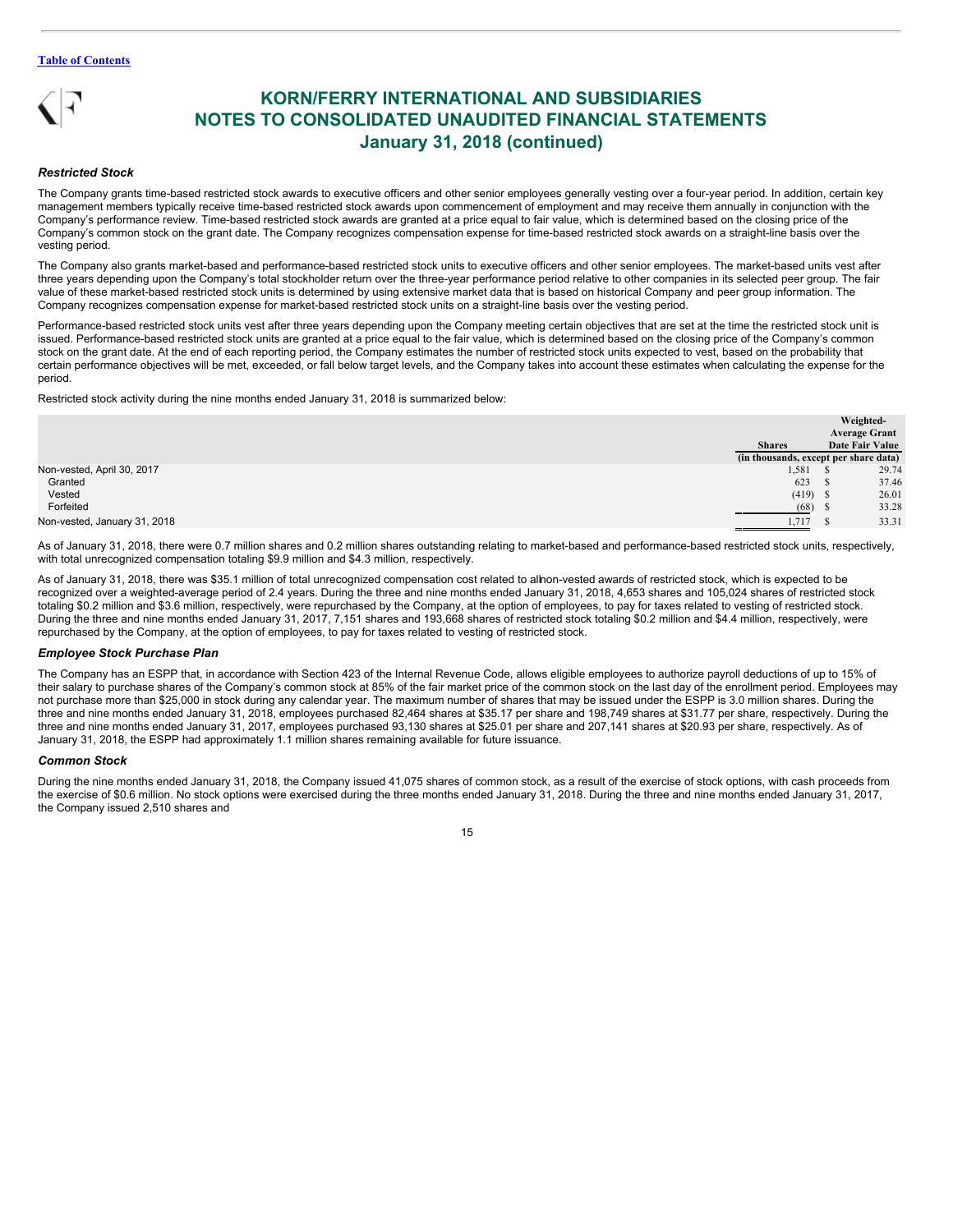

46,600 shares of common stock, respectively, as a result of the exercise of stock options, with cash proceeds from the exercise of \$0.03 million and \$0.6 million, respectively.

During the three and nine months ended January 31, 2018, the Company repurchased (on the open market) 80,800 shares and 974,079 shares of the Company's common stock for \$3.3 million and \$32.6 million, respectively. During the three and nine months ended January 31, 2017, the Company repurchased (on the open market) 383,598 shares and 719,098 shares of the Company's common stock for \$9.4 million and \$16.3 million, respectively.

#### **6. Financial Instruments**

The following tables show the Company's financial instruments and balance sheet classification as of January 31, 2018 and April 30, 2017:

|                                                                      | <b>January 31, 2018</b> |                                           |              |                                     |        |                                                   |                                             |                                                           |    |                                                                                        |                                                         |                  |                                                      |                                                 |  |  |
|----------------------------------------------------------------------|-------------------------|-------------------------------------------|--------------|-------------------------------------|--------|---------------------------------------------------|---------------------------------------------|-----------------------------------------------------------|----|----------------------------------------------------------------------------------------|---------------------------------------------------------|------------------|------------------------------------------------------|-------------------------------------------------|--|--|
|                                                                      |                         |                                           |              | <b>Fair Value Measurement</b>       |        |                                                   |                                             | <b>Balance Sheet Classification</b>                       |    |                                                                                        |                                                         |                  |                                                      |                                                 |  |  |
|                                                                      |                         | Cost                                      |              | <b>Unrealized</b><br>Gains          |        | Unrealized<br>Losses                              | <b>Fair Value</b>                           | Cash and<br>Cash<br>Equivalents                           |    | Marketable<br>Securities,<br>Current                                                   | Marketable<br>Securities,<br>Non-current                | Taxes &<br>Other | Income<br>Receivables                                | Other<br>Accrued<br><b>Liabilities</b>          |  |  |
|                                                                      |                         |                                           |              |                                     |        |                                                   |                                             | (in thousands)                                            |    |                                                                                        |                                                         |                  |                                                      |                                                 |  |  |
| Level 1:<br>Cash<br>Money market funds<br>Mutual funds (1)<br>Total  | S                       | 388,962 \$<br>1,028<br>124,202<br>514,192 |              | $\qquad \qquad$<br>15,489<br>15,489 | $-$ \$ | $\hspace{0.1mm}-\hspace{0.1mm}$<br>(688)<br>(688) | \$388,962<br>1,028<br>139,003<br>\$528,993  | $$388,962$ \$<br>1,028<br>\$389,990                       | -S | $\hspace{0.1mm}-\hspace{0.1mm}$<br>$\hspace{0.1mm}-\hspace{0.1mm}$<br>14,807<br>14,807 | $\hspace{0.1mm}-\hspace{0.1mm}$<br>124,196<br>\$124,196 | -S               | $\qquad \qquad - \qquad$<br>$\qquad \qquad - \qquad$ |                                                 |  |  |
| Level 2:<br>Foreign currency forward contracts<br>Interest rate swap | $\sigma$<br>ъ.          | $\overline{\phantom{0}}$                  | $-$ \$<br>-S | 814 \$<br>$1,390$ \$                |        | $\overline{\phantom{a}}$                          | $(1,992)$ \$ $(1,178)$ \$<br>$$1,390$ \, \$ | $\overline{\phantom{0}}$<br>$\overbrace{\phantom{13333}}$ |    | $\hspace{0.1mm}-\hspace{0.1mm}$<br>$\hspace{0.1mm}-\hspace{0.1mm}$                     | <b>S</b><br>$-$ \$<br><sup>\$</sup>                     | <sup>S</sup>     | 1,390                                                | 78 \$ (1,256)<br>-S<br>$\overline{\phantom{m}}$ |  |  |

|                                    |                               |                          |  |                            |  |                                     |                   |  | April 30, 2017                  |    |                                      |          |                                          |    |                                           |          |                                        |
|------------------------------------|-------------------------------|--------------------------|--|----------------------------|--|-------------------------------------|-------------------|--|---------------------------------|----|--------------------------------------|----------|------------------------------------------|----|-------------------------------------------|----------|----------------------------------------|
|                                    | <b>Fair Value Measurement</b> |                          |  |                            |  | <b>Balance Sheet Classification</b> |                   |  |                                 |    |                                      |          |                                          |    |                                           |          |                                        |
|                                    |                               | Cost                     |  | <b>Unrealized</b><br>Gains |  | Unrealized<br><b>Losses</b>         | <b>Fair Value</b> |  | Cash and<br>Cash<br>Equivalents |    | Marketable<br>Securities,<br>Current |          | Marketable<br>Securities,<br>Non-current |    | Income<br>Taxes &<br>Other<br>Receivables |          | Other<br>Accrued<br><b>Liabilities</b> |
|                                    |                               |                          |  |                            |  |                                     |                   |  | (in thousands)                  |    |                                      |          |                                          |    |                                           |          |                                        |
| Level 1:                           |                               |                          |  |                            |  |                                     |                   |  |                                 |    |                                      |          |                                          |    |                                           |          |                                        |
| Cash                               | S                             | 409,824 \$               |  | $-$ \$                     |  | $\overline{\phantom{a}}$            | \$409,824         |  |                                 |    | $\overline{\phantom{0}}$             | <b>S</b> | $\hspace{0.1mm}-\hspace{0.1mm}$          |    |                                           |          |                                        |
| Money market funds                 |                               | 1,058                    |  | $\qquad \qquad$            |  | $\hspace{0.1mm}-\hspace{0.1mm}$     | 1,058             |  | 1,058                           |    | $\hspace{0.1mm}-\hspace{0.1mm}$      |          |                                          |    | $-$                                       |          |                                        |
| Mutual funds (1)                   |                               | 113,818                  |  | 6,697                      |  | (578)                               | 119,937           |  |                                 |    | 4,363                                |          | 115,574                                  |    | $\qquad \qquad - \qquad$                  |          |                                        |
| Total                              |                               | 524,700                  |  | 6,697                      |  | (578)                               | \$530,819         |  | \$410,882                       | -S | 4,363                                |          | \$115,574                                |    | $\hspace{0.1mm}-\hspace{0.1mm}$           |          | $\hspace{0.1mm}-\hspace{0.1mm}$        |
| Level 2:                           |                               |                          |  |                            |  |                                     |                   |  |                                 |    |                                      |          |                                          |    |                                           |          |                                        |
| Foreign currency forward contracts |                               | $\overline{\phantom{0}}$ |  | 129S                       |  | $(846)$ \$                          | $(717)$ \$        |  |                                 |    | $\hspace{0.1mm}-\hspace{0.1mm}$      | <b>S</b> | $\hspace{0.1mm}-\hspace{0.1mm}$          | S. | $\hspace{0.1mm}-\hspace{0.1mm}$           | <b>S</b> | (717)                                  |
| Interest rate swap                 |                               | $-$ s                    |  | $\overline{\phantom{0}}$   |  | $(947)$ \$                          | $(947)$ \$        |  |                                 |    | $\hspace{0.1mm}-\hspace{0.1mm}$      |          | $\overline{\phantom{0}}$                 |    | $\hspace{0.1mm}-\hspace{0.1mm}$           | S        | (947)                                  |

(1) These investments are held in trust for settlement of the Company's vested obligations of \$122.3 million and \$99.5 million as of January 31, 2018 and April 30, 2017, respectively, under the ECAP (see Note 7 - Deferred Compensation and Retirement Plans). During the three and nine months ended January 31, 2018, the fair value of the investments increased; therefore, the Company recognized income of \$7.2 million and \$14.0 million, respectively, which was recorded in other income, net. During the three and nine months ended January 31, 2017, the fair value of the investments increased; therefore, the Company recognized income of \$3.9 million and \$7.1 million, respectively, which was recorded in other income, net.

Investments in marketable securities classified as trading are based upon employee elections from apre-determined set of securities in the ECAP and the Company invests in marketable securities to mirror these elections. As of January 31, 2018 and April 30, 2017, the Company's investments in marketable securities classified as trading consist of mutual funds for which market prices are readily available.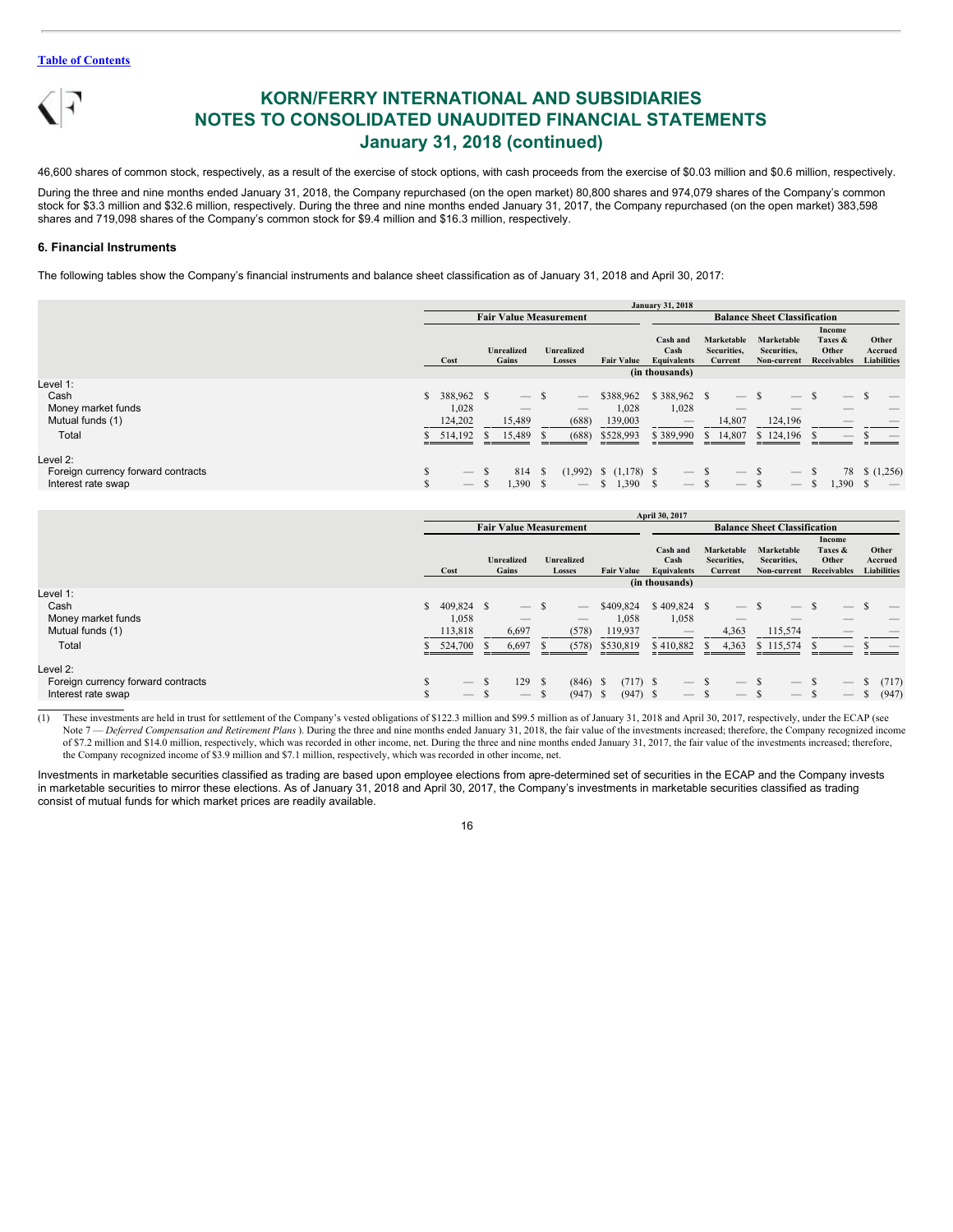

#### *Designated Derivatives - Interest Rate Swap Agreement*

In March 2017, the Company entered into an interest rate swap contract with a notional amount of \$129.8 million, to hedge the variability to changes in cash flows attributable to interest rate risks caused by changes in interest rates related to its variable rate debt. The Company has designated the swap as a cash flow hedge. The notional amount will be amortized so that the amount is always half of the principal balance of the debt outstanding. As of January 31, 2018, the notional amount was \$122.0 million. The interest rate swap agreement matures on June 15, 2021 and locks the interest rates on half the debt outstanding at 1.919%, exclusive of the credit spread on the debt.

The fair value of the derivative designated as a cash flow hedge instrument is as follows:

|                                                      | January 31,<br>2018 | April 30,<br>2017 |  |
|------------------------------------------------------|---------------------|-------------------|--|
|                                                      |                     | (in thousands)    |  |
| Derivative asset:<br>Interest rate swap contract     | 1,390               |                   |  |
| Derivative liability:<br>Interest rate swap contract |                     | 947               |  |

During the three and nine months ended January 31, 2018, the Company recognized the following gains and losses on the interest rate swap:

|                                                                                                      | <b>Three Months</b><br>Ended |  | Nine Months<br><b>Ended</b> |
|------------------------------------------------------------------------------------------------------|------------------------------|--|-----------------------------|
|                                                                                                      | <b>January 31, 2018</b>      |  |                             |
|                                                                                                      | (in thousands)               |  |                             |
| Gains recognized in other comprehensive income (net of tax effects of \$553 and \$609, respectively) | 973                          |  | 1.061                       |
| Losses reclassified from accumulated other comprehensive income into interest expense, net           | 167                          |  | 667                         |

As the critical terms of the hedging instrument and the hedged forecasted transaction are the same, the Company has concluded that the changes in the fair value or cash flows attributable to the risk being hedged are expected to completely offset at inception and on an ongoing basis.

We estimate that the amount included in accumulated other comprehensive income as of January 31, 2018 that will be reclassified into interest expense, net within the following 12 months is less than \$0.1 million in income. The cash flows related to the interest rate swap contract are included in net cash provided by operating activities.

#### *Non-Designated Derivatives – Foreign Currency Forward Contracts*

The fair value of derivatives not designated as hedge instruments are as follows:

|                                                          | January 31,<br>2018 |  | April 30,<br>2017 |  |
|----------------------------------------------------------|---------------------|--|-------------------|--|
|                                                          | (in thousands)      |  |                   |  |
| Derivative assets:                                       |                     |  |                   |  |
| Total gross amount of foreign currency forward contracts | 814                 |  |                   |  |
| Gross derivatives offset on the balance sheet (1)        | (736)               |  |                   |  |
| Net amounts presented on the balance sheet               | 78                  |  |                   |  |
| Derivative liabilities:                                  |                     |  |                   |  |
| Total gross amount of foreign currency forward contracts | 1.992               |  | 846               |  |
| Gross derivatives offset on the balance sheet (1)        | (736)               |  | (129)             |  |
| Net amounts presented on the balance sheet               | 1.256               |  | 717               |  |

(1) These amounts represent the impact of netting derivative assets and derivative liabilities when a legally enforceable master netting agreement exists and fair value of adjustments related to our counterparty credit risk.

As of January 31, 2018, the total notional amounts of the forward contracts purchased and sold were \$19.7 million and \$57.2 million, respectively. As of April 30, 2017, the total notional amounts of the forward contracts purchased and sold were \$19.4

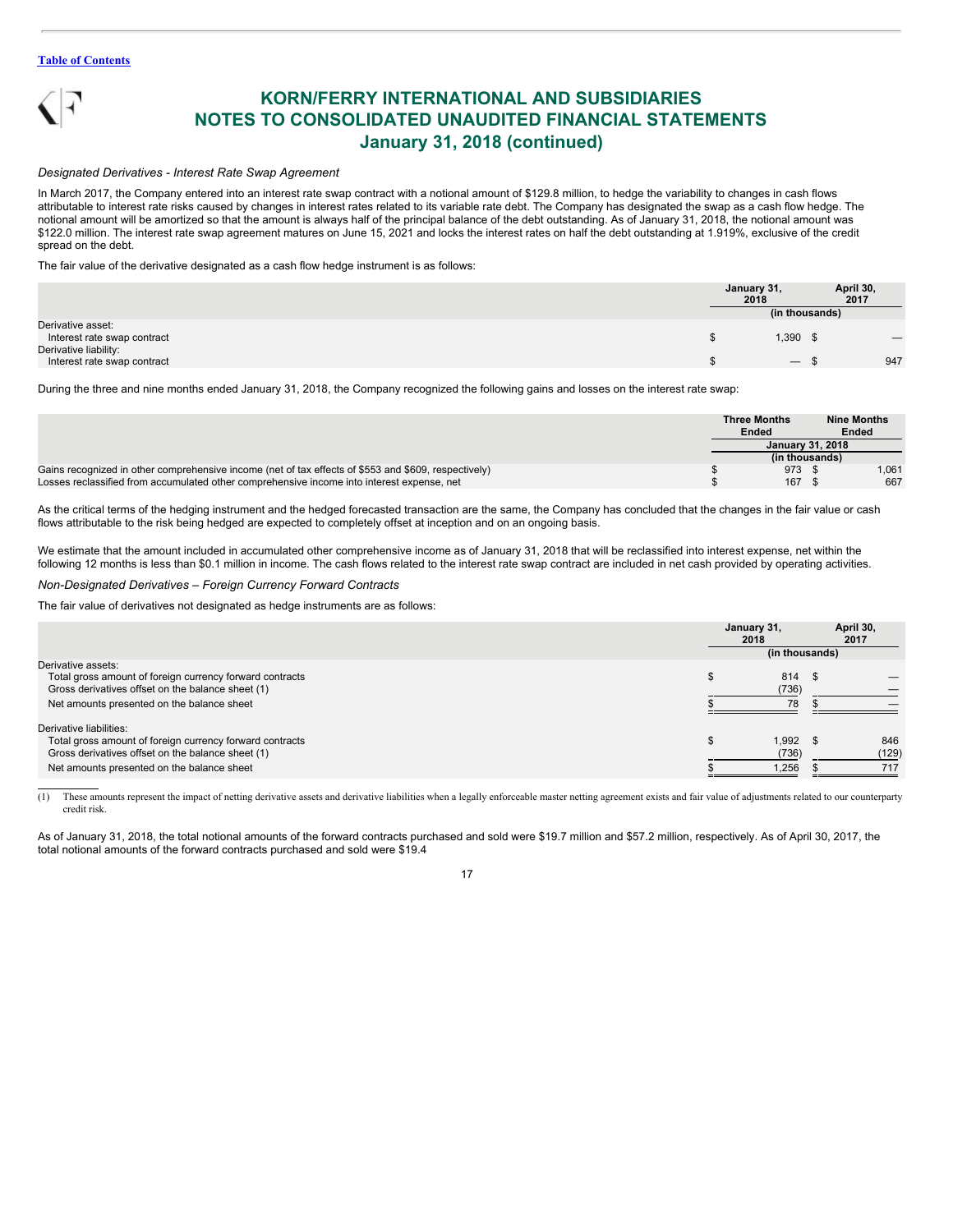

million and \$70.0 million, respectively. During the three and nine months ended January 31, 2018, the Company incurred losses of \$1.9 million and \$4.2 million, respectively, related to forward contracts which is recorded in general and administrative expenses in the accompanying consolidated statements of income. These losses offset foreign currency gains that result from transactions denominated in a currency other than the Company's functional currency. During the three and nine months ended January 31, 2017, the Company incurred gains of \$1.1 million and \$1.3 million, respectively, related to forward contracts. These gains offset foreign currency losses that result from transactions denominated in a currency other than the Company's functional currency. The cash flows related to foreign currency forward contracts are included in net cash used in operating activities.

#### **7. Deferred Compensation and Retirement Plans**

The Company has several deferred compensation and retirement plans for eligible consultants and vice presidents that provide defined benefits to participants based on the deferral of current compensation or contributions made by the Company subject to vesting and retirement or termination provisions. Among these plans is a defined benefit pension plan for certain Hay Group employees in the United States. The assets of this plan are held separately from the assets of the sponsors in self-administered funds. The plan is funded consistent with local statutory requirements. All other defined benefit obligations from other plans are unfunded.

The components of net periodic benefit costs are as follows:

|                                    | <b>Three Months Ended</b> |  |                |                                         |          |  |          |
|------------------------------------|---------------------------|--|----------------|-----------------------------------------|----------|--|----------|
|                                    | January 31,               |  |                | <b>Nine Months Ended</b><br>January 31, |          |  |          |
|                                    | 2017<br>2018              |  |                | 2018                                    |          |  | 2017     |
|                                    |                           |  | (in thousands) |                                         |          |  |          |
| Service cost                       | 3,235                     |  | .793           |                                         | 8,526    |  | 3,981    |
| Interest cost                      | 958                       |  | 1.062          |                                         | 2,876    |  | 3,185    |
| Amortization of actuarial loss     | 577                       |  | 763            |                                         | 1.731    |  | 2,289    |
| Expected return on plan assets (1) | (398)                     |  | (389)          |                                         | (1, 195) |  | (1, 169) |
| Net periodic benefit costs         | 4,372                     |  | 3,229          |                                         | 11,938   |  | 8,286    |

(1) The expected long-term rate of return on plan assets is 6.50% for January 31, 2018 and 2017.

The Company purchased COLI contracts insuring the lives of certain employees eligible to participate in the deferred compensation and pension plans as a means of funding benefits under such plans. The gross CSV of these contracts of \$185.0 million and \$180.3 million as of January 31, 2018 and April 30, 2017, respectively, is offset by outstanding policy loans of \$66.8 million and \$67.2 million in the accompanying consolidated balance sheets as of January 31, 2018 and April 30, 2017, respectively. The CSV value of the underlying COLI investments increased by \$1.8 million and \$6.0 million during the three and nine months ended January 31, 2018, respectively, and is recorded as a decrease in compensation and benefits expense in the accompanying consolidated statements of income. The CSV value of the underlying COLI investments increased by \$0.1 million and \$3.3 million during the three and nine months ended January 31, 2017, respectively, and is recorded as a decrease in compensation and benefits expense in the accompanying consolidated statements of income.

The Company's ECAP is intended to provide certain employees an opportunity to defer salary and/or bonus on apre-tax basis. In addition, the Company, as part of its compensation philosophy, makes discretionary contributions into the ECAP and such contributions may be granted to key employees annually based on the employee's performance. Certain key management may also receive Company ECAP contributions upon commencement of employment. The Company amortizes these contributions on a straight-line basis over the service period, generally a four- to five-year period. Participants have the ability to allocate their deferrals among a number of investment options and may receive their benefits at termination, retirement or "in service" either in a lump sum or in quarterly installments over one to 15 years. The ECAP amounts that are expected to be paid to employees over the next 12 months are classified as a current liability included in compensation and benefits payable on the accompanying balance sheet.

The ECAP is accounted for whereby the changes in the fair value of the vested amounts owed to the participants are adjusted with a corresponding charge (or credit) to compensation and benefits costs. During the three and nine months ended January 31, 2018, deferred compensation liability increased; therefore, the Company recognized an increase in compensation expense of \$7.2 million and \$14.4 million, respectively. Offsetting the increase in compensation and benefits expense was an increase in the fair value of marketable securities classified as trading (held in trust to satisfy obligations under the ECAP) of \$7.2 million and \$14.0 million during the three and nine months ended January 31, 2018, respectively, recorded in other income, net on the consolidated statements of income. During the three and nine months ended January 31, 2017, deferred compensation liability increased; therefore, the Company recognized an increase in compensation expense of \$4.1 million and \$6.7 million, respectively. Offsetting the increase in compensation and benefits expense was an increase in the fair value of marketable securities classified as trading (held in trust to satisfy obligations under the ECAP) of \$3.9 million and \$7.1 million during the

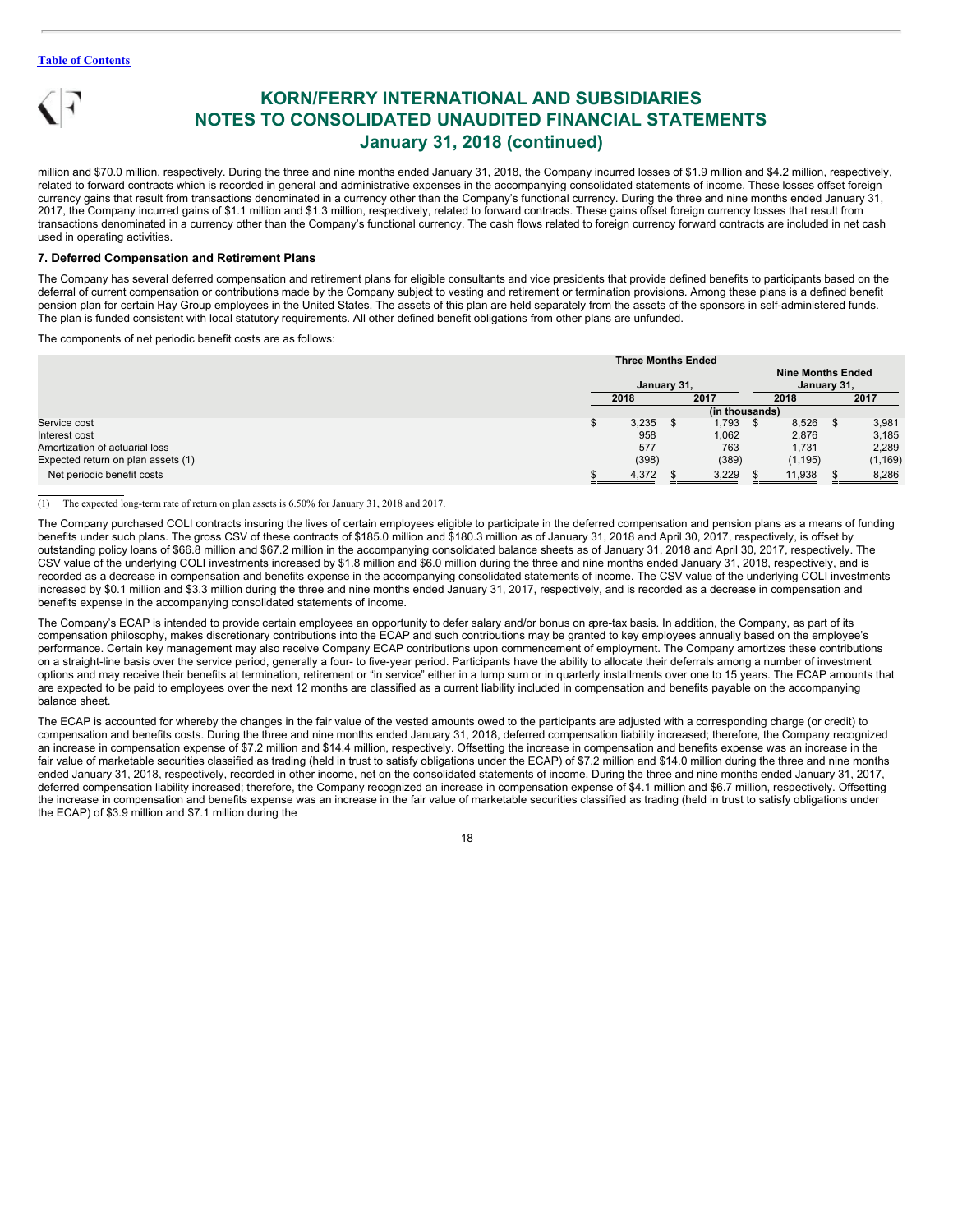

three and nine months ended January 31, 2017, respectively, recorded in other income, net on the consolidated statements of income (see Note 6 — *Financial Instruments*).

#### **8. Restructuring Charges, Net**

During fiscal 2016, the Company implemented a restructuring plan in order to rationalize its cost structure by eliminating redundant positions and consolidating office space due to the acquisition of Legacy Hay on December 1, 2015. The Company continued the implementation of the fiscal 2016 restructuring plan in fiscal 2018 in order to integrate the Hay Group entities that were acquired in fiscal 2016 by consolidating premises.

Changes in the restructuring liability during the three months ended January 31, 2018 are as follows:

|                                   | <b>Severance</b> | <b>Facilities</b> | Total |          |  |
|-----------------------------------|------------------|-------------------|-------|----------|--|
|                                   |                  |                   |       |          |  |
| Liability as of October 31, 2017  | 1.541            | 4.716             |       | 6,257    |  |
| Reductions for cash payments      | (231)            | (1,063)           |       | (1, 294) |  |
| <b>Exchange rate fluctuations</b> | 123              | 55                |       | 178      |  |
| Liability as of January 31, 2018  | 1.433            | 3.708             |       | 5.141    |  |

Changes in the restructuring liability during the nine months ended January 31, 2018 are as follows:

|                                  | <b>Severance</b> | <b>Facilities</b> |  | Total   |
|----------------------------------|------------------|-------------------|--|---------|
|                                  |                  | (in thousands)    |  |         |
| Liability as of April 30, 2017   | 5,341            | 8,354             |  | 13,695  |
| Restructuring charges, net       |                  | 78                |  | 78      |
| Reductions for cash payments     | (4,178)          | (5,328)           |  | (9,506) |
| Exchange rate fluctuations       | 270              | 604               |  | 874     |
| Liability as of January 31, 2018 | 1,433            | 3,708             |  | 5.141   |

As of January 31, 2018 and April 30, 2017, the restructuring liability is included in the current portion of other accrued liabilities on the consolidated balance sheets, except for \$1.6 million and \$4.6 million, respectively, of facilities costs which primarily relate to commitments under operating leases, net of sublease income, which are included in other long-term liabilities.

The restructuring liability by segment is summarized below:

|                                  |                                | <b>January 31, 2018</b> |       |
|----------------------------------|--------------------------------|-------------------------|-------|
|                                  | <b>Severance</b>               | <b>Facilities</b>       | Total |
|                                  |                                | (in thousands)          |       |
| <b>Executive Search</b>          |                                |                         |       |
| North America                    | \$<br>$\overline{\phantom{m}}$ | 262S<br>S               | 262   |
| Asia Pacific                     |                                |                         | 5     |
| <b>Total Executive Search</b>    |                                | 267                     | 267   |
| <b>Hay Group</b>                 | 1,433                          | 3,340                   | 4,773 |
| <b>Futurestep</b>                |                                | 101                     | 101   |
| Liability as of January 31, 2018 | 1,433                          | 3,708                   | 5,141 |

|                                         | April 30, 2017 |                   |  |        |  |  |  |  |
|-----------------------------------------|----------------|-------------------|--|--------|--|--|--|--|
|                                         | Severance      | <b>Facilities</b> |  | Total  |  |  |  |  |
|                                         |                | (in thousands)    |  |        |  |  |  |  |
| <b>Executive Search</b>                 |                |                   |  |        |  |  |  |  |
| North America                           | \$<br>134S     | $250$ \$          |  | 384    |  |  |  |  |
| Europe, Middle East and Africa ("EMEA") | 393            |                   |  | 393    |  |  |  |  |
| Asia Pacific                            |                | 6                 |  | 6      |  |  |  |  |
| Latin America                           |                | 87                |  | 87     |  |  |  |  |
| <b>Total Executive Search</b>           | 527            | 343               |  | 870    |  |  |  |  |
| <b>Hay Group</b>                        | 4,814          | 7,879             |  | 12,693 |  |  |  |  |
| Futurestep                              |                | 132               |  | 132    |  |  |  |  |
| Liability as of April 30, 2017          | 5.341          | 8,354             |  | 13,695 |  |  |  |  |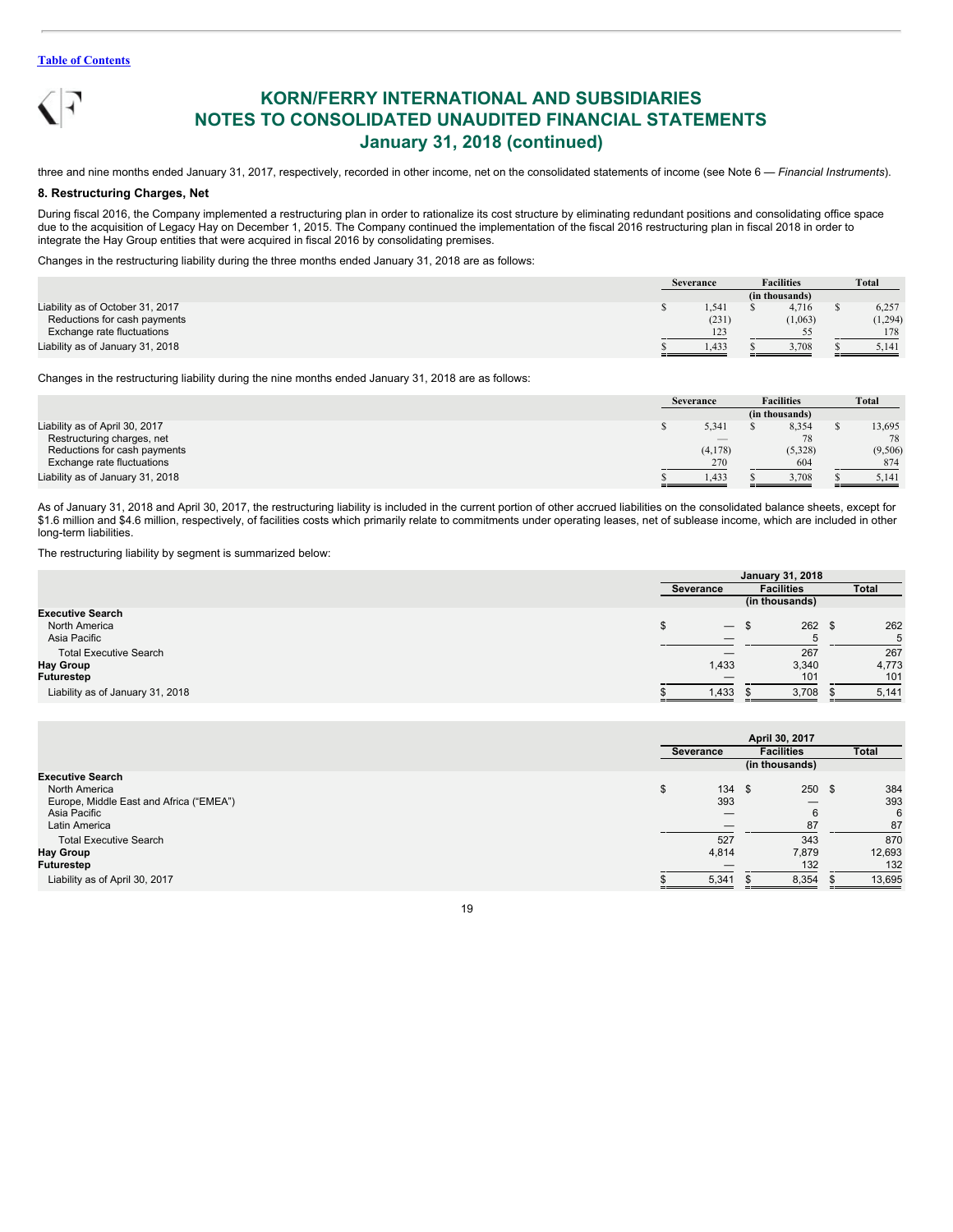

#### **9. Business Segments**

The Company currently operates in three global businesses: Executive Search, Hay Group and Futurestep. The Executive Search segment focuses on recruiting Board of Director and C-level positions, in addition to research-based interviewing and onboarding solutions, for clients predominantly in the consumer, financial services, industrial, life sciences/healthcare and technology industries. Hay Group assists clients with ongoing assessment, compensation and development of their senior executives and management teams, and addresses four fundamental needs: Talent Strategy, Succession Management, Leadership Development and Rewards, Motivation and Engagement, all underpinned by a comprehensive array of world-leading intellectual property, products and tools. Futurestep is a global industry leader in high-impact talent acquisition solutions. Its portfolio of services includes global and regional RPO, project recruitment, individual professional search and consulting. The Executive Search business segment is managed by geographic regional leaders and Hay Group and Futurestep worldwide operations are managed by their Chief Executive Officers. The Executive Search geographic regional leaders and the Chief Executive Officers of Hay Group and Futurestep report directly to the Chief Executive Officer of the Company. The Company also operates a Corporate segment to record global expenses of the Company.

The Company evaluates performance and allocates resources based on the Company's chief operating decision maker's review of (1) fee revenue and (2) adjusted earnings before interest, taxes, depreciation and amortization ("Adjusted EBITDA"). To the extent that such charges occur, Adjusted EBITDA excludes restructuring charges, net, integration/acquisition costs, certain separation costs and certain non-cash charges (goodwill, intangible asset and other than temporary impairment). The accounting policies for the reportable segments are the same as those described in the summary of significant accounting policies, except the items described above are excluded from EBITDA to arrive at Adjusted EBITDA. For the nine months ended January 31, 2017, Adjusted EBITDA includes deferred revenue adjustment related to the Legacy Hay acquisition, reflecting revenue that the Hay Group would have realized if not for business combination accounting that requires a company to record the acquisition balance sheet at fair value and write-off deferred revenue where no future services are required to be performed to earn that revenue.

#### Financial highlights by business segment are as follows:

|                                                                                                                                                                                                 | Three Months Ended January 31, 2018 |                    |                       |                  |                |                         |                |                |              |                                      |                |                    |                    |                   |          |                          |   |                                   |
|-------------------------------------------------------------------------------------------------------------------------------------------------------------------------------------------------|-------------------------------------|--------------------|-----------------------|------------------|----------------|-------------------------|----------------|----------------|--------------|--------------------------------------|----------------|--------------------|--------------------|-------------------|----------|--------------------------|---|-----------------------------------|
|                                                                                                                                                                                                 |                                     |                    |                       |                  |                | <b>Executive Search</b> |                |                |              |                                      |                |                    |                    |                   |          |                          |   |                                   |
|                                                                                                                                                                                                 |                                     | North              |                       |                  |                |                         |                | Latin          |              |                                      |                | Hay                |                    |                   |          |                          |   |                                   |
|                                                                                                                                                                                                 |                                     | America            |                       | <b>EMEA</b>      |                | <b>Asia Pacific</b>     |                | America        |              | Subtotal                             |                | Group              |                    | <b>Futurestep</b> |          | Corporate                |   | Consolidated                      |
| Fee revenue<br>Total revenue                                                                                                                                                                    | \$<br>\$                            | 102,716<br>106,332 | \$.<br>$\mathfrak{L}$ | 46,782<br>47,763 | \$<br>\$       | 24,493<br>24,942        | \$<br>\$       | 6,425<br>6,456 | S            | (in thousands)<br>180,416<br>185,493 | $\mathfrak{s}$ | 198,056<br>201,961 | -S<br>$\mathbf{s}$ | 69,109<br>73,316  | \$<br>\$ | $\overline{\phantom{0}}$ |   | 447,581<br>460,770                |
| Net income attributable to Korn/Ferry International<br>Net income attributable to noncontrolling interest<br>Other income, net<br>Interest expense, net<br>Equity in earnings of unconsolidated |                                     |                    |                       |                  |                |                         |                |                |              |                                      |                |                    |                    |                   |          |                          | S | 27,247<br>180<br>(7,689)<br>2,665 |
| subsidiaries, net<br>Income tax provision                                                                                                                                                       |                                     |                    |                       |                  |                |                         |                |                |              |                                      |                |                    |                    |                   |          |                          |   | (97)<br>26,316                    |
| Operating income (loss)<br>Depreciation and<br>amortization                                                                                                                                     | \$                                  | 21,313<br>990      | \$                    | 7,329<br>458     | $\mathfrak{s}$ | 5,289<br>361            | $\mathfrak{s}$ | 408<br>113     | $\mathbb{S}$ | 34,339<br>1,922                      | s.             | 27,079<br>7,882    | -S                 | 10,056<br>733     | s.       | (22, 852)<br>1,688       |   | 48,622<br>12,225                  |
| Other income, net<br>Equity in earnings of unconsolidated                                                                                                                                       |                                     | 585                |                       | 37               |                | 185                     |                | 40             |              | 847                                  |                | 370                |                    | $\overline{2}$    |          | 6,470                    |   | 7,689                             |
| subsidiaries, net<br><b>EBITDA</b>                                                                                                                                                              |                                     | 97<br>22,985       |                       | 7,824            |                | 5,835                   |                | 561            |              | 97<br>37,205                         |                | 35,331             |                    | 10,791            |          | (14, 694)                |   | 97<br>68,633                      |
| Integration/acquisition<br>costs                                                                                                                                                                |                                     |                    |                       |                  |                |                         |                |                |              |                                      |                | 1,593              |                    |                   |          | 80                       |   | 1,673                             |
| <b>Adjusted EBITDA</b>                                                                                                                                                                          |                                     | 22,985             |                       | 7,824            |                | 5,835                   |                | 561            |              | 37,205                               |                | 36,924             |                    | 10,791            |          | (14, 614)                |   | 70,306                            |

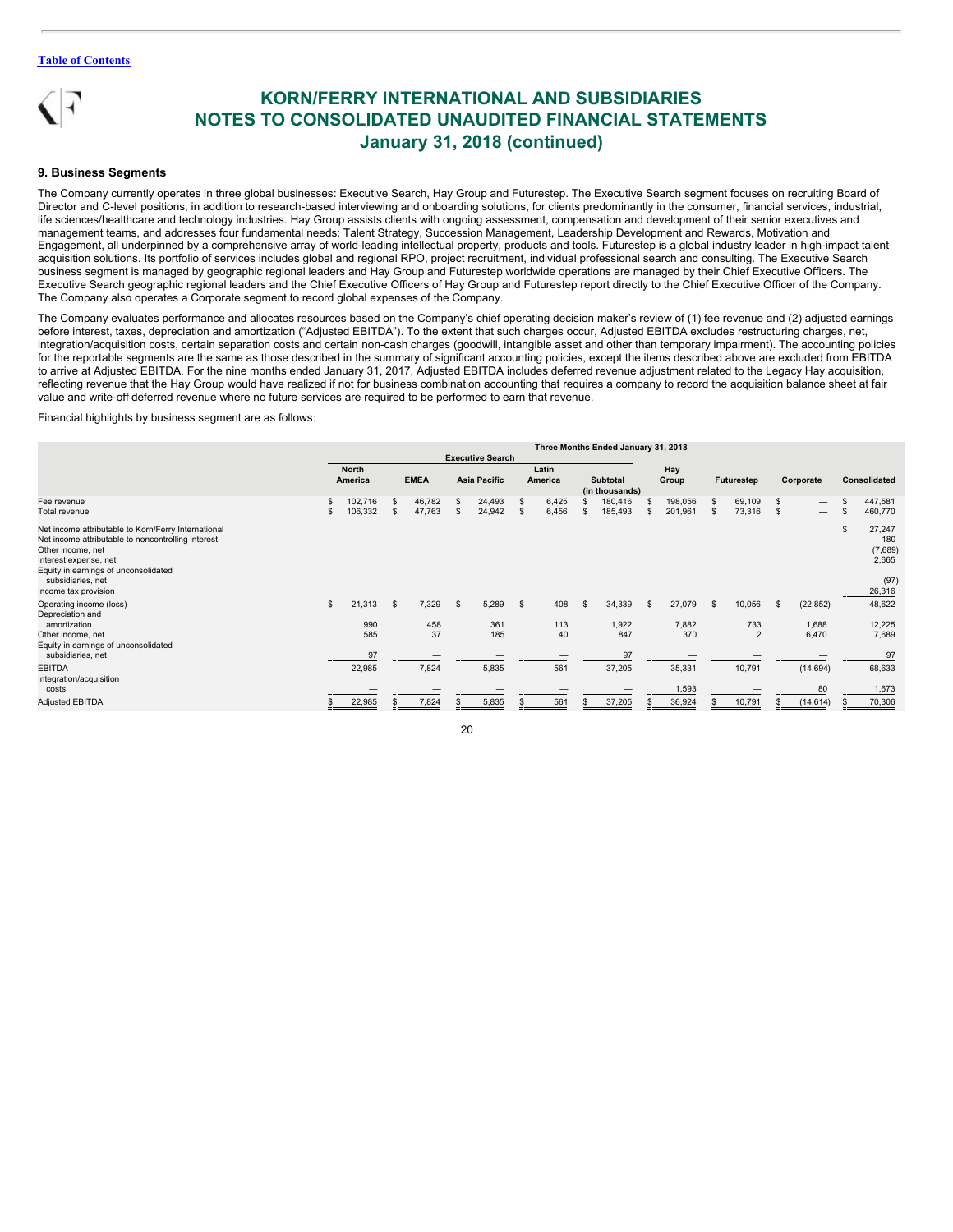#### **Table of [Contents](#page-1-0)**



## **KORN/FERRY INTERNATIONAL AND SUBSIDIARIES NOTES TO CONSOLIDATED UNAUDITED FINANCIAL STATEMENTS January 31, 2018 (continued)**

|                                                                                                                                                                                                 |             |                        |                        |               |                         |                  |                     | Three Months Ended January 31, 2017 |                    |                                |                  |                    |                               |   |                                   |
|-------------------------------------------------------------------------------------------------------------------------------------------------------------------------------------------------|-------------|------------------------|------------------------|---------------|-------------------------|------------------|---------------------|-------------------------------------|--------------------|--------------------------------|------------------|--------------------|-------------------------------|---|-----------------------------------|
|                                                                                                                                                                                                 |             |                        |                        |               | <b>Executive Search</b> |                  |                     |                                     |                    |                                |                  |                    |                               |   |                                   |
|                                                                                                                                                                                                 |             | North<br>America       | <b>EMEA</b>            |               | <b>Asia Pacific</b>     | Latin<br>America |                     | Subtotal                            | Hay<br>Group       |                                | Futurestep       |                    | Corporate                     |   | Consolidated                      |
|                                                                                                                                                                                                 |             |                        |                        |               |                         |                  |                     | (in thousands)                      |                    |                                |                  |                    |                               |   |                                   |
| Fee revenue<br>Total revenue                                                                                                                                                                    | S<br>S      | 84,827 \$<br>87,975 \$ | 39,147 \$<br>39,965 \$ |               | 21,012 \$<br>21,336 \$  | 7,835<br>7,856   | -S<br><sup>\$</sup> | 152,821 \$<br>157,132 \$            | 175,662<br>178,962 | <sup>\$</sup><br><sup>\$</sup> | 53,435<br>58,101 | S<br><sup>\$</sup> | $\overbrace{\phantom{aaaaa}}$ |   | 381,918<br>394,195                |
| Net income attributable to Korn/Ferry International<br>Net income attributable to noncontrolling interest<br>Other income, net<br>Interest expense, net<br>Equity in earnings of unconsolidated |             |                        |                        |               |                         |                  |                     |                                     |                    |                                |                  |                    |                               | S | 23,897<br>481<br>(4,200)<br>2,402 |
| subsidiaries, net<br>Income tax provision                                                                                                                                                       |             |                        |                        |               |                         |                  |                     |                                     |                    |                                |                  |                    |                               |   | (113)<br>8,075                    |
| Operating income (loss)<br>Depreciation and                                                                                                                                                     | $\mathbf S$ | 17,718 \$              | 8,175 \$               |               | $2,086$ \$              | 1,352            | <sup>S</sup>        | 29,331 \$                           | 15,988             | <sup>S</sup>                   | 6,549            | S.                 | (21, 326)                     |   | 30,542                            |
| amortization                                                                                                                                                                                    |             | 996                    | 226                    |               | 268                     | (21)             |                     | 1,469                               | 8,061              |                                | 789              |                    | 1,455                         |   | 11,774                            |
| Other income (loss), net                                                                                                                                                                        |             | 316                    | 19                     |               | 60                      | 61               |                     | 456                                 | 122                |                                | (2)              |                    | 3,624                         |   | 4,200                             |
| Equity in earnings of unconsolidated<br>subsidiaries, net                                                                                                                                       |             | 113                    |                        |               |                         |                  |                     | 113                                 |                    |                                |                  |                    |                               |   | 113                               |
| <b>EBITDA</b>                                                                                                                                                                                   |             | 19,143                 | 8,420                  |               | 2,414                   | 1,392            |                     | 31,369                              | 24,171             |                                | 7,336            |                    | (16, 247)                     |   | 46,629                            |
| Restructuring charges, net<br>Integration/acquisition<br>costs                                                                                                                                  |             |                        |                        |               | 893                     | 309              |                     | 1,202                               | 2,519<br>3,364     |                                | 80               |                    | 1,466                         |   | 3,801<br>4,830                    |
| Adjusted EBITDA                                                                                                                                                                                 |             | 19,143                 | 8,420                  | $\mathcal{S}$ | 3,307                   | 1,701            |                     | 32,571                              | 30,054             |                                | 7,416            |                    | (14, 781)                     |   | 55,260                            |

|                                                                                                                                                                                                 | Nine Months Ended January 31, 2018 |                          |  |                          |  |                         |     |                  |                                |                          |  |                    |                     |                    |                   |                                        |    |                                     |
|-------------------------------------------------------------------------------------------------------------------------------------------------------------------------------------------------|------------------------------------|--------------------------|--|--------------------------|--|-------------------------|-----|------------------|--------------------------------|--------------------------|--|--------------------|---------------------|--------------------|-------------------|----------------------------------------|----|-------------------------------------|
|                                                                                                                                                                                                 |                                    |                          |  |                          |  | <b>Executive Search</b> |     |                  |                                |                          |  |                    |                     |                    |                   |                                        |    |                                     |
|                                                                                                                                                                                                 |                                    | North                    |  |                          |  |                         |     | Latin            |                                |                          |  | Hay                |                     |                    |                   |                                        |    |                                     |
|                                                                                                                                                                                                 |                                    | America                  |  | <b>EMEA</b>              |  | <b>Asia Pacific</b>     |     | America          |                                | <b>Subtotal</b>          |  | Group              |                     | Futurestep         |                   | Corporate                              |    | Consolidated                        |
|                                                                                                                                                                                                 |                                    |                          |  |                          |  |                         |     |                  |                                | (in thousands)           |  |                    |                     |                    |                   |                                        |    |                                     |
| Fee revenue<br>Total revenue                                                                                                                                                                    | S<br><b>S</b>                      | 296,093 \$<br>305,866 \$ |  | 128,249 \$<br>130,894 \$ |  | 71,983 \$<br>73,009     | - S | 22,048<br>22,114 | <sup>\$</sup><br><sup>\$</sup> | 518,373 \$<br>531,883 \$ |  | 577,462<br>589,093 | -S<br><sup>\$</sup> | 196,018<br>210,179 | <sup>S</sup><br>S | $\qquad \qquad -$<br>$\hspace{0.05cm}$ |    | 1,291,853<br>1,331,155              |
| Net income attributable to Korn/Ferry International<br>Net income attributable to noncontrolling interest<br>Other income, net<br>Interest expense, net<br>Equity in earnings of unconsolidated |                                    |                          |  |                          |  |                         |     |                  |                                |                          |  |                    |                     |                    |                   |                                        | S. | 92,619<br>969<br>(14, 847)<br>7,904 |
| subsidiaries, net<br>Income tax provision                                                                                                                                                       |                                    |                          |  |                          |  |                         |     |                  |                                |                          |  |                    |                     |                    |                   |                                        |    | (187)<br>54,145                     |
| Operating income (loss)<br>Depreciation and                                                                                                                                                     | <sup>\$</sup>                      | 66,253 \$                |  | 20,349 \$                |  | $12,811$ \$             |     | $2,961$ \$       |                                | $102,374$ \$             |  | 72,532             | <sup>S</sup>        | 27,702             | <sup>\$</sup>     | (62,005)                               |    | 140,603                             |
| amortization<br>Other income, net<br>Equity in earnings of unconsolidated                                                                                                                       |                                    | 2,923<br>1,157           |  | 1,345<br>136             |  | 1,052<br>384            |     | 331<br>99        |                                | 5,651<br>1,776           |  | 24,110<br>459      |                     | 2,313<br>10        |                   | 4,807<br>12,602                        |    | 36,881<br>14,847                    |
| subsidiaries, net                                                                                                                                                                               |                                    | 187                      |  |                          |  |                         |     |                  |                                | 187                      |  |                    |                     |                    |                   |                                        |    | 187                                 |
| <b>EBITDA</b><br>Restructuring charges (recoveries), net<br>Integration/acquisition                                                                                                             |                                    | 70,520                   |  | 21,830                   |  | 14,247<br>313           |     | 3,391            |                                | 109,988<br>313           |  | 97,101<br>(241)    |                     | 30,025<br>-6       |                   | (44, 596)                              |    | 192,518<br>78                       |
| costs                                                                                                                                                                                           |                                    |                          |  |                          |  |                         |     |                  |                                |                          |  | 6,455              |                     |                    |                   | 199                                    |    | 6,654                               |
| <b>Adjusted EBITDA</b>                                                                                                                                                                          |                                    | 70,520                   |  | 21,830                   |  | 14,560                  |     | 3,391            |                                | 110,301                  |  | 103,315            |                     | 30,031             |                   | (44, 397)                              |    | 199,250                             |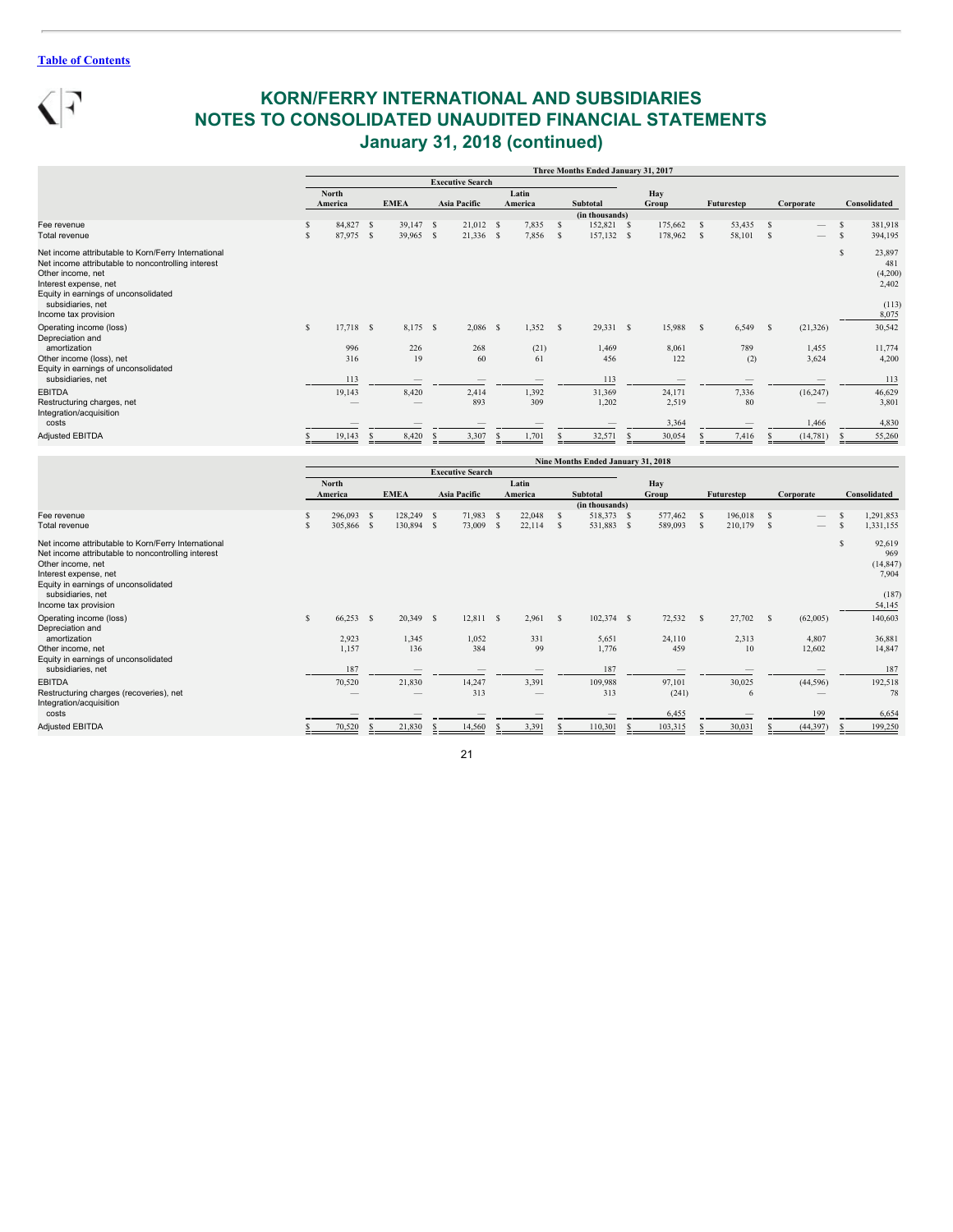

|                                                                                                                                                                                                    |    |            |     |             |              |                         |     |           |    | Nine Months Ended January 31, 2017 |            |     |                                 |              |           |   |                                     |
|----------------------------------------------------------------------------------------------------------------------------------------------------------------------------------------------------|----|------------|-----|-------------|--------------|-------------------------|-----|-----------|----|------------------------------------|------------|-----|---------------------------------|--------------|-----------|---|-------------------------------------|
|                                                                                                                                                                                                    |    |            |     |             |              | <b>Executive Search</b> |     |           |    |                                    |            |     |                                 |              |           |   |                                     |
|                                                                                                                                                                                                    |    | North      |     |             |              |                         |     | Latin     |    |                                    | Hay        |     |                                 |              |           |   |                                     |
|                                                                                                                                                                                                    |    | America    |     | <b>EMEA</b> |              | <b>Asia Pacific</b>     |     | America   |    | <b>Subtotal</b>                    | Group      |     | Futurestep                      |              | Corporate |   | Consolidated                        |
|                                                                                                                                                                                                    |    |            |     |             |              |                         |     |           |    | (in thousands)                     |            |     |                                 |              |           |   |                                     |
| Fee revenue<br>Deferred revenue<br>adjustment due to                                                                                                                                               | s  | 259,361 \$ |     | 109,296     | S.           | 60,108 \$               |     | 26,645 \$ |    | 455,410 \$                         | 539,086 \$ |     | 164,960                         | <sup>S</sup> |           | S | 1,159,456                           |
| acquisition                                                                                                                                                                                        |    |            |     |             |              |                         |     |           |    |                                    | 3,535      |     |                                 |              |           |   | 3,535                               |
| Adjusted fee revenue                                                                                                                                                                               |    | 259,361    |     | 109,296     | S            | 60,108                  | £.  | 26,645    | -S | 455,410                            | 542,621    |     | 164,960                         |              |           |   | 1,162,991                           |
| Total revenue                                                                                                                                                                                      | s  | 269,302    | - S | 111,721     | \$           | 61,445                  | - S | 26,766 \$ |    | 469,234 \$                         | 552,822    | - S | 180,026                         | <sup>S</sup> |           |   | 1,202,082                           |
| Net income attributable to Korn/Ferry International<br>Net income attributable to noncontrolling interest<br>Other income, net<br>Interest expense, net<br>Equity in earnings of<br>unconsolidated |    |            |     |             |              |                         |     |           |    |                                    |            |     |                                 |              |           | s | 57,257<br>2,245<br>(7,580)<br>8,199 |
| subsidiaries, net<br>Income tax provision                                                                                                                                                          |    |            |     |             |              |                         |     |           |    |                                    |            |     |                                 |              |           |   | (221)<br>21,706                     |
| Operating income (loss)<br>Depreciation and                                                                                                                                                        | S  | 60,458 \$  |     | 21,049      | <sup>S</sup> | $6,216$ \$              |     | 5,966 \$  |    | 93,689 \$                          | 31,188 \$  |     | 21,849                          | S            | (65, 120) |   | 81,606                              |
| amortization                                                                                                                                                                                       |    | 2,816      |     | 666         |              | 757                     |     | 267       |    | 4,506                              | 24,102     |     | 2,081                           |              | 4,281     |   | 34,970                              |
| Other income (loss), net<br>Equity in earnings of<br>unconsolidated                                                                                                                                |    | 512        |     | (37)        |              | 171                     |     | 158       |    | 804                                | 346        |     | (4)                             |              | 6,434     |   | 7,580                               |
| subsidiaries, net                                                                                                                                                                                  |    | 221        |     |             |              |                         |     |           |    | 221                                |            |     |                                 |              |           |   | 221                                 |
| <b>EBITDA</b>                                                                                                                                                                                      |    | 64,007     |     | 21,678      |              | 7,144                   |     | 6,391     |    | 99,220                             | 55,636     |     | 23,926                          |              | (54, 405) |   | 124,377                             |
| Restructuring charges, net<br>Integration/acquisition                                                                                                                                              |    | 1.706      |     | 128         |              | 1,515                   |     | 669       |    | 4,018                              | 24,007     |     | 80                              |              | 216       |   | 28,321                              |
| costs<br>Deferred revenue<br>adjustment due to                                                                                                                                                     |    |            |     |             |              |                         |     |           |    |                                    | 11,993     |     | $\hspace{0.1mm}-\hspace{0.1mm}$ |              | 6,684     |   | 18,677                              |
| acquisition                                                                                                                                                                                        |    |            |     |             |              |                         |     |           |    |                                    | 3,535      |     |                                 |              |           |   | 3,535                               |
| <b>Adjusted EBITDA</b>                                                                                                                                                                             | ÷÷ | 65,713     |     | 21,806      |              | 8,659                   | ÷-  | 7,060     |    | 103,238                            | 95,171     |     | 24,006                          |              | (47,505)  |   | 174,910                             |

#### **10. Long-Term Debt**

On June 15, 2016, the Company entered into a senior secured \$400 million Credit Agreement (the "Credit Agreement") with a syndicate of banks and Wells Fargo Bank, National Association as administrative agent. The Credit Agreement provides for, among other things: (a) a senior secured term loan facility in an aggregate principal amount of \$275 million (the "Term Facility"), (b) a senior secured revolving credit facility (the "Revolver" and together with the Term Facility, the "Credit Facilities") in an aggregate principal amount of \$125 million, (c) annual term loan amortization of 7.5%, 7.5%, 10.0%, 10.0% and 10.0%, with the remaining principal due at maturity, (d) certain customary affirmative and negative covenants, including a maximum consolidated total leverage ratio (as defined below) and a minimum interest coverage ratio and (e) an expanded definition of permitted add-backs to Adjusted EBITDA in recognition of the accelerated integration actions. The Company's credit agreement permits payment of dividends to stockholders and share repurchases so long as the pro forma leverage ratio is no greater than 2.50 to 1.00, and the pro forma domestic liquidity is at least \$50.0 million. The Company drew down \$275 million on the term loan and used \$140 million of the proceeds to pay-off the term loan that was outstanding as of April 30, 2016.

At the Company's option, loans issued under the Credit Agreement will bear interest at either LIBOR or an alternate base rate, in each case plus the applicable interest rate margin. The interest rate applicable to loans outstanding under the Credit Facilities may fluctuate between LIBOR plus 1.25% per annum to LIBOR plus 2.00% per annum, in the case of LIBOR borrowings (or between the alternate base rate plus 0.25% per annum and the alternate base rate plus 1.00% per annum, in the alternative), based upon the Company's total funded debt to adjusted EBITDA ratio (as set forth in the Credit Agreement, the "consolidated leverage ratio") at such time. In addition, the Company will be required to pay to the lenders a quarterly fee ranging from 0.20% to 0.35% per annum on the average daily unused amount of the Term Facility, based upon the Company's consolidated leverage ratio at such time and fees relating to the issuance of letters of credit. During the three and nine months ended January 31, 2018, the average rate on the Term Facility was 2.65% and 2.49%, respectively. During the three and nine months ended January 31, 2017, the average rate on the Term Facility was 2.06% and 2.29%, respectively.

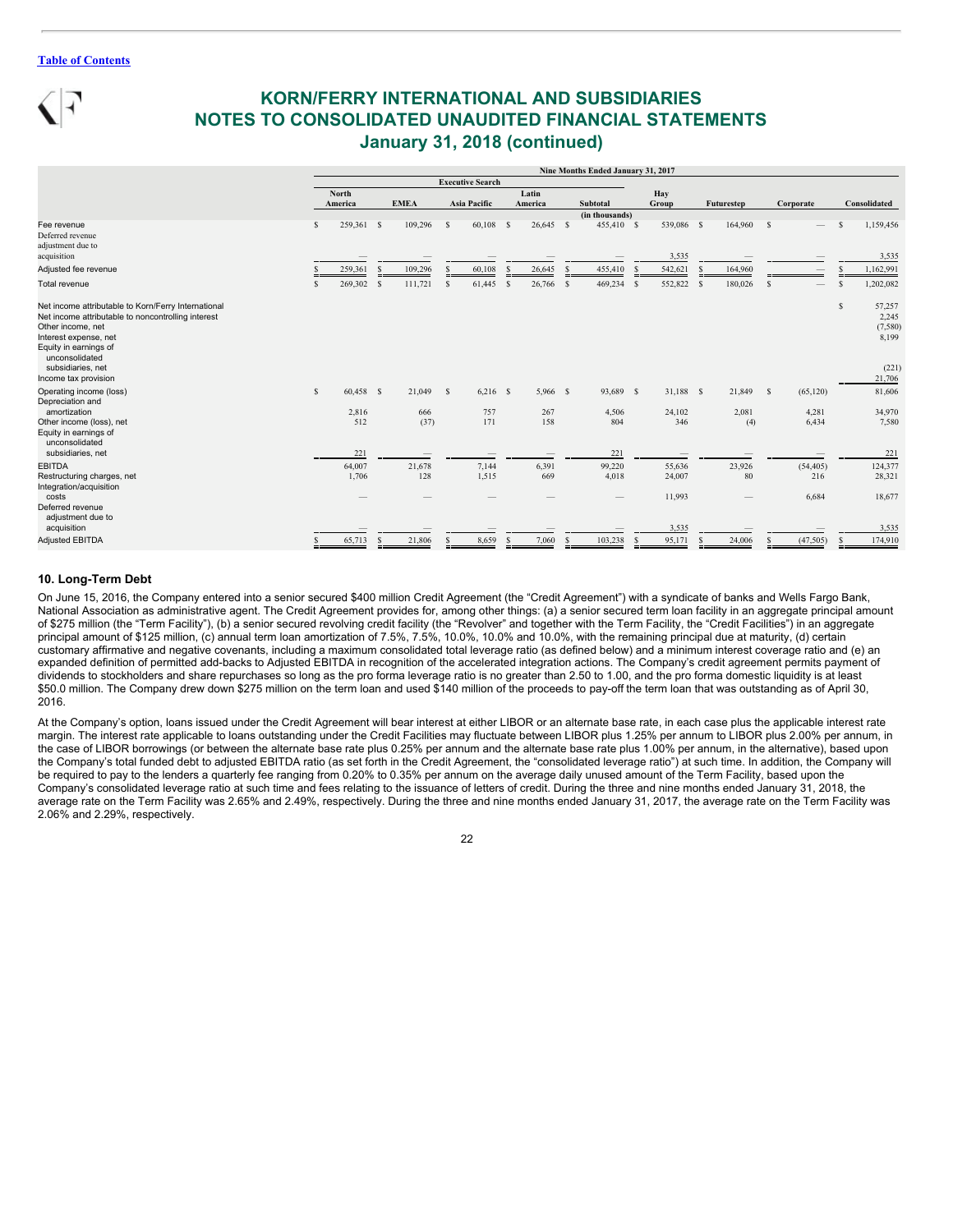

Both the Revolver and the Term Facility mature on June 15, 2021 and may be prepaid and terminated early by the Company at any time without premium or penalty (subject to customary LIBOR breakage fees). The Term Facility is payable in quarterly installments with principal payments totalling \$15.5 million made during the nine months ended January 31, 2018. As of January 31, 2018, \$244.1 million was outstanding under the Term Facility compared to \$259.5 million as of April 30, 2017. The current and long-term portion of unamortized debt issuance costs associated with the long-term debt, was \$2.9 million and \$3.5 million as of January 31, 2018 and April 30, 2017, respectively. The fair value of the Company's Term Facility is based on borrowing rates currently required of loans with similar terms, maturity and credit risk. The carrying amount of the Term Facility approximates fair value because the base interest rate charged varies with market conditions and the credit spread is commensurate with current market spreads for issuers of similar risk. The fair value of the Term Facility is classified as a Level 2 liability in the fair value hierarchy. As of January 31, 2018, the Company was in compliance with its debt covenants.

As of January 31, 2018 and April 30, 2017, the Company had no borrowings under the Revolver. The Company had \$2.9 million and \$3.0 million of standby letters of credits issued under its long-term debt arrangements as of January 31, 2018 and April 30, 2017, respectively. The Company had a total of \$7.3 million and \$8.1 million of standby letters of credits with other financial institutions as of January 31, 2018 and April 30, 2017, respectively. The standby letters of credits were generally issued as a result of entering into office premise leases.

#### **11. Income Taxes**

The current fiscal year effective tax rate was significantly impacted by the December 22, 2017 enactment of the Tax Act into law in the United States. The most significant impacts of the Tax Act on the Company include (1) a reduction in the U.S. corporate federal statutory income tax rate from 35.0% to 21.0% effective January 1, 2018, and (2) a one-time tax on accumulated foreign earnings (the "Transition Tax"), which is applicable at a rate of 15.5% on cash and other specified assets and 8% on other residual earnings. Because our fiscal year-end is April 30, 2018, the Company's fiscal 2018 statutory federal tax rate is 30.4%.

As a result of the enactment of the Tax Act, the Company recorded a provisional tax charge of \$16.3 million for the Transition Tax and a provisional tax benefit of \$5.8 million from the remeasurement of our U.S. federal deferred tax assets and liabilities at the rate at which we expect these deferred tax balances to be realized (30.4% in fiscal 2018 and 21.0% thereafter). The amounts recorded as a result of the enactment of the Tax Act, specifically the impact of the Transition Tax and the remeasurement of deferred tax balances, are provisional estimates. Additional information and analysis are required to finalize the impact that the Tax Act will have on our financial results, including the final determination of foreign cash and other specified assets at the end of fiscal 2018, refinement of the computation of foreign subsidiaries earnings and the final determination of deferred tax balances subject to remeasurement. Additionally, anticipated future guidance from the Internal Revenue Service, state tax agencies, the Financial Accounting Standards Board and the Securities and Exchange Commission could result in changes to these provisional amounts. The Company will continue to appropriately refine these amounts within the measurement period allowed by Staff Accounting Bulletin ("SAB") No.118, which will be completed no later than December 22, 2018.

#### **12. Subsequent Events**

#### *Quarterly Dividend Declaration*

On March 5, 2018, the Board of Directors of the Company declared a cash dividend of \$0.10 per share with a payment date of April 13, 2018 to holders of the Company's common stock of record at the close of business on March 26, 2018. The declaration and payment of future dividends under the quarterly dividend policy will be at the discretion of the Board of Directors and will depend upon many factors, including the Company's earnings, capital requirements, financial conditions, the terms of the Company's indebtedness and other factors that the Board of Directors may deem to be relevant. The Board may amend, revoke or suspend the dividend policy at any time and for any reason.

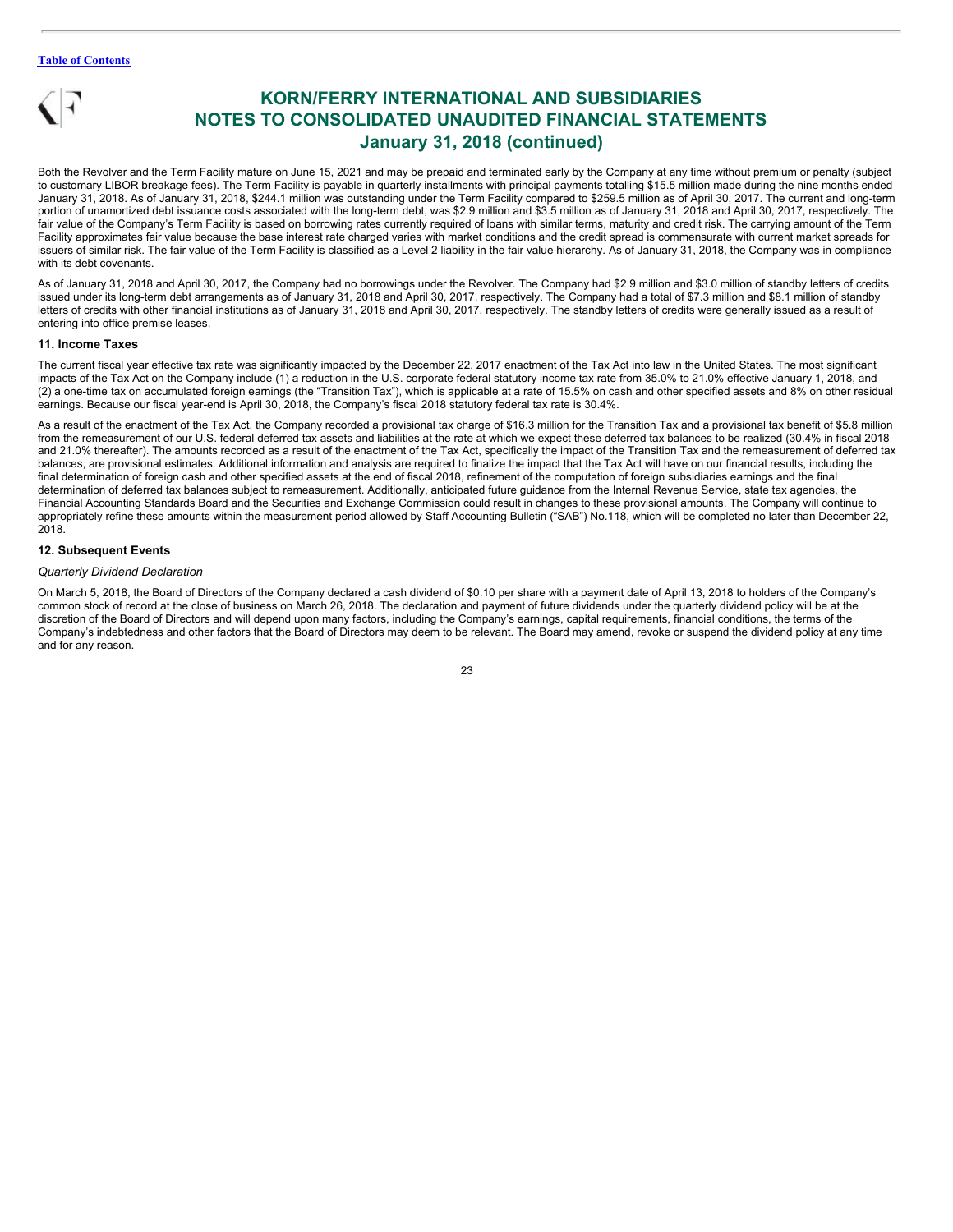#### <span id="page-25-0"></span>*Item 2. Management's Discussion and Analysis of Financial Condition and Results of Operations*

#### **Forward-looking Statements**

This Quarterly Report on Form 10-Q may contain certain statements that we believe are, or may be considered to be, "forward-looking" statements, within the meaning of Section 27A of the Securities Act of 1933, as amended and Section 21E of the Securities Exchange Act of 1934, as amended (the "Exchange Act"). These forward-looking statements generally can be identified by use of statements that include phrases such as "believe," "expect," "anticipate," "intend," "plan," "foresee," "may," "will," "likely," "estimates," "potential," "continue" or other similar words or phrases. Similarly, statements that describe our objectives, plans or goals also are forward-looking statements. All of these forward-looking statements are subject to risks and uncertainties that could cause our actual results to differ materially from those contemplated by the relevant forward-looking statement. The principal risk factors that could cause actual performance and future actions to differ materially from the forward-looking statements include, but are not limited to, changes in demand for our services as a result of automation, dependence on attracting and retaining qualified and experienced consultants, maintaining our relationships with customers and suppliers and retaining key employees, maintaining our brand name and professional reputation, potential legal liability and regulatory developments, portability of client relationships, global and local political or economic developments in or affecting countries where we have operations, currency fluctuations in our international operations, risks related to growth, restrictions imposed by off-limits agreements, competition, reliance on information processing systems, cyber security vulnerabilities, changes to data security, data privacy, and data protection laws, limited protection of our intellectual property, our ability to enhance and develop new technology, our ability to successfully recover from a disaster or business continuity problems, employment liability risk, an impairment in the carrying value of goodwill and other intangible assets, deferred tax assets that we may not be able to use, our ability to develop new products and services, changes in our accounting estimates and assumptions, tax accounting effects of the Tax Act, alignment of our cost structure, risks related to the integration of recently acquired businesses, the utilization and billing rates of our consultants, seasonality and the matters disclosed under the heading "Risk Factors" in the Company's Exchange Act reports, including Item 1A of the Company's Annual Report on Form 10-K for the fiscal year ended April 30, 2017 ("Form10-K") and Item 1A of this Quarterly Report on Form10-Q. Readers are urged to consider these factors carefully in evaluating the forward-looking statements. The forward-looking statements included in this Quarterly Report on Form 10-Q are made only as of the date of this Quarterly Report on Form 10-Q and we undertake no obligation to publicly update these forward-looking statements to reflect subsequent *events or circumstances.*

The following presentation of management's discussion and analysis of our financial condition and results of operations should be read together with our consolidated financial statements and related notes included in this Quarterly Report on Form 10-Q. We also make available on the Investor Relations portion of our website at *www.kornferry.com earnings slides and other important information, which we encourage you to review.*

#### **Executive Summary**

Korn/Ferry International (referred to herein as the "Company," "Korn Ferry," or in the first person notations "we," "our," and "us") is a global organizational consulting firm. Our services include Executive Search, advisory solutions and products through Hay Group (formerly known as Leadership & Talent Consulting ("Legacy LTC") which was combined with HG (Luxembourg) S.à.r.l ("Legacy Hay") in December 2015) and recruitment for non-executive professionals and recruitment process outsourcing ("RPO") through Futurestep. The Company also operates a Corporate segment to record global expenses of the Company. Approximately 71% of the executive searches we performed in fiscal 2017 were for board level, chief executive and other senior executive and general management positions. Our 3,589 executive search clients in fiscal 2017 included many of the world's largest and most prestigious public and private companies, including approximately 57% of the Fortune 500, middle market and emerging growth companies, as well as government and nonprofit organizations. We have built strong client loyalty, with 82% of assignments performed (without giving effect to Legacy Hay assignments) during fiscal 2017 having been on behalf of clients for whom we had conducted assignments in the previous three fiscal years. Approximately 61% of our revenues were generated from clients that utilize multiple lines of business.

Superior performance comes from having the right conditions for success in two key areas – the organization and its people. Organizational conditions encourage people to put forth their best effort and invest their energy towards achieving the organization's purpose. We can help operationalize a client's complete strategy or address any combination of five broad categories:

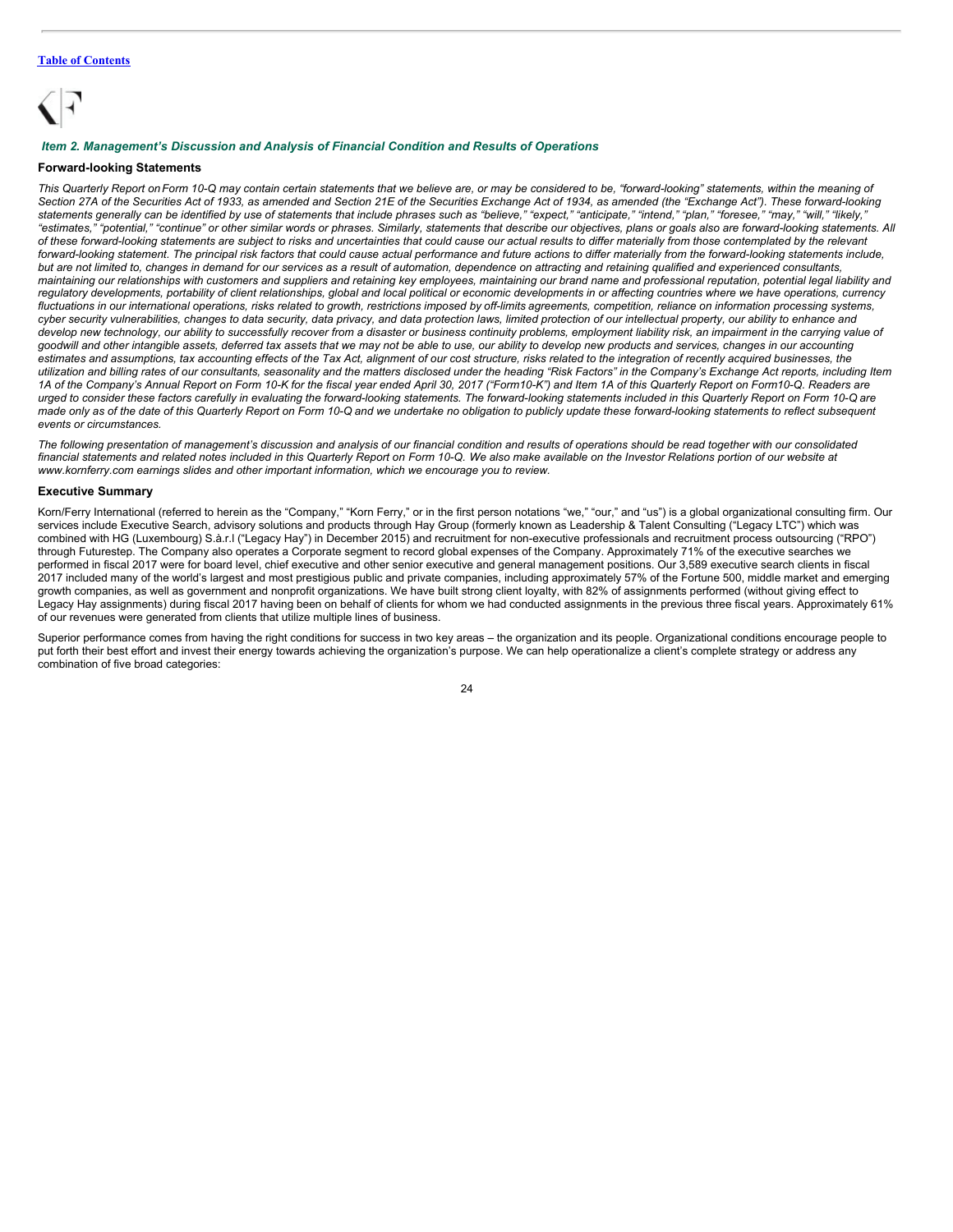#### **Table of [Contents](#page-1-0)**

| <b>Organizational Strategy</b>   | We map talent strategy to business strategy by designing operating models and organizational structures that align to them, helping<br>organizations put their plans into action. We make sure they have the right people, in the right roles, engaged and enabled to do the<br>right things.        |
|----------------------------------|------------------------------------------------------------------------------------------------------------------------------------------------------------------------------------------------------------------------------------------------------------------------------------------------------|
| <b>Assessment and Succession</b> | We provide actionable, research-backed insights that allow organizations to understand the true capabilities of their people so they<br>can make decisions that ensure the right leaders are ready — when and where they are needed — in the future.                                                 |
| <b>Talent Acquisition</b>        | From executive search to recruitment process outsourcing, we integrate scientific research with our practical experience and<br>industry-specific expertise to recruit professionals of all levels and functions for client organizations.                                                           |
| <b>Leadership Development</b>    | We activate purpose, vision and strategy through leaders at all levels and organizations. We combine expertise, science and proven<br>techniques with forward thinking and creativity to build leadership experiences that help entry- to senior-level leaders grow and<br>deliver superior results. |
| <b>Rewards and Benefits</b>      | We help organizations align reward with strategy. We help them pay their people fairly for doing the right things — with rewards<br>they value $-$ at a cost the organization can afford.                                                                                                            |

The Company currently operates in three global business segments: Executive Search, Hay Group and Futurestep. See Note 9 —*Business Segments,* in the Notes to Consolidated Unaudited Financial Statements for discussion of the Company's global business segments. The Company evaluates performance and allocates resources based on the chief operating decision maker's review of (1) fee revenue and (2) adjusted earnings before interest, taxes, depreciation and amortization ("Adjusted EBITDA"). To the extent that such charges occur, Adjusted EBITDA excludes restructuring charges (recoveries), net, integration/acquisition costs and certain separation costs and certain non-cash charges (goodwill, intangible asset and other than temporary impairment). For the nine months ended January 31, 2017, Adjusted EBITDA includes a deferred revenue adjustment related to the Legacy Hay acquisition, reflecting revenue that Hay Group would have realized if not for business combination accounting that requires a company to record the acquisition balance sheet at fair value and write-off deferred revenue where no future services are required to be performed to earn that revenue. During the three and nine months ended January 31, 2018 and the three months ended January 31, 2017, management no longer has adjusted fee revenue.

Adjusted EBITDA and EBITDA arenon-GAAP financial measures. They have limitations as analytical tools, should not be viewed as a substitute for financial information determined in accordance with United States ("U.S.") generally accepted accounting principles ("GAAP") and should not be considered in isolation or as a substitute for analysis of the Company's results as reported under GAAP. In addition, they may not necessarily be comparable to non-GAAP performance measures that may be presented by other companies.

Management believes the presentation of thesenon-GAAP financial measures provides meaningful supplemental information regarding Korn Ferry's performance by excluding certain charges, items of income and other items that may not be indicative of Korn Ferry's ongoing operating results. The use of these non-GAAP financial measures facilitates comparisons to Korn Ferry's historical performance and identification of operating trends that may otherwise be distorted by certain charges and other items that may not be indicative of Korn Ferry's ongoing operating results. Korn Ferry includes these non-GAAP financial measures because management believes it is useful to investors in allowing for greater transparency with respect to supplemental information used by management in its evaluation of Korn Ferry's ongoing operations and financial and operational decision-making. The accounting policies for the reportable segments are the same as those described in the summary of significant accounting policies in the accompanying consolidated financial statements, except that the above noted items are excluded from EBITDA to arrive at Adjusted EBITDA. Management further believes that EBITDA is useful to investors because it is frequently used by investors and other interested parties to measure operating performance among companies with different capital structures, effective tax rates and tax attributes and capitalized asset values, all of which can vary substantially from company to company.

Similarly, adjusted fee revenue, which includes revenue that Hay Group would have realized over the ensuing year after the acquisition if not for business combination accounting that requires a company to record the acquisition balance sheet at fair value and write-off deferred revenue where no future services are required to be performed to earn that revenue, is a non-GAAP financial measure. Adjusted fee revenue is not a measure that substitutes an individually tailored revenue recognition or measurement method for those of GAAP; rather, it is an adjustment for a short period of time that will provide better comparability in the current and future periods. Management believes the presentation of adjusted fee revenue assists management in its evaluation of ongoing operations and provides useful information to investors because it allows investors to make more meaningful period-to-period comparisons of the Company's operating results, to better identify operating trends that may otherwise be distorted by write-offs required under business combination accounting and to perform related trend analysis and provides a higher degree of transparency of information used by management in its evaluation of Korn Ferry's ongoing operations and financial and operational decision-making.

Fee revenue was \$447.6 million during the three months ended January 31, 2018, an increase of \$65.7 million, or 17%, compared to \$381.9 million in the three months ended January 31, 2017, with increases in fee revenue in all business segments. During the three months ended January 31, 2018, we recorded operating income of \$48.6 million with Executive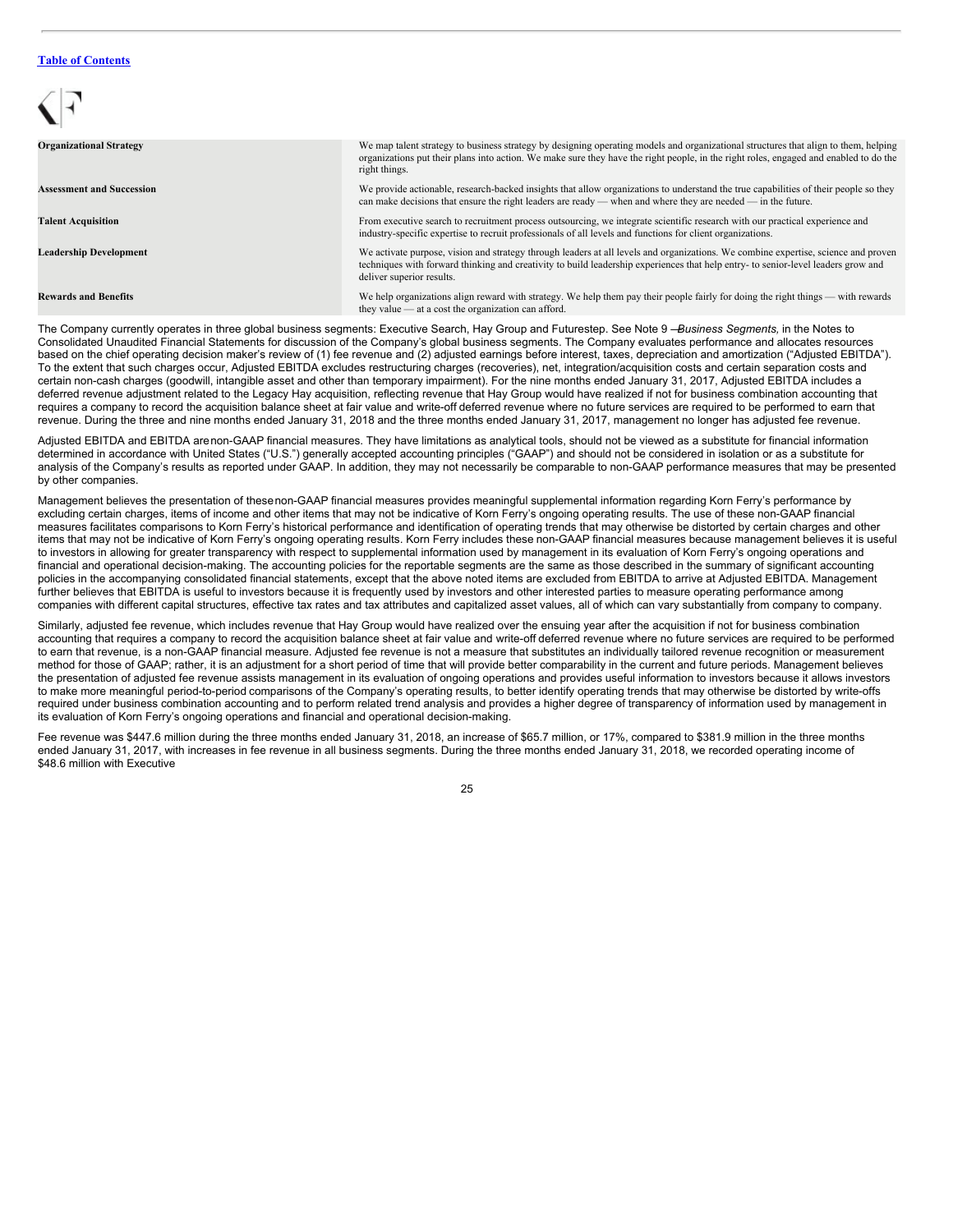

Search, Hay Group and Futurestep segments contributing \$34.3 million, \$27.1 million and \$10.1 million, respectively, offset by Corporate expenses of \$22.9 million. Net income attributable to Korn Ferry increased \$3.3 million during the three months ended January 31, 2018 to \$27.2 million from \$23.9 million for the year-ago quarter. During the three months ended January 31, 2018, Adjusted EBITDA was \$70.3 million with Executive Search, Hay Group and Futurestep segments contributing \$37.2 million, \$36.9 million and \$10.8 million, respectively, offset by Corporate expenses net of other income of \$14.6 million. Adjusted EBITDA was \$70.3 million, an increase of \$15.0 million during the three months ended January 31, 2018, from Adjusted EBITDA of \$55.3 million in the year-ago quarter.

Our cash, cash equivalents and marketable securities decreased \$1.8 million to \$529.0 million at January 31, 2018, compared to \$530.8 million at April 30, 2017. This decrease is mainly due to bonuses earned in fiscal 2017 and paid during fiscal 2018, sign-on and retention payments, stock repurchases in the open market, payments for the purchase of property and equipment, dividends paid during fiscal 2018 and principal payments on our term loan, partially offset by cash provided by operating activities. As of January 31, 2018, we held marketable securities to settle obligations under our Executive Capital Accumulation Plan ("ECAP") with a cost value of \$124.2 million and a fair value of \$139.0 million. Our vested obligations for which these assets were held in trust totaled \$122.3 million as of January 31, 2018 and our unvested obligations totaled \$29.7 million.

Our working capital increased from April 30, 2017 to January 31, 2018 by \$40.1 million to \$425.2 million as of January 31, 2018. We believe that cash on hand and funds from operations and other forms of liquidity will be sufficient to meet our anticipated working capital, capital expenditures, general corporate requirements, repayment of the debt obligations incurred in connection with the Legacy Hay acquisition, the retention pool obligations pursuant to the Legacy Hay acquisition and dividend payments under our dividend policy in the next twelve months. We had no outstanding borrowings under our revolving credit facility at January 31, 2018 and April 30, 2017. As of January 31, 2018 and April 30, 2017, there was \$2.9 million and \$3.0 million, respectively, of standby letters of credit issued under our long-term debt arrangements. We had a total of \$7.3 million and \$8.1 million of standby letters of credits with other financial institutions as of January 31, 2018 and April 30, 2017, respectively*.*

#### *Results of Operations*

The following table summarizes the results of our operations as a percentage of fee revenue: (Numbers may not total exactly due to rounding)

|                                                     | <b>Three Months Ended</b><br>January 31, |        | <b>Nine months Ended</b><br>January 31, |        |
|-----------------------------------------------------|------------------------------------------|--------|-----------------------------------------|--------|
|                                                     | 2018                                     | 2017   | 2018                                    | 2017   |
| Fee revenue                                         | 100.0%                                   | 100.0% | 100.0%                                  | 100.0% |
| Reimbursed out-of-pocket engagement expenses        | 2.9                                      | 3.2    | 3.0                                     | 3.7    |
| Total revenue                                       | 102.9                                    | 103.2  | 103.0                                   | 103.7  |
| Compensation and benefits                           | 69.4                                     | 68.7   | 68.6                                    | 68.7   |
| General and administrative expenses                 | 13.1                                     | 14.9   | 13.6                                    | 14.3   |
| Reimbursed expenses                                 | 2.9                                      | 3.2    | 3.0                                     | 3.7    |
| Cost of services                                    | 3.9                                      | 4.3    | 4.1                                     | 4.5    |
| Depreciation and amortization                       | 2.7                                      | 3.1    | 2.9                                     | 3.0    |
| Restructuring charges, net                          |                                          | 1.0    |                                         | 2.4    |
| Operating income                                    | 10.9                                     | 8.0    | 10.9                                    | 7.0    |
| Net income                                          | 6.1%                                     | 6.4%   | 7.2%                                    | 5.1%   |
| Net income attributable to Korn/Ferry International | 6.1%                                     | 6.3%   | 7.2%                                    | 4.9%   |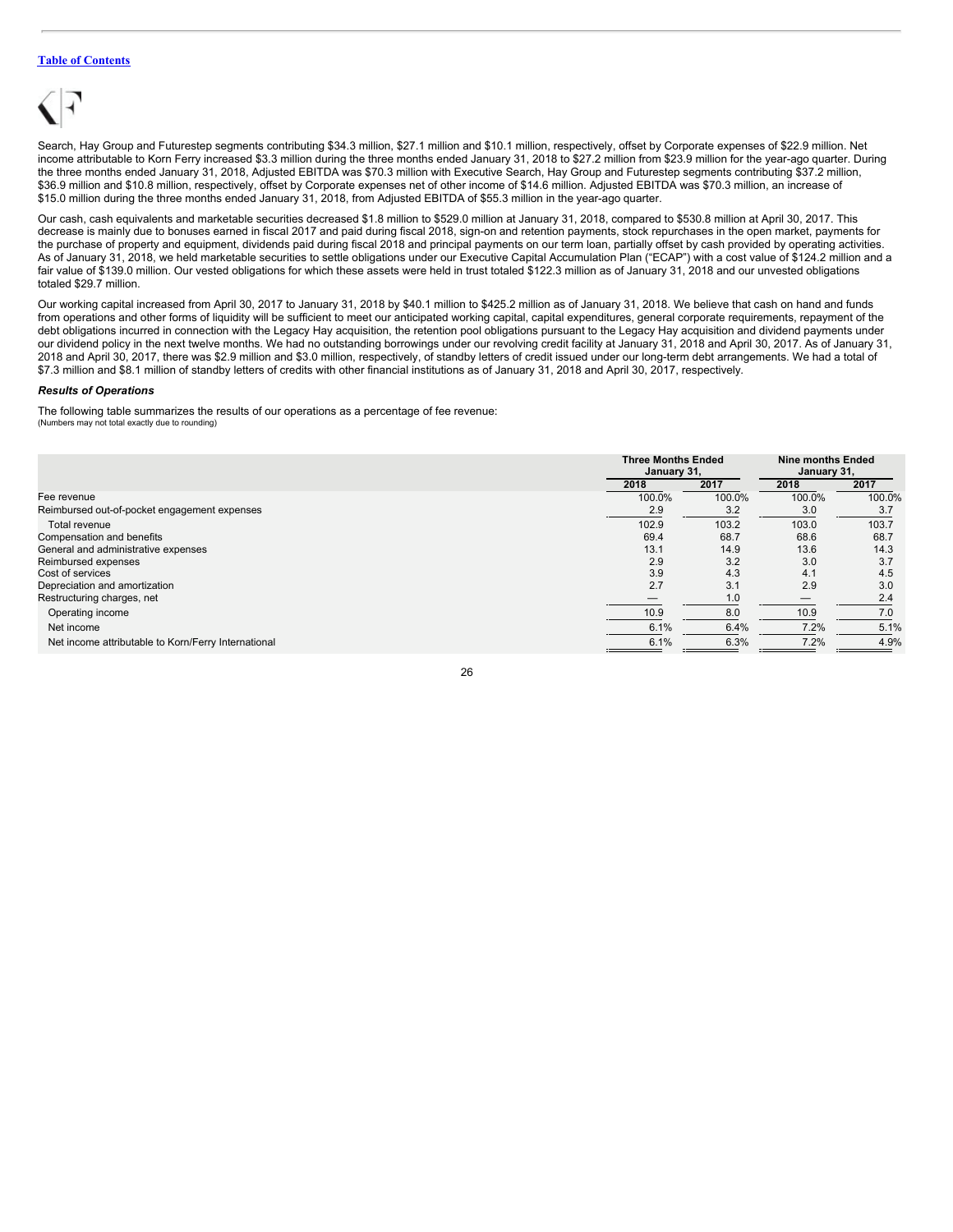

The following tables summarize the results of our operations by business segment: (Numbers may not total exactly due to rounding)

|                                              |                |               | Three Months Ended January 31. |               | Nine months Ended January 31. |               |                |        |  |  |  |  |
|----------------------------------------------|----------------|---------------|--------------------------------|---------------|-------------------------------|---------------|----------------|--------|--|--|--|--|
|                                              |                | 2018          | 2017                           |               | 2018                          |               | 2017           |        |  |  |  |  |
|                                              | <b>Dollars</b> | $\frac{0}{0}$ | <b>Dollars</b>                 | $\frac{0}{0}$ | <b>Dollars</b>                | $\frac{0}{0}$ | <b>Dollars</b> | $\%$   |  |  |  |  |
|                                              |                |               |                                |               | (in thousands)                |               |                |        |  |  |  |  |
| Fee revenue<br><b>Executive Search:</b>      |                |               |                                |               |                               |               |                |        |  |  |  |  |
| North America                                | 102.716        | 22.9%         | 84,827                         | 22.2%         | 296,093                       | 22.9%         | 259,361        | 22.4%  |  |  |  |  |
| <b>EMEA</b>                                  | 46,782         | 10.5          | 39,147                         | 10.3          | 128,249                       | 9.9           | 109,296        | 9.4    |  |  |  |  |
| Asia Pacific                                 | 24,493         | 5.5           | 21,012                         | 5.5           | 71,983                        | 5.6           | 60,108         | 5.2    |  |  |  |  |
| Latin America.                               | 6,425          | 1.4           | 7,835                          | 2.0           | 22,048                        | 1.7           | 26,645         | 2.3    |  |  |  |  |
| <b>Total Executive Search</b>                | 180,416        | 40.3          | 152,821                        | 40.0          | 518,373                       | 40.1          | 455,410        | 39.3   |  |  |  |  |
| <b>Hay Group</b>                             | 198,056        | 44.3          | 175,662                        | 46.0          | 577,462                       | 44.7          | 539,086        | 46.5   |  |  |  |  |
| <b>Futurestep</b>                            | 69,109         | 15.4          | 53,435                         | 14.0          | 196,018                       | 15.2          | 164,960        | 14.2   |  |  |  |  |
| <b>Total fee revenue</b>                     | 447,581        | 100.0%        | 381,918                        | 100.0%        | 1,291,853                     | 100.0%        | 1,159,456      | 100.0% |  |  |  |  |
| Reimbursed out-of-pocket engagement expenses | 13,189         |               | 12,277                         |               | 39,302                        |               | 42,626         |        |  |  |  |  |
| <b>Total revenue</b>                         | 460,770        |               | 394,195                        |               | 1,331,155                     |               | 1,202,082      |        |  |  |  |  |

|                               |    |                | Three Months Ended January 31, |                |                |               |                |                                 |    |                |               |
|-------------------------------|----|----------------|--------------------------------|----------------|----------------|---------------|----------------|---------------------------------|----|----------------|---------------|
|                               |    | 2018           |                                | 2017           |                |               | 2018           |                                 |    | 2017           |               |
|                               |    | <b>Dollars</b> | Margin<br>(1)                  | <b>Dollars</b> | Margin<br>(1)  |               | <b>Dollars</b> | Margin<br>$\left(1\right)$      |    | <b>Dollars</b> | Margin<br>(1) |
|                               |    |                |                                |                | (in thousands) |               |                |                                 |    |                |               |
| <b>Operating Income</b>       |    |                |                                |                |                |               |                |                                 |    |                |               |
| <b>Executive Search:</b>      |    |                |                                |                |                |               |                |                                 |    |                |               |
| North America                 | S. | 21,313         | 20.7%                          | 17,718         | 20.9%          | $\mathcal{S}$ | 66,253         | 22.4%                           | -S | 60,458         | 23.3%         |
| <b>EMEA</b>                   |    | 7,329          | 15.7                           | 8,175          | 20.9           |               | 20,349         | 15.9                            |    | 21,049         | 19.3          |
| Asia Pacific                  |    | 5,289          | 21.6                           | 2,086          | 9.9            |               | 12,811         | 17.8                            |    | 6,216          | 10.3          |
| Latin America.                |    | 408            | 6.4                            | 1,352          | 17.3           |               | 2,961          | 13.4                            |    | 5,966          | 22.4          |
| <b>Total Executive Search</b> |    | 34,339         | 19.0                           | 29,331         | 19.2           |               | 102,374        | 19.7                            |    | 93,689         | 20.6          |
| <b>Hay Group</b>              |    | 27,079         | 13.7                           | 15,988         | 9.1            |               | 72,532         | 12.6                            |    | 31,188         | 5.8           |
| <b>Futurestep</b>             |    | 10,056         | 14.6                           | 6,549          | 12.3           |               | 27,702         | 14.1                            |    | 21,849         | 13.2          |
| Corporate                     |    | (22, 852)      | $\overbrace{\hspace{25mm}}^{}$ | (21, 326)      |                |               | (62,005)       | $\hspace{0.1mm}-\hspace{0.1mm}$ |    | (65, 120)      |               |
| <b>Total operating income</b> |    | 48,622         | 10.9%                          | 30,542         | $8.0\%$        |               | 140,603        | 10.9%                           |    | 81,606         | $7.0\%$       |

(1) Margin calculated as a percentage of fee revenue by business segment.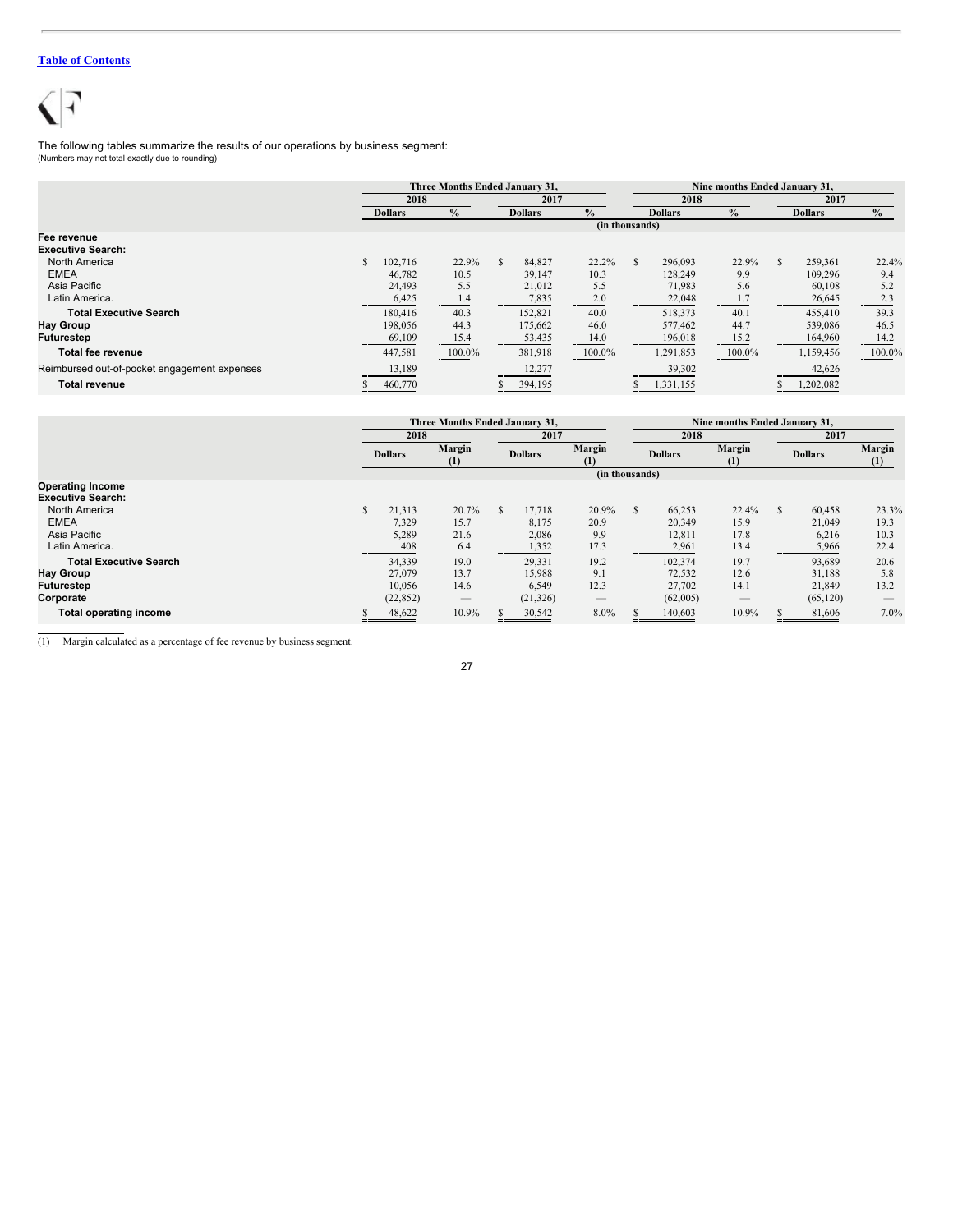### **Table of [Contents](#page-1-0)**



|                                                                                                                                                                                                                                           | Three Months Ended January 31, 2018                                             |                                                                  |     |                                       |              |                                                                                        |    |                                                                              |  |                                                                                 |    |                                                                                 |              |                                                                                                                                                                                                                                                                                                                                                                                                                                                              |                                                              |
|-------------------------------------------------------------------------------------------------------------------------------------------------------------------------------------------------------------------------------------------|---------------------------------------------------------------------------------|------------------------------------------------------------------|-----|---------------------------------------|--------------|----------------------------------------------------------------------------------------|----|------------------------------------------------------------------------------|--|---------------------------------------------------------------------------------|----|---------------------------------------------------------------------------------|--------------|--------------------------------------------------------------------------------------------------------------------------------------------------------------------------------------------------------------------------------------------------------------------------------------------------------------------------------------------------------------------------------------------------------------------------------------------------------------|--------------------------------------------------------------|
|                                                                                                                                                                                                                                           |                                                                                 |                                                                  |     | <b>Executive Search</b>               |              |                                                                                        |    |                                                                              |  |                                                                                 |    |                                                                                 |              |                                                                                                                                                                                                                                                                                                                                                                                                                                                              |                                                              |
|                                                                                                                                                                                                                                           | North                                                                           |                                                                  |     |                                       |              | Latin                                                                                  |    |                                                                              |  | Hay                                                                             |    |                                                                                 |              |                                                                                                                                                                                                                                                                                                                                                                                                                                                              |                                                              |
|                                                                                                                                                                                                                                           | America                                                                         | <b>EMEA</b>                                                      |     | Asia Pacific                          |              | America                                                                                |    | <b>Subtotal</b>                                                              |  | Group                                                                           |    | Futurestep                                                                      |              | Corporate                                                                                                                                                                                                                                                                                                                                                                                                                                                    | Consolidated                                                 |
|                                                                                                                                                                                                                                           |                                                                                 |                                                                  |     |                                       |              |                                                                                        |    | (in thousands)                                                               |  |                                                                                 |    |                                                                                 |              |                                                                                                                                                                                                                                                                                                                                                                                                                                                              |                                                              |
| Fee revenue                                                                                                                                                                                                                               | \$102,716                                                                       | \$46,782                                                         |     | 24,493                                | -S           | 6,425                                                                                  |    | 180,416                                                                      |  | 198,056                                                                         |    | 69,109                                                                          | s            | $\overline{\phantom{0}}$                                                                                                                                                                                                                                                                                                                                                                                                                                     | 447,581                                                      |
| Total revenue                                                                                                                                                                                                                             | \$106,332                                                                       | \$47,763                                                         |     | 24,942                                | -S           | 6,456                                                                                  |    | 185,493                                                                      |  | 201,961                                                                         |    | 73,316                                                                          | s            |                                                                                                                                                                                                                                                                                                                                                                                                                                                              | 460,770                                                      |
| Net income attributable to Korn/Ferry International<br>Net income attributable to noncontrolling interest<br>Other income, net<br>Interest expense, net<br>Equity in earnings of unconsolidated subsidiaries, net<br>Income tax provision |                                                                                 |                                                                  |     |                                       |              |                                                                                        |    |                                                                              |  |                                                                                 |    |                                                                                 |              |                                                                                                                                                                                                                                                                                                                                                                                                                                                              | 27,247<br>180<br>(7,689)<br>2,665<br>(97)<br>26,316          |
| Operating income (loss)<br>Depreciation and amortization<br>Other income, net<br>Equity in earnings of unconsolidated subsidiaries, net<br><b>EBITDA</b><br>Integration/acquisition costs<br><b>Adjusted EBITDA</b>                       | \$21,313<br>990<br>585<br>97<br>22,985<br>$\overline{\phantom{m}}$<br>\$ 22,985 | 7,329<br>458<br>37<br>$\overline{\phantom{a}}$<br>7,824<br>7,824 | - S | 5,289<br>361<br>185<br>5,835<br>5,835 | <sup>S</sup> | 408<br>113<br>40<br>$\overline{\phantom{a}}$<br>561<br>$\overline{\phantom{a}}$<br>561 | s. | 34,339<br>1,922<br>847<br>97<br>37,205<br>$\overline{\phantom{a}}$<br>37,205 |  | 27,079<br>7,882<br>370<br>$\overline{\phantom{m}}$<br>35,331<br>1,593<br>36,924 | S. | 10,056<br>733<br>$\overline{2}$<br>10,791<br>$\overline{\phantom{a}}$<br>10,791 | $\mathbf{s}$ | (22, 852)<br>1,688<br>6,470<br>$\hspace{1.0cm} \overline{\hspace{1.0cm} \hspace{1.0cm} \hspace{1.0cm} } \hspace{1.0cm} \hspace{1.0cm} \overline{\hspace{1.0cm} \hspace{1.0cm} \hspace{1.0cm} } \hspace{1.0cm} \hspace{1.0cm} \overline{\hspace{1.0cm} \hspace{1.0cm} \hspace{1.0cm} } \hspace{1.0cm} \hspace{1.0cm} \overline{\hspace{1.0cm} \hspace{1.0cm} \hspace{1.0cm} } \hspace{1.0cm} \hspace{1.0cm} \hspace{1.0cm} }$<br>(14, 694)<br>80<br>(14, 614) | 48,622<br>12,225<br>7,689<br>97<br>68,633<br>1,673<br>70,306 |
| Adjusted EBITDA margin                                                                                                                                                                                                                    | 22.4%                                                                           | 16.7%                                                            |     | 23.8%                                 |              | 8.7%                                                                                   |    | 20.6%                                                                        |  | 18.6%                                                                           |    | 15.6%                                                                           |              |                                                                                                                                                                                                                                                                                                                                                                                                                                                              | 15.7%                                                        |

|                                                                                                                                                                                                                                           |                                         |                                   |      |                             |     |                              |   | Three Months Ended January 31, 2017     |    |                                  |     |                              |   |                                         |                                                     |
|-------------------------------------------------------------------------------------------------------------------------------------------------------------------------------------------------------------------------------------------|-----------------------------------------|-----------------------------------|------|-----------------------------|-----|------------------------------|---|-----------------------------------------|----|----------------------------------|-----|------------------------------|---|-----------------------------------------|-----------------------------------------------------|
|                                                                                                                                                                                                                                           |                                         |                                   |      | <b>Executive Search</b>     |     |                              |   |                                         |    |                                  |     |                              |   |                                         |                                                     |
|                                                                                                                                                                                                                                           | North                                   |                                   |      |                             |     | Latin                        |   |                                         |    | Hay                              |     |                              |   |                                         |                                                     |
|                                                                                                                                                                                                                                           | America                                 | <b>EMEA</b>                       |      | <b>Asia Pacific</b>         |     | America                      |   | Subtotal                                |    | Group                            |     | Futurestep                   |   | Corporate                               | Consolidated                                        |
|                                                                                                                                                                                                                                           |                                         |                                   |      |                             |     |                              |   | (in thousands)                          |    |                                  |     |                              |   |                                         |                                                     |
| Fee revenue                                                                                                                                                                                                                               | \$ 84,827                               | \$ 39,147                         |      | 21,012                      | - S | 7,835                        |   | 152,821                                 |    | 175,662                          |     | 53,435                       | s | $\qquad \qquad -$                       | 381,918                                             |
| Total revenue                                                                                                                                                                                                                             | \$ 87,975                               | \$ 39,965                         |      | 21,336                      | -S  | 7,856                        | S | 157,132                                 | S. | 178,962                          | \$. | 58,101                       | s | $\hspace{1.0cm} \rule{1.5cm}{0.15cm}$   | 394,195                                             |
| Net income attributable to Korn/Ferry International<br>Net income attributable to noncontrolling interest<br>Other income, net<br>Interest expense, net<br>Equity in earnings of unconsolidated subsidiaries, net<br>Income tax provision |                                         |                                   |      |                             |     |                              |   |                                         |    |                                  |     |                              |   |                                         | 23,897<br>481<br>(4,200)<br>2,402<br>(113)<br>8,075 |
| Operating income (loss)<br>Depreciation and amortization<br>Other income (loss), net<br>Equity in earnings of unconsolidated subsidiaries, net<br><b>EBITDA</b>                                                                           | \$17,718<br>996<br>316<br>113<br>19,143 | S.<br>8,175<br>226<br>19<br>8,420 | - \$ | 2,086<br>268<br>60<br>2,414 | - S | 1,352<br>(21)<br>61<br>1,392 | S | 29,331<br>1,469<br>456<br>113<br>31,369 |    | 15,988<br>8,061<br>122<br>24,171 | \$. | 6,549<br>789<br>(2)<br>7,336 | S | (21, 326)<br>1,455<br>3,624<br>(16,247) | 30,542<br>11,774<br>4,200<br>113<br>46,629          |
| Restructuring charges, net<br>Integration/acquisition costs                                                                                                                                                                               |                                         |                                   |      | 893                         |     | 309                          |   | 1,202                                   |    | 2,519<br>3,364                   |     | 80                           |   | 1,466                                   | 3,801<br>4,830                                      |
| <b>Adjusted EBITDA</b>                                                                                                                                                                                                                    | \$19,143                                | 8,420                             |      | 3,307                       |     | 1,701                        |   | 32,571                                  |    | 30,054                           |     | 7,416                        |   | (14, 781)                               | 55,260                                              |
| Adjusted EBITDA margin                                                                                                                                                                                                                    | 22.6%                                   | 21.5%                             |      | 15.7%                       |     | 21.7%                        |   | 21.3%                                   |    | 17.1%                            |     | 13.9%                        |   |                                         | 14.5%                                               |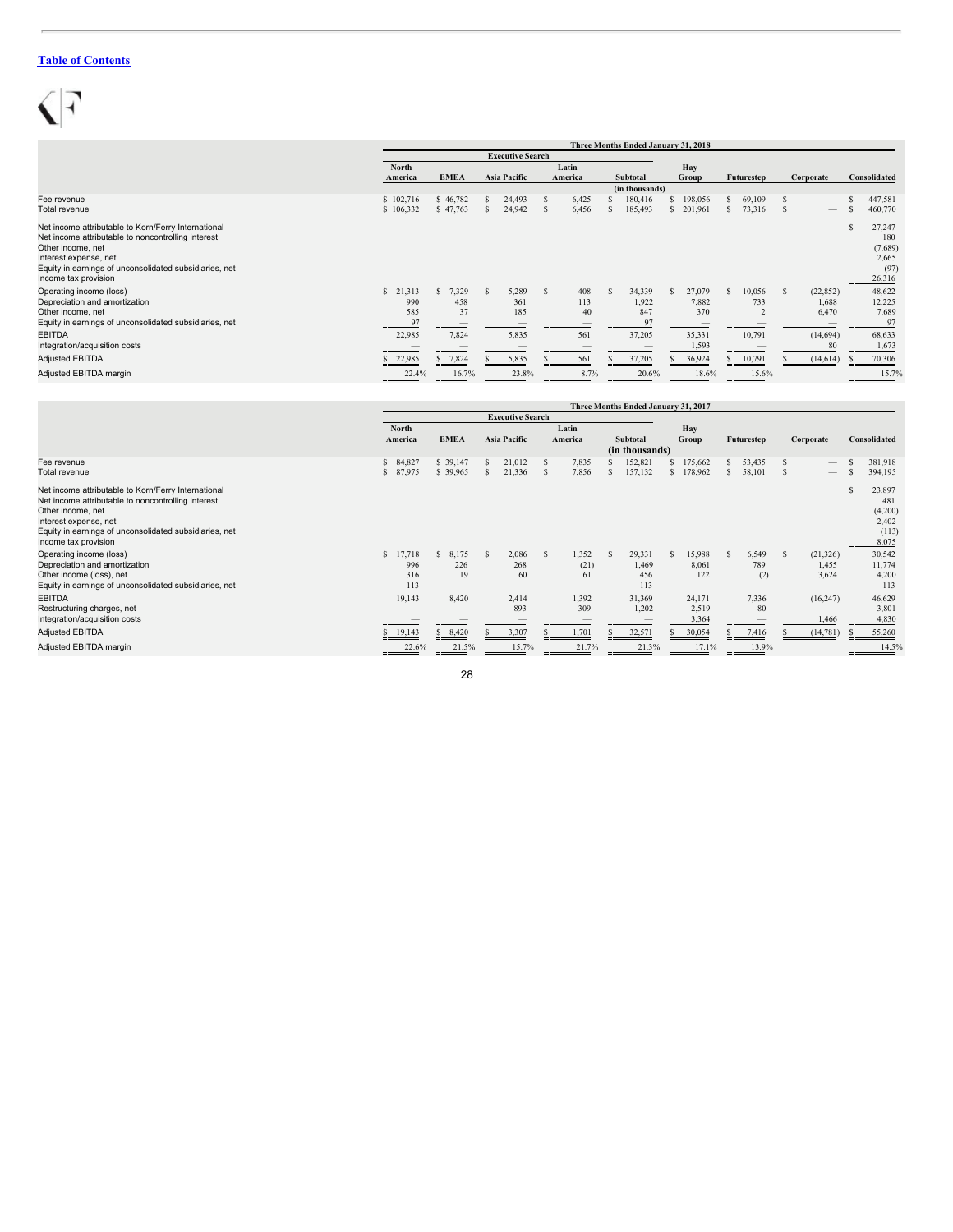## **Table of [Contents](#page-1-0)**

## $\overline{\left\langle \mathbf{r}\right\rangle }$

|                                                                                                                                                                                                                                           |                                |                        |                         |                    |          | Nine months Ended January 31, 2018 |                         |                       |    |                                 |   |                                                        |
|-------------------------------------------------------------------------------------------------------------------------------------------------------------------------------------------------------------------------------------------|--------------------------------|------------------------|-------------------------|--------------------|----------|------------------------------------|-------------------------|-----------------------|----|---------------------------------|---|--------------------------------------------------------|
|                                                                                                                                                                                                                                           |                                |                        | <b>Executive Search</b> |                    |          |                                    |                         |                       |    |                                 |   |                                                        |
|                                                                                                                                                                                                                                           | North                          |                        |                         | Latin              |          |                                    | Hay                     |                       |    |                                 |   |                                                        |
|                                                                                                                                                                                                                                           | America                        | <b>EMEA</b>            | <b>Asia Pacific</b>     | America            |          | Subtotal                           | Group                   | Futurestep            |    | Corporate                       |   | Consolidated                                           |
|                                                                                                                                                                                                                                           |                                |                        |                         |                    |          | (in thousands)                     |                         |                       |    |                                 |   |                                                        |
| Fee revenue                                                                                                                                                                                                                               | \$296,093                      | \$128,249              | 71,983                  | 22,048             |          | 518,373                            | 577,462                 | \$196,018             | S  |                                 |   | 1,291,853                                              |
| Total revenue                                                                                                                                                                                                                             | \$ 305,866                     | \$130,894              | 73,009                  | 22,114             | s        | 531,883                            | 589,093                 | \$210,179             | s  |                                 |   | 1,331,155                                              |
| Net income attributable to Korn/Ferry International<br>Net income attributable to noncontrolling interest<br>Other income, net<br>Interest expense, net<br>Equity in earnings of unconsolidated subsidiaries, net<br>Income tax provision |                                |                        |                         |                    |          |                                    |                         |                       |    |                                 | S | 92,619<br>969<br>(14, 847)<br>7,904<br>(187)<br>54,145 |
| Operating income (loss)<br>Depreciation and amortization<br>Other income, net                                                                                                                                                             | 66,253<br>S.<br>2,923<br>1,157 | 20,349<br>1,345<br>136 | 12,811<br>1,052<br>384  | 2,961<br>331<br>99 | <b>S</b> | 102,374<br>5,651<br>1,776          | 72,532<br>24,110<br>459 | 27,702<br>2,313<br>10 |    | (62,005)<br>4,807<br>12,602     |   | 140,603<br>36,881<br>14,847                            |
| Equity in earnings of unconsolidated subsidiaries, net                                                                                                                                                                                    | 187                            |                        |                         |                    |          | 187                                |                         |                       |    |                                 |   | 187                                                    |
| <b>EBITDA</b>                                                                                                                                                                                                                             | 70,520                         | 21,830                 | 14,247                  | 3,391              |          | 109,988                            | 97,101                  | 30,025                |    | (44,596)                        |   | 192,518                                                |
| Restructuring charges (recoveries), net<br>Integration/acquisition costs                                                                                                                                                                  | $\overline{\phantom{a}}$       | _                      | 313                     | $\qquad \qquad$    |          | 313                                | (241)<br>6,455          | 6                     |    | $\overline{\phantom{a}}$<br>199 |   | 78<br>6,654                                            |
| Adjusted EBITDA                                                                                                                                                                                                                           | 70,520                         | 21,830                 | 14,560                  | 3,391              |          | 110,301                            | 103,315                 | 30,031                | -- | (44, 397)                       |   | 199,250                                                |
| Adjusted EBITDA margin                                                                                                                                                                                                                    | 23.8%                          | 17.0%                  | 20.2%                   | 15.4%              |          | 21.3%                              | 17.9%                   | 15.3%                 |    |                                 |   | 15.4%                                                  |

|                                                        |              |              |    |                         |    |         |    | Nine months Ended January 31, 2017 |         |   |            |     |                   |    |              |
|--------------------------------------------------------|--------------|--------------|----|-------------------------|----|---------|----|------------------------------------|---------|---|------------|-----|-------------------|----|--------------|
|                                                        |              |              |    | <b>Executive Search</b> |    |         |    |                                    |         |   |            |     |                   |    |              |
|                                                        | North        |              |    |                         |    | Latin   |    |                                    | Hay     |   |            |     |                   |    |              |
|                                                        | America      | <b>EMEA</b>  |    | <b>Asia Pacific</b>     |    | America |    | Subtotal                           | Group   |   | Futurestep |     | Corporate         |    | Consolidated |
|                                                        |              |              |    |                         |    |         |    | (in thousands)                     |         |   |            |     |                   |    |              |
| Fee revenue                                            | \$259,361    | \$109,296    | S  | 60,108                  |    | 26,645  |    | 455,410                            | 539,086 |   | \$164,960  | \$. | _                 | S  | 159,456      |
| Deferred revenue adjustment due to acquisition         |              |              |    |                         |    |         |    | $\overline{\phantom{m}}$           | 3,535   |   |            |     |                   |    | 3,535        |
| Adjusted fee revenue                                   | \$259,361    | \$109,296    |    | 60,108                  |    | 26,645  |    | 455,410                            | 542,621 |   | \$164,960  |     | $\qquad \qquad -$ | S. | 1,162,991    |
| Total revenue                                          | \$269,302    | \$111,721    | S. | 61,445                  | S  | 26,766  | S  | 469,234                            | 552,822 |   | \$180,026  |     |                   | s  | 1,202,082    |
| Net income attributable to Korn/Ferry International    |              |              |    |                         |    |         |    |                                    |         |   |            |     |                   |    | 57,257       |
| Net income attributable to noncontrolling interest     |              |              |    |                         |    |         |    |                                    |         |   |            |     |                   |    | 2,245        |
| Other income, net                                      |              |              |    |                         |    |         |    |                                    |         |   |            |     |                   |    | (7,580)      |
| Interest expense, net                                  |              |              |    |                         |    |         |    |                                    |         |   |            |     |                   |    | 8,199        |
| Equity in earnings of unconsolidated subsidiaries, net |              |              |    |                         |    |         |    |                                    |         |   |            |     |                   |    | (221)        |
| Income tax provision                                   |              |              |    |                         |    |         |    |                                    |         |   |            |     |                   |    | 21,706       |
| Operating income (loss)                                | 60,458<br>S. | 21,049<br>S. |    | 6,216                   | -S | 5,966   | -8 | 93,689                             | 31,188  | S | 21,849     | £.  | (65, 120)         |    | 81,606       |
| Depreciation and amortization                          | 2,816        | 666          |    | 757                     |    | 267     |    | 4,506                              | 24,102  |   | 2,081      |     | 4,281             |    | 34,970       |
| Other income (loss), net                               | 512          | (37)         |    | 171                     |    | 158     |    | 804                                | 346     |   | (4)        |     | 6,434             |    | 7,580        |
| Equity in earnings of unconsolidated subsidiaries, net | 221          |              |    |                         |    |         |    | 221                                |         |   |            |     |                   |    | 221          |
| <b>EBITDA</b>                                          | 64,007       | 21,678       |    | 7,144                   |    | 6,391   |    | 99,220                             | 55,636  |   | 23,926     |     | (54, 405)         |    | 124,377      |
| Restructuring charges, net                             | 1,706        | 128          |    | 1,515                   |    | 669     |    | 4,018                              | 24,007  |   | 80         |     | 216               |    | 28,321       |
| Integration/acquisition costs                          |              |              |    |                         |    |         |    |                                    | 11,993  |   |            |     | 6,684             |    | 18,677       |
| Deferred revenue adjustment due to acquisition         |              |              |    |                         |    |         |    |                                    | 3,535   |   |            |     |                   |    | 3,535        |
| <b>Adjusted EBITDA</b>                                 | 65,713       | \$ 21,806    |    | 8,659                   |    | 7,060   |    | 103,238                            | 95,171  |   | 24,006     |     | (47, 505)         |    | 174,910      |
| Adjusted EBITDA margin                                 | 25.3%        | 20.0%        |    | 14.4%                   |    | 26.5%   |    | 22.7%                              | 17.5%   |   | 14.6%      |     |                   |    | 15.0%        |
|                                                        |              |              |    |                         |    |         |    |                                    |         |   |            |     |                   |    |              |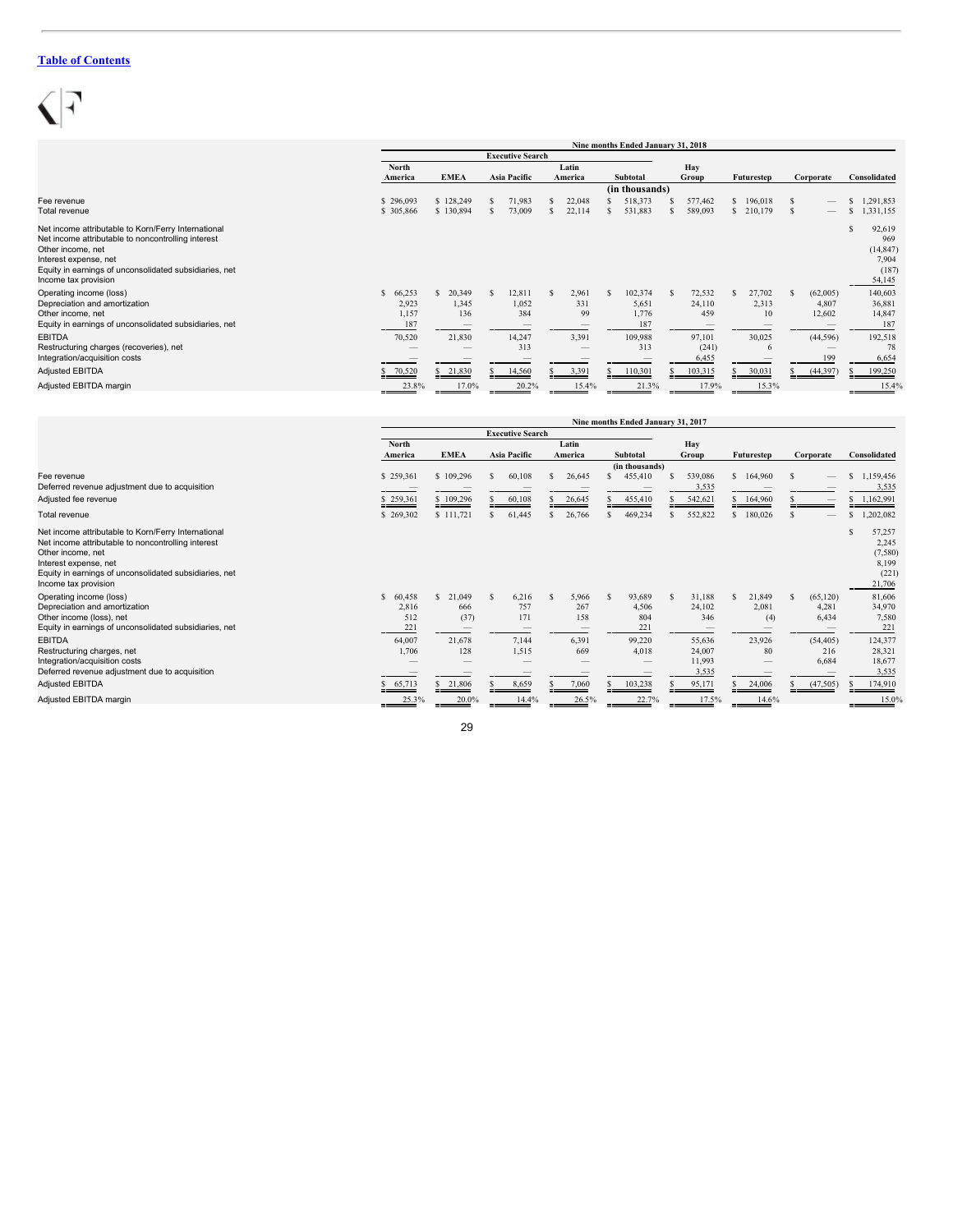

#### **Three Months Ended January 31, 2018 Compared to Three Months Ended January 31, 2017**

#### *Fee Revenue*

Fee Revenue. Fee revenue increased by \$65.7 million, or 17%, to \$447.6 million in the three months ended January 31, 2018 compared to \$381.9 million in theyear-ago quarter. Exchange rates favorably impacted fee revenue by \$15.8 million, or 4%, in the three months ended January 31, 2018 compared to the year-ago quarter. The higher fee revenue was attributable to organic growth in all lines of business.

*Executive Search.* Executive Search reported fee revenue of \$180.4 million, an increase of \$27.6 million, or 18%, in the three months ended January 31, 2018 compared to \$152.8 million in the year-ago quarter. As detailed below, Executive Search fee revenue was higher in North America, EMEA and Asia Pacific regions, partially offset by lower fee revenue in the Latin America region in the three months ended January 31, 2018 as compared to the year-ago quarter. The higher fee revenue in Executive Search was mainly due to a 10% increase in the number of engagements billed and 4% increase in the weighted-average fees billed per engagement (calculated using local currency) during the three months ended January 31, 2018 compared to the year-ago quarter. Exchange rates favorably impacted fee revenue by \$5.6 million, or 4%, in the three months ended January 31, 2018, compared to the year-ago quarter.

North America reported fee revenue of \$102.7 million, an increase of \$17.9 million, or 21%, in the three months ended January 31, 2018 compared to \$84.8 million in the year-ago quarter. North America's fee revenue was higher due to a 16% increase in the number of engagements billed and a 4% increase in the weighted-average fees billed per engagement (calculated using local currency) during the three months ended January 31, 2018 compared to the year-ago quarter. The overall increase in fee revenue was driven by the increase in fee revenue from consumer, life sciences/healthcare, technology, industrial, and education/non-profit sectors. Exchange rates favorably impacted fee revenue by \$0.5 million, or 1% in the three months ended January 31, 2018 compared to the year-ago quarter.

EMEA reported fee revenue of \$46.8 million, an increase of \$7.7 million, or 20%, in the three months ended January 31, 2018 compared to \$39.1 million in theyear-ago quarter. Exchange rates favorably impacted fee revenue by \$3.9 million, or 10%, in the three months ended January 31, 2018, compared to the year-ago quarter. The rest of the change in fee revenue was due to a 15% increase in the number of engagements billed, offset by a 5% decrease in the weighted-average fees billed per engagement (calculated using local currency) during the three months ended January 31, 2018 compared to the year-ago quarter. The performance in France, United Kingdom, Germany, and Denmark were the primary contributors to the increase in fee revenue in the three months ended January 31, 2018 compared to the year-ago quarter. In terms of business sectors, industrial and consumer had the largest increase in fee revenue in the three months ended January 31, 2018 compared to the year-ago quarter.

Asia Pacific reported fee revenue of \$24.5 million, an increase of \$3.5 million, or 17%, in the three months ended January 31, 2018 compared to \$21.0 million in theear-ago quarter. The effect of exchange rates on fee revenue was \$1.1 million, or 5%, in the three months ended January 31, 2018 compared to the year-ago quarter. The increase in fee revenue was due to a 11% increase in the number of engagements billed in the three months ended January 31, 2018 compared to the year-ago quarter. The performance in China, Australia, and Singapore were the primary contributors to the increase in fee revenue in the three months ended January 31, 2018 compared to the year-ago quarter. Life sciences/ healthcare, financial services, and technology were the main sectors contributing to the increase in fee revenue in the three months ended January 31, 2018, as compared to the year-ago quarter.

Latin America reported fee revenue of \$6.4 million, a decrease of \$1.4 million, or 18%, in the three months ended January 31, 2018 compared to \$7.8 million in theyear-ago quarter. The effect of exchange rates on fee revenue was minimal. The decrease in fee revenue in the region is due to lower fee revenue in Mexico in the three months ended January 31, 2018, compared to the year-ago quarter, partially offset by higher fee revenue in Argentina. Industrial and financial services were the main sectors contributing to the decline in fee revenue.

Hay Group. Hay Group reported fee revenue of \$198.1 million, an increase of \$22.4 million, or 13%, in the three months ended January 31, 2018 compared to \$175.7 million in the year-ago quarter. Exchange rates favorably impacted fee revenue by \$7.8 million, or 4%, compared to theyear-ago quarter. Fee revenue from consulting services was higher by \$15.6 million in the three months ended January 31, 2018 compared to the year-ago quarter, with the remaining increase of \$6.8 million generated by our products business.

*Futurestep.* Futurestep reported fee revenue of \$69.1 million, an increase of \$15.7 million, or 29%, in the three months ended January 31, 2018 compared to \$53.4 million in the year-ago quarter. Exchange rates favorably impacted fee revenue by \$2.4 million, or 4%, in the three months ended January 31, 2018. Higher fee revenues in RPO and professional search of \$9.9 million and \$6.0 million, respectively, drove the increase in fee revenue.

#### *Compensation and Benefits*

Compensation and benefits expense increased \$48.4 million, or 18%, to \$310.8 million in the three months ended January 31, 2018 from \$262.4 million in theyear-ago quarter. Exchange rates unfavorably impacted compensation and benefits expenses by \$9.9 million, or 4%, in the three months ended January 31, 2018 compared to the year-ago quarter. The increase in

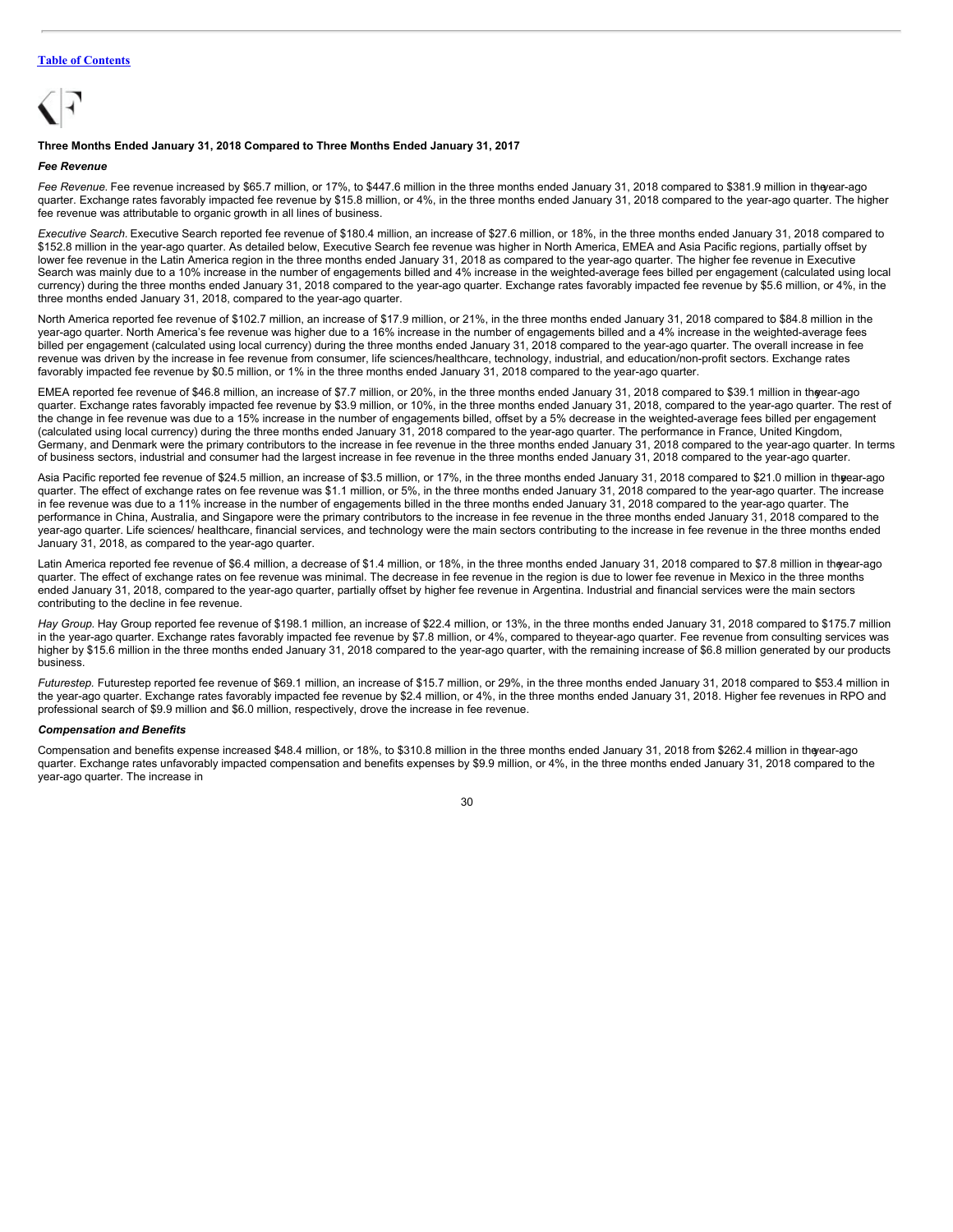

compensation and benefits was primarily due to a 9% increase in average headcount, which contributed \$25.6 million in higher salaries and related payroll taxes, \$3.4 million increase in amortization of long-term incentive awards, \$1.8 million in vacation expense and \$1.4 million in employee insurance costs. The rest of the change was due to an increase in performance related bonus expense of \$15.7 million due to higher fee revenues and an increase in the amounts owed under certain deferred compensation and retirement plans of \$4.8 million that was driven by increases in the fair value of participants' accounts in the three months ended January 31, 2018 compared to the year-ago quarter. The increases in compensation and benefits were partially offset by a decline in integration costs of \$2.6 million.

Executive Search compensation and benefits expense increased by \$21.7 million, or 21%, to \$123.7 million in the three months ended January 31, 2018 compared to \$102.0 million in the year-ago quarter. The increase was primarily due to higher salaries and related payroll taxes of \$6.7 million due to a 6% increase in average headcount reflecting our continued growth-related investment back into the business. Also contributing to the increase in compensation and benefits expense was a \$7.2 million increase in performance related bonus expense compared to the year-ago quarter, an increase of \$3.5 million in expenses associated with our deferred compensation and retirement plans (including the increases in the fair value of participants' accounts), and \$2.4 million increase in amortization of long-term incentive awards. The increase in performance related bonus expense was due to the increase in fee revenue. Executive Search compensation and benefits expense, as a percentage of fee revenue, was 69% and 67% in the three months ended January 31, 2018 and 2017, respectively.

Hay Group compensation and benefits expense increased \$13.9 million, or 12%, to \$125.5 million in the three months ended January 31, 2018 from \$111.6 million in the year-ago quarter. The increase was primarily due to higher average consultant headcount of 6% compared to theyear-ago quarter which contributed \$10.5 million in higher salaries and related payroll taxes and an increase in performance-related bonus expense of \$2.6 million due to higher fee revenues, offset by \$1.8 million in lower integration costs. Hay Group compensation and benefits expense, as a percentage of fee revenue, was 63% and 64% in the three months ended January 31, 2018 and 2017, respectively.

Futurestep compensation and benefits expense increased \$12.3 million, or 34%, to \$49.0 million in the three months ended January 31, 2018 from \$36.7 million in the year-ago quarter. The increase was due to higher salaries and related payroll taxes of \$7.4 million due to a 31% increase in the average headcount in the three months ended January 31, 2018 compared to the year-ago quarter. The higher average headcount was primarily driven by the need to service an increase in fee revenue in the RPO business. Also contributing to the increase in compensation and benefits was a higher performance related bonus expense of \$4.6 million. Futurestep compensation and benefits expense, as a percentage of fee revenue, was 71% and 69% in the three months ended January 31, 2018 and 2017, respectively.

Corporate compensation and benefits expense increased by \$0.4 million, or 3%, to \$12.5 million in the three months ended January 31, 2018 from \$12.1 million in the year-ago quarter.

#### *General and Administrative Expenses*

General and administrative expenses increased \$1.7 million, or 3%, to \$58.5 million in the three months ended January 31, 2018 compared to \$56.8 million in theyear-ago quarter. Exchange rates unfavorably impacted general and administrative expenses by \$1.8 million, or 3%, during the three months ended January 31, 2018 compared to the year-ago quarter. The increase in general and administrative expenses was due to increases of \$2.1 million and \$0.9 million in legal and other professional fees and business development expense, respectively, offset by a decline of \$0.6 million in integration costs and a decrease in foreign exchange loss of \$0.5 million during the three months ended January 31, 2018 compared to the year-ago quarter. General and administrative expenses, as a percentage of fee revenue, was 13% in the three months ended January 31, 2018 compared to 15% in the three months ended January 31, 2017.

Executive Search general and administrative expenses increased \$1.3 million, or 7%, to \$19.3 million in the three months ended January 31, 2018 from \$18.0 million in the year-ago quarter. The increase in general and administrative expenses was due to increases of \$0.4 million and \$0.9 million in legal and other professional fees and other general and administrative expenses, respectively, during the three months ended January 31, 2018 compared to the year-ago quarter. Executive Search general and administrative expenses, as a percentage of fee revenue, was 11% in the three months ended January 31, 2018 compared to 12% in the three months ended January 31, 2017.

Hay Group general and administrative expenses decreased \$0.8 million, or 3%, to \$24.0 million in the three months ended January 31, 2018 from \$24.8 million in the year-ago quarter. The decrease in general and administrative expenses was due to generating a foreign exchange gain of \$0.1 million in the three months ended January 31, 2018 compared to a foreign exchange loss of \$1.0 million in the year-ago quarter. This was offset by an increase in legal and other professional fees of \$0.4 million. Hay Group general and administrative expenses, as a percentage of fee revenue, was 12% in the three months ended January 31, 2018 compared to 14% in the three months ended January 31, 2017.

Futurestep general and administrative expenses was \$6.5 million in the three months ended January 31, 2018 compared to \$6.2 million in the ear-ago quarter. Futurestep general and administrative expenses, as a percentage of fee revenue, was 9% in the three months ended January 31, 2018 compared to 12% in the year-ago quarter.

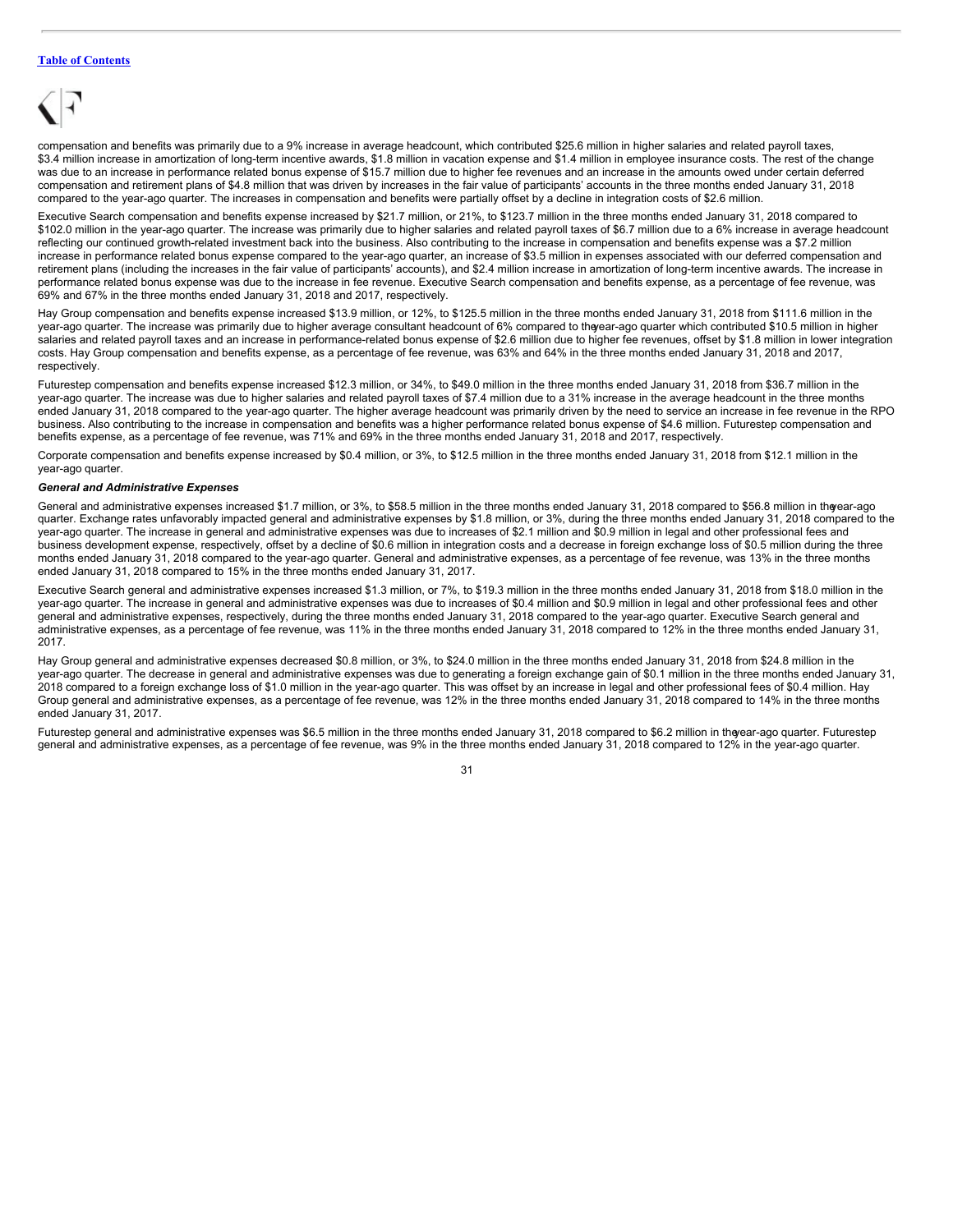

Corporate general and administrative expenses increased \$0.9 million, or 12%, to \$8.7 million in the three months ended January 31, 2018 compared to \$7.8 million in the year-ago quarter. The increase in general and administrative expenses was due to an increase of \$1.2 million in legal and other professional fees, offset by a decline of \$0.6 million in integration costs and a decrease of \$0.8 million in premise and office expense. The rest of the change was primarily due to generating foreign exchange loss of \$0.8 million during the three months ended January 31, 2018 compared to a foreign exchange gain of \$0.2 million in the year-ago quarter.

#### *Cost of Services Expense*

Cost of services expense consists primarily ofnon-billable contractor and product costs related to the delivery of various services and products, primarily in Futurestep and Hay Group. Cost of services expense increased \$1.0 million, or 6%, to \$17.5 million in the three months ended January 31, 2018 compared to \$16.5 million in the year-ago quarter. Cost of services expense, as a percentage of fee revenue, was 4% in both the three months ended January 31, 2018 and 2017.

#### *Depreciation and Amortization Expenses*

Depreciation and amortization expenses were \$12.2 million, an increase of \$0.4 million, or 3%, in the three months ended January 31, 2018 compared to \$11.8 million in the year-ago quarter. The increase relates primarily to technology investments made in the current and prior year in software and computer equipment, in addition to increases in leasehold improvements and furniture and fixtures.

#### *Restructuring Charges, Net*

During the three months ended January 31, 2018, no restructuring charges were incurred.

During the three months ended January 31, 2017, we continued the implementation of the fiscal 2016 restructuring plan to integrate Legacy Hay entities that were acquired in fiscal 2016 and recorded \$3.8 million of restructuring charges, net relating to the consolidation of premises.

#### *Operating Income*

Operating income was \$48.6 million in the three months ended January 31, 2018 as compared to \$30.5 million in theyear-ago quarter. This increase in operating income resulted from higher fee revenue of \$65.7 million and a decrease in restructuring charges, net of \$3.8 million, offset by increases of \$48.4 million in compensation and benefits expense, \$1.7 million in general and administrative expenses and \$1.0 million in cost of services expense.

Executive Search operating income increased \$5.0 million, or 17%, to \$34.3 million in the three months ended January 31, 2018 as compared to \$29.3 million in theyear-ago quarter. The increase in Executive Search operating income was driven by higher fee revenue of \$27.6 million and a decrease in restructuring charges, net of \$1.2 million, offset by increases in compensation and benefits expense, general and administrative expenses, and depreciation and amortization expenses of \$21.7 million, \$1.3 million, and \$0.5 million, respectively. Executive Search operating income, as a percentage of fee revenue, was 19% in both the three months ended January 31, 2018 and 2017.

Hay Group operating income was \$27.1 million, an increase of \$11.1 million, or 69%, in the three months ended January 31, 2018 as compared to operating income of \$16.0 million in the year-ago quarter. The increase was primarily driven by an increase in fee revenue of \$22.4 million and a decrease in restructuring charges, net of \$2.5 million, offset by an increase of \$13.9 million in compensation and benefits expense. Hay Group operating income, as a percentage of fee revenue, was 14% in the three months ended January 31, 2018 compared to 9% in the year-ago quarter.

Futurestep operating income was \$10.1 million, an increase of \$3.6 million, in the three months ended January 31, 2018 as compared to \$6.5 million in the ear-ago quarter. The increase in operating income was driven by higher fee revenue of \$15.7 million, offset by an increase in compensation and benefits expense of \$12.3 million. Futurestep operating income, as a percentage of fee revenue, was 15% in the three months ended January 31, 2018 compared to 12% in the year-ago quarter.

#### *Net Income Attributable to Korn Ferry*

Net income attributable to Korn Ferry increased by \$3.3 million to \$27.2 million in the three months ended January 31, 2018 compared to \$23.9 million in theyear-ago quarter. The increase was due to higher total revenue of \$66.6 million and an increase in other income, net of \$3.5 million offset by higher operating expenses of \$48.4 million and an increase in the income tax provision of \$18.2 million compared to the year-ago quarter. Net income attributable to Korn Ferry, as a percentage of fee revenue, was 6% in both the three months ended January 31, 2018 and 2017, respectively.

#### *Adjusted EBITDA*

Adjusted EBITDA increased by \$15.0 million to \$70.3 million in the three months ended January 31, 2018 as compared to \$55.3 million in theyear-ago quarter. This increase was driven by higher fee revenue of \$65.7 million and an increase of \$3.5 million in other income, net due to the change in fair value of our marketable securities, offset by increases of \$51.0 million in compensation and benefits expense (excluding integration costs), \$2.3 million in general and administrative expenses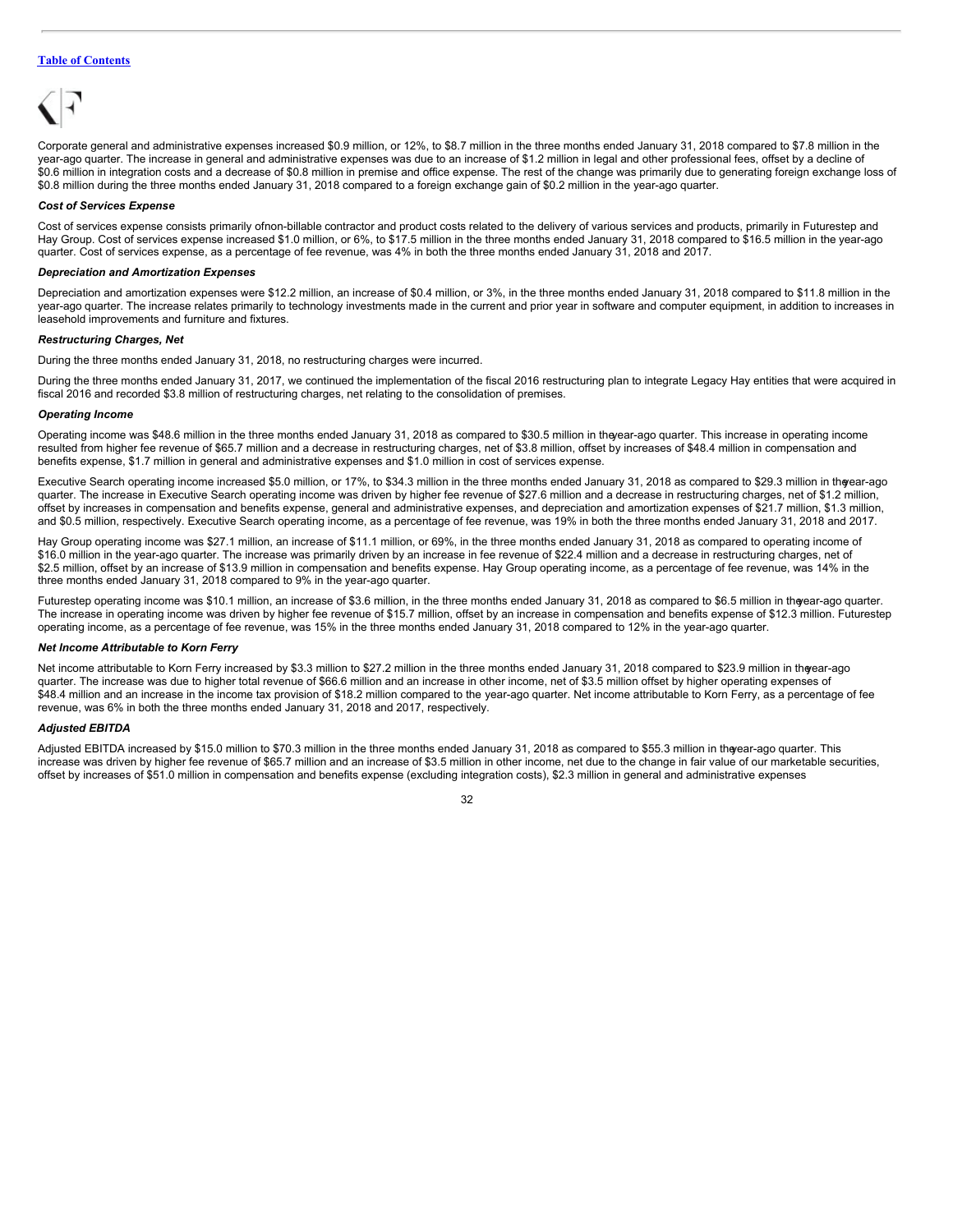

(excluding integration cost) and \$1.0 million in cost of services expense. Adjusted EBITDA, as a percentage of fee revenue, was 16% in the three months ended January 31, 2018 compared to 14% in the year-ago quarter.

Executive Search Adjusted EBITDA increased \$4.6 million, or 14%, to \$37.2 million in the three months ended January 31, 2018 as compared to \$32.6 million in the three months ended January 31, 2017. The increase was driven by higher fee revenue of \$27.6 million during the three months ended January 31, 2018 compared to the year-ago quarter, offset by increases of \$21.7 million in compensation and benefits expense and \$1.3 million in general and administrative expenses. Executive Search Adjusted EBITDA, as a percentage of fee revenue, was 21% in both the three months ended January 31, 2018 and 2017.

Hay Group Adjusted EBITDA was \$36.9 million in the three months ended January 31, 2018, an increase of \$6.8 million, or 23%, as compared to \$30.1 million in the year-ago quarter. The increase was driven by higher fee revenue of \$22.4 million, offset by increases of \$15.7 million in compensation and benefits expense (excluding integration costs) during the three months ended January 31, 2018 compared to the year-ago quarter. Hay Group Adjusted EBITDA, as a percentage of fee revenue, was 19% in the three months ended January 31, 2018 as compared to 17% in the year-ago quarter.

Futurestep Adjusted EBITDA was \$10.8 million in the three months ended January 31, 2018, an increase of \$3.4 million, as compared to \$7.4 million in theear-ago quarter. The increase was driven by higher fee revenue of \$15.7 million, offset by increases of \$12.3 million in compensation and benefits expense during the three months ended January 31, 2018 compared to the year-ago quarter. Futurestep Adjusted EBITDA, as a percentage of fee revenue, was 16% in the three months ended January 31, 2018 compared to 14% in the year-ago quarter.

#### *Other Income, Net*

Other income, net was \$7.7 million in the three months ended January 31, 2018 as compared to \$4.2 million in theyear-ago quarter. The increase was primarily due to the change in the fair value of our marketable securities, where there was a larger gain during the three months ended January 31, 2018 compared to the year-ago quarter.

#### *Interest Expense, Net*

Interest expense, net primarily relates to our term loan facility and borrowings under our COLI policies, which is partially offset by interest earned on cash and cash equivalent balances. Interest expense, net was \$2.7 million in the three months ended January 31, 2018 as compared to \$2.4 million in the year-ago quarter.

#### *Income Tax Provision*

The provision for income tax was \$26.3 million in the three months ended January 31, 2018 compared to \$8.1 million in theyear-ago quarter. This reflects a 49% and 25% effective tax rate for the three months ended January 31, 2018 and 2017, respectively. The current fiscal year effective tax rate was significantly impacted by the December 22, 2017 enactment of the Tax Cuts and Jobs Act (the "Tax Act") as a result of which, Korn Ferry recorded a provisional tax charge of \$16.3 million for a one-time tax on accumulated foreign earnings (the "Transition Tax") and a provisional tax benefit of \$5.8 million from the remeasurement of our U.S. federal deferred tax assets and liabilities. Korn Ferry will continue to appropriately refine these amounts within the measurement period allowed by SAB No.118, which will be completed no later than December 22, 2018.

#### *Net Income Attributable to Noncontrolling Interest*

Net income attributable to noncontrolling interest represents the portion of a subsidiary's net earnings that are attributable to shares of such subsidiary not held by Korn Ferry that are included in the consolidated results of operations. Net income attributable to noncontrolling interest for the three months ended January 31, 2018 was \$0.2 million compared to \$0.5 million for the three months ended January 31, 2017.

#### **Nine Months Ended January 31, 2018 Compared to Nine Months Ended January 31, 2017**

#### *Fee Revenue*

Fee Revenue. Fee revenue went up by \$132.4 million, or 11%, to \$1,291.9 million in the nine months ended January 31, 2018 compared to \$1,159.5 million in theyear-ago period. Exchange rates favorably impacted fee revenue by \$17.7 million, or 2%, in the three months ended January 31, 2018 compared to the year-ago period. The higher fee revenue was attributable to organic growth in all lines of business.

*Executive Search.* Executive Search reported fee revenue of \$518.4 million, an increase of \$63.0 million, or 14%, in the nine months ended January 31, 2018 compared to \$455.4 million in the year-ago period. As detailed below, Executive Search fee revenue was higher in North America, EMEA and Asia Pacific, partially offset by lower fee revenue in the Latin America region in the nine months ended January 31, 2018 as compared to the year-ago period. The higher fee revenue in Executive Search was mainly due to an 8% increase in the number of engagements billed and a 4% increase in the weighted-average fees billed per engagement (calculated using local currency) during the nine months ended January 31, 2018 compared to the year-ago period. Exchange rates favorably impacted fee revenue by \$6.4 million, or 1%, in the nine months ended January 31, 2018, compared to the year-ago period.

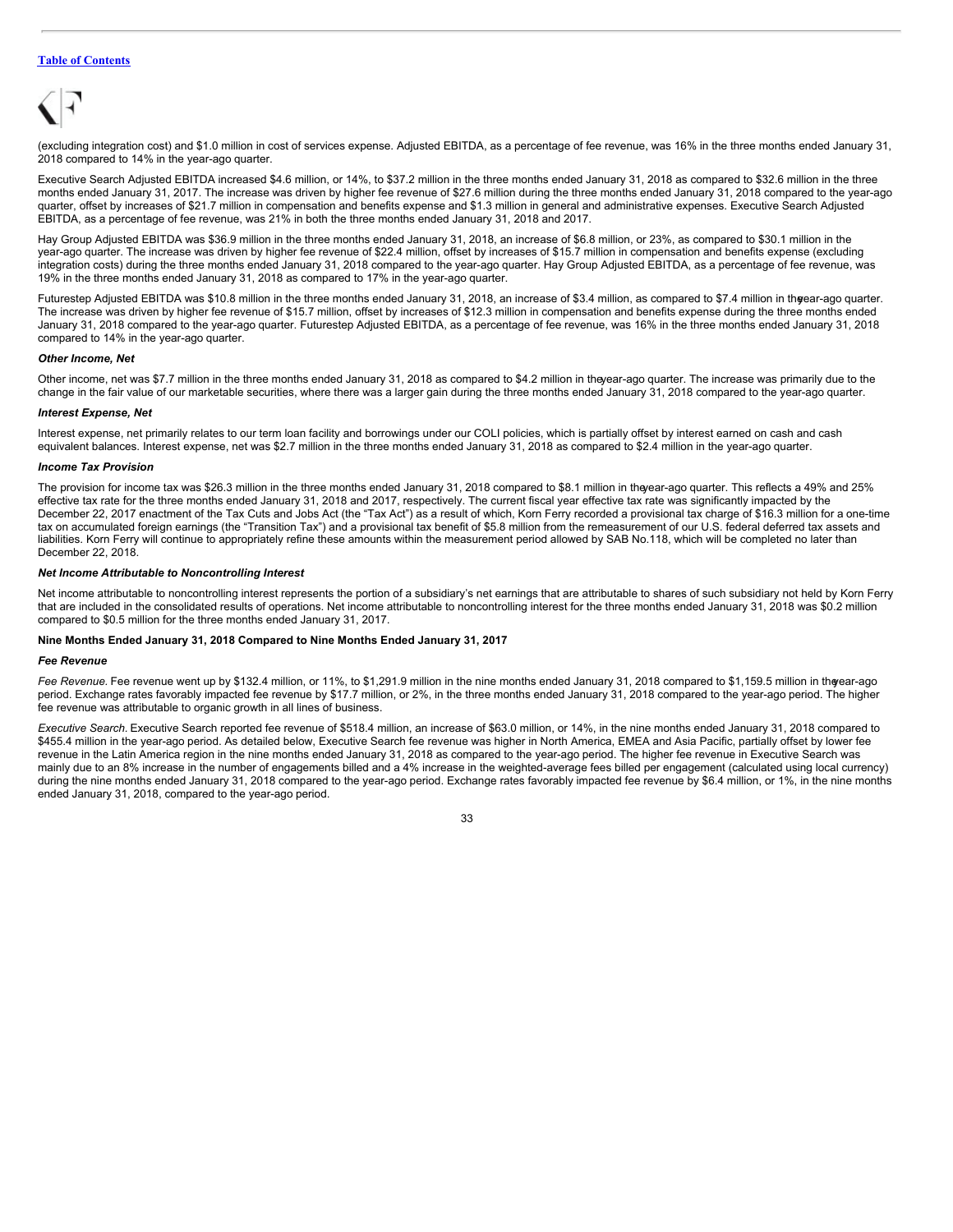

North America reported fee revenue of \$296.1 million, an increase of \$36.7 million, or 14%, in the nine months ended January 31, 2018 compared to \$259.4 million in the year-ago period. North America's fee revenue was higher due to a 10% increase in the number of engagements billed and a 4% increase in the weighted-average fees billed per engagement (calculated using local currency) during the nine months ended January 31, 2018 compared to the year-ago period. All of the business sectors contributed to the growth in fee revenue in the nine months ended January 31, 2018 as compared to the year-ago period, with industrial and technology contributing the most. The effect of exchange rates on fee revenue was minimal in the nine months ended January 31, 2018, compared to the year-ago period.

EMEA reported fee revenue of \$128.2 million, an increase of \$18.9 million, or 17%, in the nine months ended January 31, 2018 compared to \$109.3 million in theyear-ago period. The favorable effect of exchange rates on fee revenue was \$4.2 million, or 4%, in the three months ended January 31, 2018, compared to the year-ago period. The increase in fee revenue was due to a 16% increase in the number of engagements billed, offset by a 2% decrease in the weighted-average fees billed per engagement (calculated using local currency) during the nine months ended January 31, 2018 compared to the year-ago period. The performance in the United Kingdom, France, Germany, and Italy were the primary contributors to the increase in fee revenue in the nine months ended January 31, 2018 compared to the year-ago period. All of the business sectors contributed to the growth in fee revenue in the nine months ended January 31, 2018 as compared to the year-ago period, with industrial contributing the most.

Asia Pacific reported fee revenue of \$72.0 million, an increase of \$11.9 million, or 20%, in the nine months ended January 31, 2018 compared to \$60.1 million in the year-ago period. The favorable effect of exchange rates on fee revenue was \$1.2 million, or 2%, compared to theyear-ago period. The increase in fee revenue was due to a 9% increase in the number of engagements billed and an 8% increase in the weighted-average fees billed per engagement (calculated using local currency) in the nine months ended January 31, 2018 compared to the year-ago period. The performance in China, Australia, Singapore, Japan and India were the primary contributors to the increase in fee revenue in the nine months ended January 31, 2018 compared to the year-ago period, partially offset by a decline in fee revenue in Hong Kong. Financial services, technology, industrial and life sciences/healthcare were the main sectors contributing to the increase in fee revenue in the nine months ended January 31, 2018, as compared to the year-ago period.

Latin America reported fee revenue of \$22.0 million, a decrease of \$4.6 million, or 17%, in the nine months ended January 31, 2018 compared to \$26.6 million in the year-ago period. The effect of exchange rates on fee revenue was minimal. The decrease in fee revenue is due to lower fee revenue in Mexico and Brazil in the nine months ended January 31, 2018, compared to the year-ago period, partially offset by higher fee revenue in Argentina, Ecuador and Chile. Consumer goods and financial services were the main sectors contributing to the decline in fee revenue in the nine months ended January 31, 2018, compared to the year-ago period.

Hay Group. Hay Group reported fee revenue of \$577.5 million, an increase of \$38.4 million, or 7%, in the nine months ended January 31, 2018 compared to \$539.1 million in the year-ago period. Exchange rates favorably impacted fee revenue by \$8.5 million, or 2%, compared to theyear-ago period. Fee revenue from consulting services was higher by \$25.9 million in the nine months ended January 31, 2018 compared to the year-ago period, with the remaining increase of \$12.5 million generated by our products business.

*Futurestep.* Futurestep reported fee revenue of \$196.0 million, an increase of \$31.0 million, or 19%, in the nine months ended January 31, 2018 compared to \$165.0 million in the year-ago period. Exchange rates favorably impacted fee revenue by \$2.8 million, or 2%, compared to theyear-ago period. Higher fee revenues in RPO and professional search of \$22.3 million and \$10.2 million, respectively, drove the increase in fee revenue.

#### *Compensation and Benefits*

Compensation and benefits expense increased \$89.7 million, or 11%, to \$885.7 million in the nine months ended January 31, 2018 from \$796.0 million in theyear-ago period. Exchange rates unfavorably impacted compensation and benefits expenses by \$11.4 million, or 1%, in the nine months ended January 31, 2018 compared to the year-ago period. The increase in compensation and benefits was primarily due to an 8% increase in the average headcount, primarily focused on fee earners, which contributed \$58.3 million in higher salaries and related payroll taxes and \$13.6 million more in expenses associated with our deferred compensation and retirement plans (includes the increases in the fair value of participants' accounts) in the nine months ended January 31, 2018 compared to the year-ago period. The rest of the change was due to \$19.0 million increase in performance-related bonus expense and \$7.9 million increase in amortization of long term incentive awards, offset by an \$8.4 million decrease in integration costs compared to the year-ago period.

Executive Search compensation and benefits expense increased by \$48.4 million, or 16%, to \$348.9 million in the nine months ended January 31, 2018 compared to \$300.5 million in the year-ago period. The increase was primarily due to higher salaries and related payroll taxes of \$18.8 million due to a 6% increase in average headcount reflecting our continued growth-related investment back into the business. Also contributing to the increase in compensation and benefits expense was an increase of \$10.5 million in expenses associated with our deferred compensation and retirement plans (includes the increases in the fair value of participants' accounts), \$9.1 million increase in performance related bonus expense compared to the year-ago period and a \$6.1 million increase in amortization of long-term incentive awards. The increase in performance related bonus expense was due to a 14% increase in fee revenue in the nine months ended January 31, 2018 compared to the year-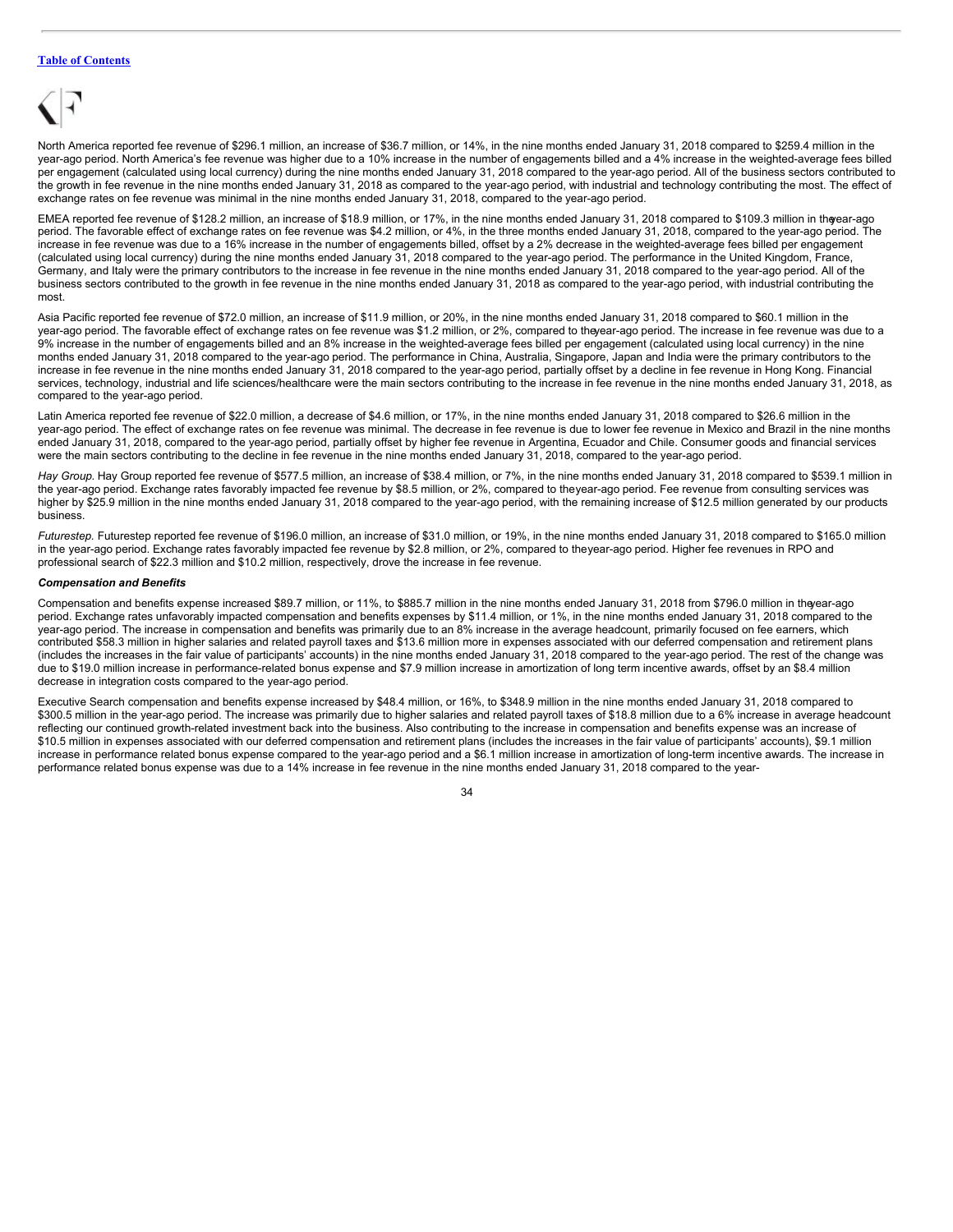

ago period. Executive Search compensation and benefits expense, as a percentage of fee revenue, was 67% in the nine months ended January 31, 2018 compared to 66% in the year-ago period.

Hay Group compensation and benefits expense increased \$19.5 million, or 6%, to \$365.7 million in the nine months ended January 31, 2018 from \$346.2 million in the year-ago period. The change was primarily due to increases in salaries and payroll taxes of \$18.6 million and \$3.1 million increase in expenses associated with our deferred compensation and retirement plans (includes the increases in the fair value of participants' accounts). Also contributing to the increase in compensation and benefits expense was an increase of \$2.3 million in performance related bonus expense and employer insurance cost of \$1.7 million, offset by a decrease in integration costs of \$5.5 million compared to year-ago period. Hay Group compensation and benefits expense, as a percentage of fee revenue, was 63% in the nine months ended January 31, 2018 compared to 64% in the year-ago period.

Futurestep compensation and benefits expense increased \$23.6 million, or 21%, to \$138.4 million in the nine months ended January 31, 2018 from \$114.8 million in the year-ago period. The increase was due to higher salaries and related payroll taxes of \$18.4 million due to a 29% increase in the average headcount in the nine months ended January 31, 2018 compared to the year-ago period. The higher average headcount was primarily driven by the need to service an increase in fee revenue in the RPO business. Also contributing to the increase in compensation and benefits expense was an increase of \$6.5 million performance related bonus expense due to a 19% increase in fee revenue in the nine months ended January 31, 2018 compared to the year-ago period. Futurestep compensation and benefits expense, as a percentage of fee revenue, was 71% in the nine months ended January 31, 2018 compared to 70% in the year-ago period.

Corporate compensation and benefits expense decreased by \$1.8 million, or 5%, to \$32.7 million in the nine months ended January 31, 2018 from \$34.5 million in the year-ago period. This change was mainly due to a decrease of \$2.9 million in integration costs in the nine months ended January 31, 2018 compared to theyear-ago period, offset by an increase of \$1.1 million in performance related bonus expense.

#### *General and Administrative Expenses*

General and administrative expenses increased \$9.1 million, or 5%, to \$175.4 million in the nine months ended January 31, 2018 compared to \$166.3 million in theyear-ago period. Exchange rates unfavorably impacted general and administrative expenses by \$1.7 million during the nine months ended January 31, 2018 compared to the year-ago period. The increase in general and administrative expenses was due to increases of \$3.7 million, \$1.9 million, \$1.7 million, and \$1.6 million in legal and other professional fees, premise and office expense, business development expense, and bad debt expenses, respectively, offset by a decline of \$3.6 million in integration costs during the nine months ended January 31, 2018 compared to the year-ago period. The rest of the change was primarily due to generating foreign exchange loss of \$2.8 million during the nine months ended January 31, 2018 compared to a foreign exchange gain of \$0.6 million in the nine months ended January 31, 2017. General and administrative expenses, as a percentage of fee revenue, was 14% in both the nine months ended January 31, 2018 and 2017.

Executive Search general and administrative expenses increased \$7.3 million, or 15%, to \$57.6 million in the nine months ended January 31, 2018 from \$50.3 million in the year-ago period. General and administrative expenses increased due to generating foreign exchange losses of \$0.3 million during the nine months ended January 31, 2018 compared to a foreign exchange gain of \$1.6 million during the year-ago period and an increase in bad debt expense of \$1.2 million. The rest of the change was due to an increase of \$1.0 million in legal and other professional fees, \$0.8 million more in marketing and business development to support the higher fee revenues generated in the nine months ended January 31, 2018 compared to the year-ago period and \$0.5 million increase in premise and office expense. Executive Search general and administrative expenses, as a percentage of fee revenue, was 11% in both the nine months ended January 31, 2018 and 2017.

Hay Group general and administrative expenses increased \$0.9 million to \$73.3 million in the nine months ended January 31, 2018 compared to \$72.4 million in therear-ago period. General and administrative expenses increased due to an increase of \$1.0 million in marketing and business development to support the higher fee revenues generated in the nine months ended January 31, 2018 compared to the year-ago period. Hay Group general and administrative expenses, as a percentage of fee revenue, was 13% in both the nine months ended January 31, 2018 and 2017.

Futurestep general and administrative expenses increased \$2.6 million, or 15%, to \$20.0 million in the nine months ended January 31, 2018 from \$17.4 million in the year-ago period. The increase was due primarily to increases in premise and office expense and bad debt expense of \$1.0 million each in the nine months ended January 31, 2018 compared to the year-ago period. Futurestep general and administrative expenses, as a percentage of fee revenue, was 10% in the nine months ended January 31, 2018 compared to 11% in the year-ago period.

Corporate general and administrative expenses decreased \$1.6 million, or 6%, to \$24.5 million in the nine months ended January 31, 2018 compared to \$26.1 million in the year-ago period. The decrease in general and administrative expenses was due to a decrease of \$3.6 million in integration costs associated with the Legacy Hay acquisition, offset by an increase in legal and other professional fees of \$2.1 million during the nine months ended January 31, 2018 compared to the nine months ended January 31, 2017.

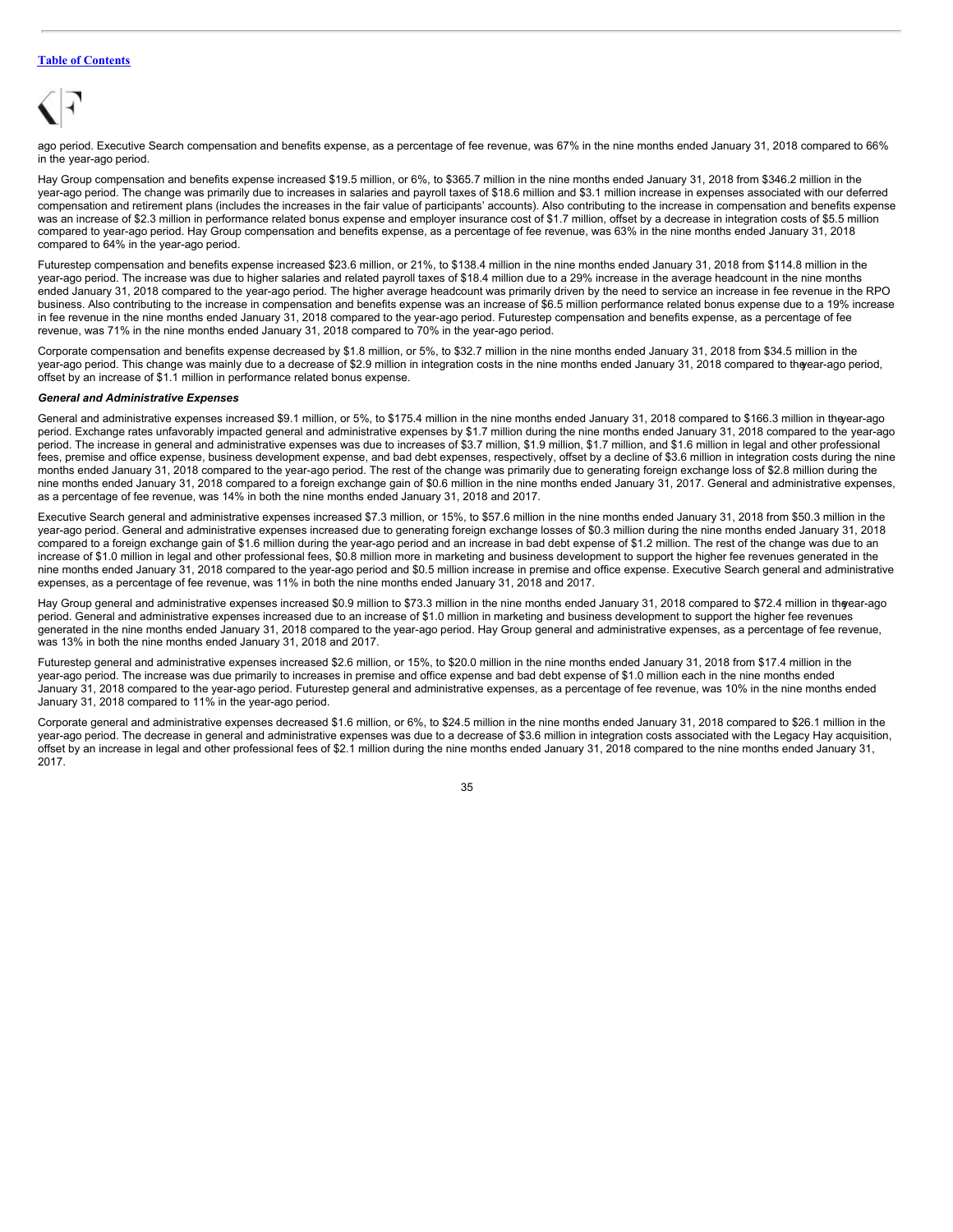

#### *Cost of Services Expense*

Cost of services expense consists primarily ofnon-billable contractor and product costs related to the delivery of various services and products, primarily in Futurestep and Hay Group. Cost of services expense was \$53.2 million in the nine months ended January 31, 2018 compared to \$52.3 million in the nine months ended January 31, 2017. Cost of services expense, as a percentage of fee revenue, was 4% in the nine months ended January 31, 2018 as compared to 5% in the year-ago period.

#### *Depreciation and Amortization Expenses*

Depreciation and amortization expenses were \$36.9 million, an increase of \$1.9 million, or 5%, in the nine months ended January 31, 2018 compared to \$35.0 million in the year-ago period. The increase relates primarily to technology investments made in the current and prior year in software and computer equipment, in addition to increases in leasehold improvements and furniture and fixtures.

#### *Restructuring Charges, Net*

During the nine months ended January 31, 2018, we continued the implementation of the fiscal 2016 restructuring plan to integrate Legacy Hay entities that were acquired in fiscal 2016 and recorded \$0.1 million of restructuring charges relating to the consolidation of premises.

During the nine months ended January 31, 2017, we continued the implementation of the fiscal 2016 restructuring plan in order to integrate the Hay Group entities that were acquired in fiscal 2016 by eliminating redundant positions and operational, general and administrative expenses and consolidating of office space. As a result, we recorded \$28.3 million of restructuring charges with \$11.5 million of severance costs and \$16.8 million relating to the consolidation of office space during the nine months ended January 31, 2017.

#### *Operating Income*

Operating income was \$140.6 million in the nine months ended January 31, 2018 as compared to \$81.6 million in theyear-ago period. This increase in operating income resulted from higher fee revenue of \$132.4 million and a decrease in restructuring charges, net of \$28.2 million, offset by increases of \$89.7 million in compensation and benefits expense, \$9.1 million in general and administrative expenses, \$1.9 million in depreciation and amortization expenses and \$0.9 million in cost of services expense.

Executive Search operating income increased \$8.7 million, or 9%, to \$102.4 million in the nine months ended January 31, 2018 as compared to \$93.7 million in theyear-ago period. The increase in Executive Search operating income was driven by increases in higher fee revenue of \$63.0 million and a decrease in restructuring charges, net of \$3.7 million, offset by increases in compensation and benefits expense, general and administrative expenses, cost of services expense and depreciation and amortization expenses of \$48.4 million, \$7.3 million, \$1.2 million and 1.1 million, respectively. Executive Search operating income, as a percentage of fee revenue, was 20% in the nine months ended January 31, 2018 as compared to 21% in the year-ago period.

Hay Group operating income was \$72.5 million, an increase of \$41.3 million, or 132%, in the nine months ended January 31, 2018 as compared to operating income of \$31.2 million in the year-ago period. The increase was primarily driven by an increase in fee revenue of \$38.4 million and restructuring recoveries, net of \$0.2 million during the nine months ended January 31, 2018 compared to restructuring charges, net of \$24.0 million during the year-ago period, offset by an increase of \$19.5 million in compensation and benefits expense, \$0.9 million in general and administrative expenses and an increase in cost of services expense of \$0.9 million in the nine months ended January 31, 2018 compared to the year-ago period. Hay Group operating income, as a percentage of fee revenue, was 13% in the nine months ended January 31, 2018 compared to 6% in the year-ago period.

Futurestep operating income was \$27.7 million, an increase of \$5.9 million, in the nine months ended January 31, 2018 as compared to \$21.8 million in the ear-ago period. The increase in operating income was driven by higher fee revenue of \$31.0 million, offset by an increase in compensation and benefits expense of \$23.6 million and general and administrative expenses of \$2.6 million. Futurestep operating income, as a percentage of fee revenue, was 14% in the nine months ended January 31, 2018 compared to 13% in the year-ago period.

#### *Net Income Attributable to Korn Ferry*

Net income attributable to Korn Ferry increased by \$35.3 million to \$92.6 million in the nine months ended January 31, 2018 compared to \$57.3 million in theyear-ago period. The increase was due to higher total revenue of \$129.1 million, an increase in other income, net of \$7.2 million and a decrease in net income attributable to noncontrolling interest of \$1.2 million, offset by higher operating expenses of \$70.1 million and an increase in income tax provision of \$32.4 million due to the enactment of the Tax Act compared to the year-ago period. Net income attributable to Korn Ferry, as a percentage of fee revenue, was 7% for the nine months ended January 31, 2018 as compared to 5% in the year-ago period.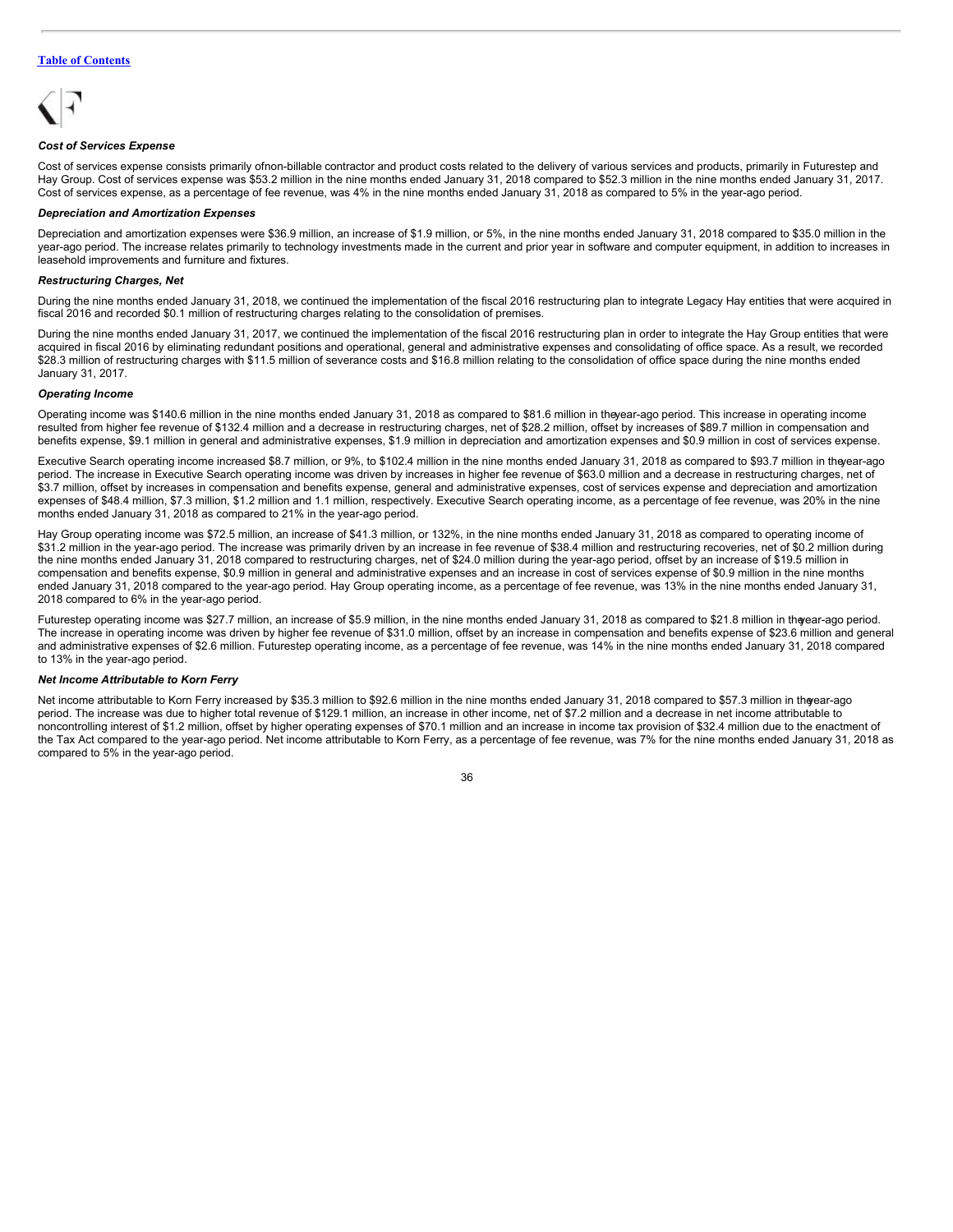

#### *Adjusted EBITDA*

Adjusted EBITDA increased by \$24.4 million to \$199.3 million in the nine months ended January 31, 2018 as compared to \$174.9 million in theyear-ago period. This increase was driven by higher adjusted fee revenue of \$128.9 million and an increase of \$7.2 million in other income, net primarily due to the change in the fair value of our marketable securities, offset by increases of \$98.1 million in compensation and benefits expense (excluding integration costs), \$12.7 million in general and administrative expenses (excluding integration costs) and \$0.9 million in cost of services expense compared to the year-ago period. Adjusted EBITDA, as a percentage of adjusted fee revenue, was 15% in both the nine months ended January 31, 2018 and 2017.

Executive Search Adjusted EBITDA increased \$7.1 million, or 7%, to \$110.3 million in the nine months ended January 31, 2018 as compared to \$103.2 million in the nine months ended January 31, 2017. The increase was driven by higher fee revenue of \$63.0 million, offset by increases of \$48.4 million in compensation and benefits expense and \$7.3 million in general and administrative expenses during the nine months ended January 31, 2018 compared to the year-ago period. Executive Search Adjusted EBITDA, as a percentage of fee revenue, was 21% in the nine months ended January 31, 2018 as compared to 23% in the year-ago period.

Hay Group Adjusted EBITDA was \$103.3 million, an increase of \$8.1 million, or 9%, in the nine months ended January 31, 2018 as compared to \$95.2 million in the year-ago period. The increase was driven by higher adjusted fee revenue of \$34.9 million, offset by increases of \$25.0 million in compensation and benefits expense (excluding integration costs), \$0.9 million in general and administrative expenses and an increase in cost of services expense of \$0.9 million during the nine months ended January 31, 2018 compared to the year-ago period. Hay Group Adjusted EBITDA, as a percentage of adjusted fee revenue, was 18% in both the nine months ended January 31, 2018 and 2017.

Futurestep Adjusted EBITDA was \$30.0 million in the nine months ended January 31, 2018, an increase of \$6.0 million, as compared to \$24.0 million in theear-ago period. The increase was driven by higher fee revenue of \$31.0 million, offset by increases of \$23.6 million in compensation and benefits expense and \$2.6 million in general and administrative expenses during the nine months ended January 31, 2018 compared to the year-ago period. Futurestep Adjusted EBITDA, as a percentage of fee revenue, was 15% in both the nine months ended January 31, 2018 and 2017.

#### *Other Income, Net*

Other income, net was \$14.8 million in the nine months ended January 31, 2018 as compared to \$7.6 million in theyear-ago period. The increase was primarily due to the change in the fair value of our marketable securities, where there was a larger gain during the nine months ended January 31, 2018 compared to the year-ago period.

#### *Interest Expense, Net*

Interest expense, net primarily relates to our term loan facility and borrowings under our COLI policies, which is partially offset by interest earned on cash and cash equivalent balances. Interest expense, net was \$7.9 million in the nine months ended January 31, 2018 as compared to \$8.2 million in the year-ago period.

#### *Income Tax Provision*

The provision for income tax was \$54.1 million in the nine months ended January 31, 2018 compared to \$21.7 million in theyear-ago period. This reflects a 37% and 27% effective tax rate for the nine months ended January 31, 2018 and 2017, respectively. The current fiscal year effective tax rate was significantly impacted by the December 22, 2017 enactment of the Tax Act as a result of which, Korn Ferry recorded a provisional tax charge of \$16.3 million for the Transition Tax and a provisional tax benefit of \$5.8 million from the remeasurement of our U.S. federal deferred tax assets and liabilities. Korn Ferry will continue to appropriately refine these amounts within the measurement period allowed by SAB No.118, which will be completed no later than December 22, 2018.

#### *Net Income Attributable to Noncontrolling Interest*

Net income attributable to noncontrolling interest represents the portion of a subsidiary's net earnings that are attributable to shares of such subsidiary not held by Korn Ferry that are included in the consolidated results of operations. Net income attributable to noncontrolling interest for the nine months ended January 31, 2018 was \$1.0 million compared to \$2.2 million for the nine months ended January 31, 2017.

#### **Liquidity and Capital Resources**

The Company and its Board of Directors endorse a balanced approach to capital allocation. The Company's priority is to invest in growth initiatives, such as the hiring of consultants, the continued development of intellectual property and derivative products and services, and the investment in synergistic accretive merger and acquisition transactions that earn a return that is superior to the Company's cost of capital. Next, the Company's capital allocation approach contemplates the planned return of a portion of excess capital to stockholders, in the form of a regular quarterly dividend, subject to the factors discussed in the "Risk Factors" section of the Annual Report on Form 10-K for the fiscal year ending April 30, 2017. Additionally, the Company considers share repurchases on an opportunistic basis and subject to the terms of our credit agreement.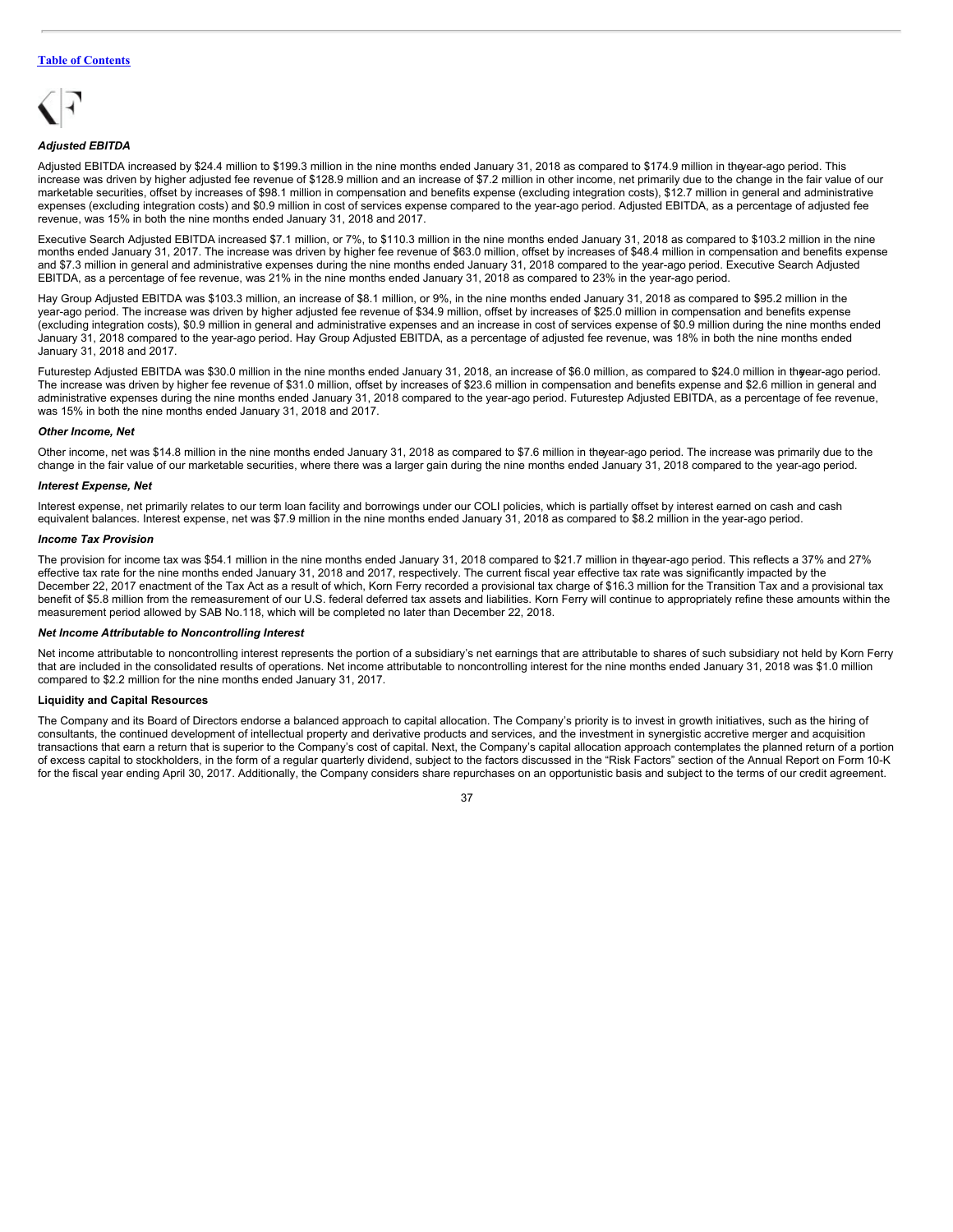

On June 15, 2016, we entered into a senior secured \$400 million Credit Agreement with a syndicate of banks and Wells Fargo Bank, National Association as administrative agent, to provide for enhanced financial flexibility and in recognition of the accelerated pace of the Legacy Hay integration. See Note 10 — *Long-Term Debt* for a description of the credit facility. We drew down \$275 million on the term loan and used \$140 million of the proceeds to pay-off the term loan that was outstanding as of April 30, 2016. We had \$2.9 million and \$3.0 million standby letters of credit issued under our long-term debt arrangements as of January 31, 2018 and April 30, 2017, respectively. We had a total of \$7.3 million and \$8.1 million of standby letters of credits with other financial institutions as of January 31, 2018 and April 30, 2017, respectively. The standby letters of credits were generally issued as a result of entering into office premise leases.

As part of the Legacy Hay acquisition, the Company has committed to a \$40 million retention pool (of which \$23.5 million has been paid) for certain employees of Legacy Hay subject to certain circumstances. The remaining balance will be payable within 45 days after November 30, 2018.

On December 8, 2014, the Board of Directors adopted a dividend policy to distribute, to our stockholders, a regular quarterly cash dividend of \$0.10 per share. Every quarter since the adoption of the dividend policy, the Company has declared a quarterly dividend. The declaration and payment of future dividends under the quarterly dividend program will be at the discretion of the Board of Directors and will depend upon many factors, including our earnings, capital requirements, financial conditions, the terms of our indebtedness and other factors our Board of Directors may deem to be relevant. Our Board of Directors may, however, amend, revoke or suspend our dividend policy at any time and for any reason.

On December 8, 2014, the Board of Directors also approved an increase in the Company's stock repurchase program to an aggregate of \$150.0 million. Common stock may be repurchased from time to time in open market or privately negotiated transactions at the Company's discretion subject to market conditions and other factors. During the third quarter of fiscal 2017, we resumed repurchasing shares through this program. We repurchased approximately \$32.6 million of the Company's common stock during the nine months ended January 31, 2018. As of January 31, 2018, \$88.6 million remained available for common stock repurchases under our stock repurchase program. Any decision to continue to execute our currently outstanding issuer repurchase program will depend on our earnings, capital requirements, financial condition and other factors considered relevant by our Board of Directors. Our senior secured credit agreement requires that our pro forma leverage ratio, defined as the ratio of consolidated funded indebtedness to consolidated adjusted EBITDA, is no greater than 2.50 to 1.00, and our pro forma domestic liquidity is at least \$50.0 million as a condition to consummating permitted acquisitions, paying dividends to our stockholders and share repurchases of our common stock.

Our performance is subject to the general level of economic activity in the geographic regions and the industries which we service. We believe, based on current economic conditions, that our cash on hand and funds from operations and the Credit Agreement we entered into on June 15, 2016 will be sufficient to meet anticipated working capital, capital expenditures, general corporate requirements, repayment of the debt incurred in connection with the Legacy Hay acquisition, the retention pool obligations in connection with the Legacy Hay acquisition, shares repurchases and dividend payments under our dividend policy during the next twelve months. However, if the national or global economy, credit market conditions and/or labor markets were to deteriorate in the future, such changes could put negative pressure on demand for our services and affect our operating cash flows. If these conditions were to persist over an extended period of time, we may incur negative cash flows and it might require us to access our existing credit facility to meet our capital needs and/or discontinue our share repurchases and dividend policy.

Cash and cash equivalents and marketable securities were \$529.0 million and \$530.8 million as of January 31, 2018 and April 30, 2017, respectively. Net of amounts held in trust for deferred compensation plans and accrued bonuses, cash and marketable securities were \$242.1 million and \$245.1 million at January 31, 2018 and April 30, 2017, respectively. As of January 31, 2018 and April 30, 2017, we held \$210.4 million and \$165.8 million, respectively of cash and cash equivalents in foreign locations, net of amounts held in trust for deferred compensation plans and to pay fiscal 2018 and 2017 annual bonuses. Cash and cash equivalents consist of cash and highly liquid investments purchased with original maturities of three months or less. Marketable securities consist of mutual funds in the nine months ended January 31, 2018. The primary objectives of our investment in mutual funds are to meet the obligations under certain of our deferred compensation plans.

As of January 31, 2018 and April 30, 2017, marketable securities of \$139.0 million (net of gross unrealized gains of \$15.5 million and gross unrealized losses of \$0.7 million) and \$119.9 million (net of gross unrealized gains of \$6.7 million and gross unrealized losses of \$0.6 million), respectively, were held in trust for settlement of our obligations under certain deferred compensation plans, of which \$124.2 million and \$115.6 million, respectively, are classified as non-current. These marketable securities were held to satisfy vested obligations totaling \$122.3 million and \$99.5 million as of January 31, 2018 and April 30, 2017, respectively. Unvested obligations under the deferred compensation plans totaled \$29.7 million and \$37.6 million as of January 31, 2018 and April 30, 2017, respectively.

The net increase in our working capital of \$40.1 million as of January 31, 2018 compared to April 30, 2017 is primarily attributable to an increase in accounts receivable and a decrease in compensation and benefits payable, offset by decreases in cash and cash equivalents. The increase in accounts receivable was due to an increase in days of sales outstanding which went from 61 days to 69 days (which is consistent with historical experience) from April 30, 2017 to January 31, 2018. The decrease in compensation and benefits payable and cash and cash equivalents was primarily due to the payment of annual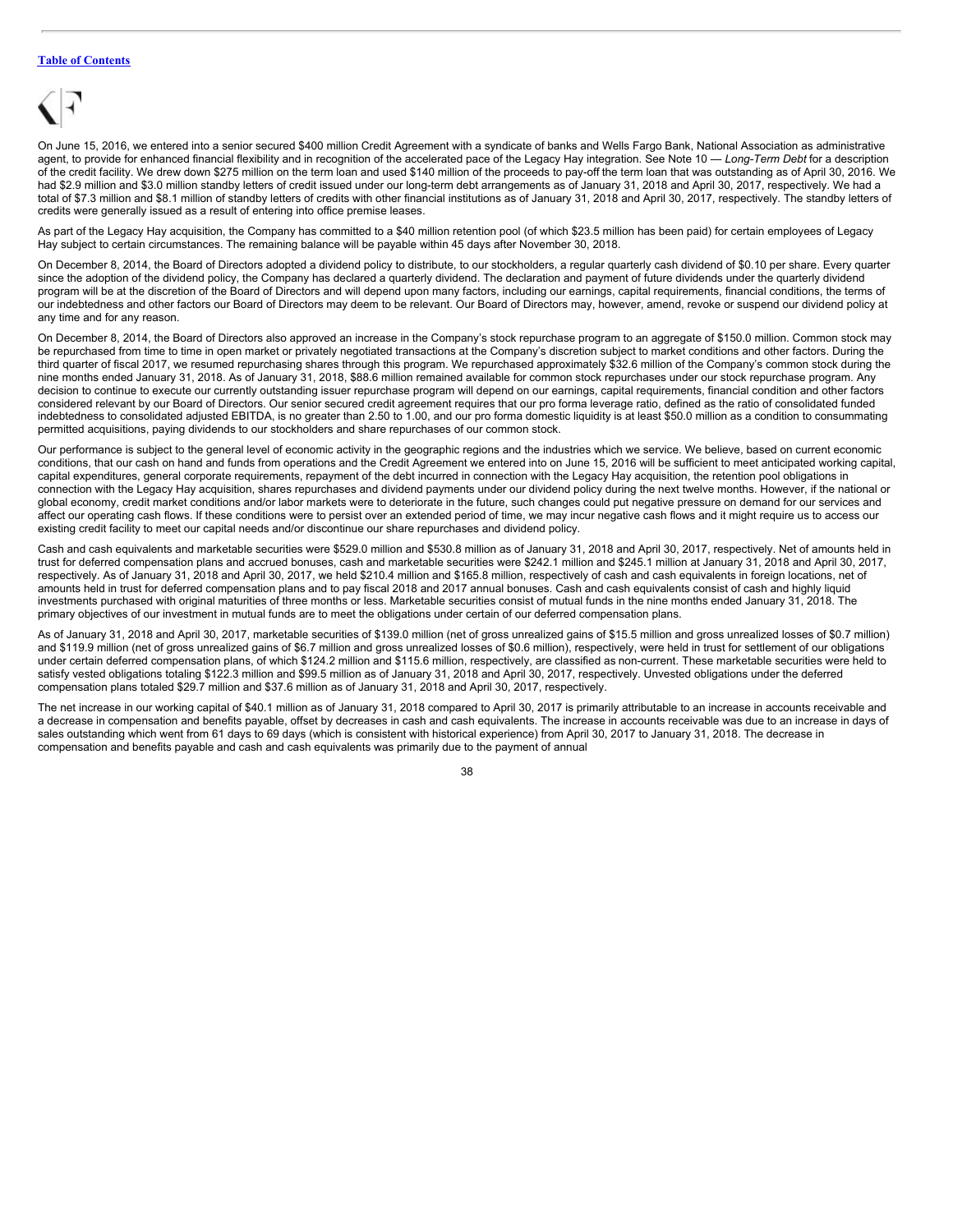

bonuses earned in fiscal 2017 and paid during the first quarter of fiscal 2018, with cash and cash equivalents also decreasing due to sign-on and retention payments made during the quarter. Cash provided by operating activities was \$59.6 million in the nine months ended January 31, 2018, an increase of \$45.9 million, compared to \$13.7 million in the year-ago period.

Cash used in investing activities was \$32.2 million in the nine months ended January 31, 2018, an increase of \$19.8 million, compared to \$12.4 million in theear-ago period. Cash used in investing activities was higher due to a decrease in proceeds from sales/maturities of marketable securities, offset by less cash used for the purchases of property and equipment and proceeds received from life insurance policies in the nine months ended January 31, 2018 compared to the year-ago period.

Cash used in financing activities was \$64.6 million in the nine months ended January 31, 2018 compared to cash provided by financing activities of \$89.1 million in the year-ago period. The change from cash provided by financing activities to cash used in financing activities was primarily due to a decrease of \$135.0 million in proceeds from our term loan facility net of pay-off of the term loan that was outstanding as of April 30, 2016, \$5.2 million more in term loan payments and an increase of shares repurchased under the stock repurchase program of \$16.3 million in the nine months ended January 31, 2018 compared to the year-ago period.

#### *Cash Surrender Value of Company Owned Life Insurance Policies, Net of Loans*

The Company purchased COLI policies or contracts insuring the lives of certain employees eligible to participate in the deferred compensation and pension plans as a means of funding benefits under such plans. As of January 31, 2018 and April 30, 2017, we held contracts with gross CSV of \$185.0 million and \$180.3 million, respectively. Total outstanding borrowings against the CSV of COLI contracts were \$66.8 million and \$67.2 million as of January 31, 2018 and April 30, 2017, respectively. Such borrowings do not require annual principal repayments, bear interest primarily at variable rates and are secured by the CSV of COLI contracts. At January 31, 2018 and April 30, 2017, the net cash value of these policies was \$118.2 million and \$113.1 million, respectively.

#### *Long-Term Debt*

On June 15, 2016, we entered into a senior secured \$400 million Credit Agreement (the "Credit Agreement") with a syndicate of banks and Wells Fargo Bank, National Association as administrative agent. The Credit Agreement provides for, among other things: (a) a senior secured term loan facility in an aggregate principal amount of \$275 million (the " Term Facility"), (b) a senior secured revolving credit facility (the "Revolver" and together with the Term Facility, the "Credit Facilities") in an aggregate principal amount of \$125 million, (c) annual term loan amortization of 7.5%, 7.5%, 10.0%, 10.0% and 10.0%, with the remaining principal due at maturity, (d) certain customary affirmative and negative covenants, including a maximum consolidated total leverage ratio (as defined below) and a minimum interest coverage ratio and (e) an expanded definition of permitted add-backs to Adjusted EBITDA in recognition of the accelerated integration actions. Our credit agreement permits payment of dividends to stockholders and share repurchases so long as the pro forma leverage ratio is no greater than 2.50 to 1.00, and the pro forma domestic liquidity is at least \$50.0 million. We drew down \$275 million on the term loan and used \$140 million of the proceeds to pay-off the term loan that was outstanding as of April 30, 2016.

At our option, loans issued under the Credit Agreement will bear interest at either LIBOR or an alternate base rate, in each case plus the applicable interest rate margin. The interest rate applicable to loans outstanding under the Credit Facilities may fluctuate between LIBOR plus 1.25% per annum to LIBOR plus 2.00% per annum, in the case of LIBOR borrowings (or between the alternate base rate plus 0.25% per annum and the alternate base rate plus 1.00% per annum, in the alternative), based upon our total funded debt to adjusted EBITDA ratio (as set forth in the Credit Agreement, the "consolidated leverage ratio") at such time. In addition, we will be required to pay to the lenders a quarterly fee ranging from 0.20% to 0.35% per annum on the average daily unused amount of the Term Facility, based upon our consolidated leverage ratio at such time and fees relating to the issuance of letters of credit. During the three and nine months ended January 31, 2018, the average rate on the Term Facility was 2.65% and 2.49%, respectively. During the three and nine months ended January 31, 2017, the average rate was 2.06% and 2.29%, respectively.

Both the Revolver and the Term Facility mature on June 15, 2021 and may be prepaid and terminated early by us at any time without premium or penalty (subject to customary LIBOR breakage fees). The Term Facility is payable in quarterly installments with principal payments totalling \$15.5 million made during the nine months ended January 31, 2018. As of January 31, 2018, \$244.1 million was outstanding under the Term Facility compared to \$259.5 million as of April 30, 2017. The current and long-term portion of unamortized debt issuance costs associated with the long-term debt, was \$2.9 million and \$3.5 million as of January 31, 2018 and April 30, 2017, respectively. The fair value of our Term Facility is based on borrowing rates currently required of loans with similar terms, maturity and credit risk. The carrying amount of the Term Facility approximates fair value because the base interest rate charged varies with market conditions and the credit spread is commensurate with current market spreads for issuers of similar risk. The fair value of the Term Facility is classified as a Level 2 liability in the fair value hierarchy. As of January 31, 2018, we were in compliance with our debt covenants.

As of January 31, 2018 and April 30, 2017, we had no borrowings under the Revolver. We had \$2.9 million of standby letters of credits issued under our long-term debt arrangements as of January 31, 2018 compared to \$3.0 million as of April 30, 2017. We had a total of \$7.3 million and \$8.1 million of standby letters of credits with other financial institutions as of January 31,

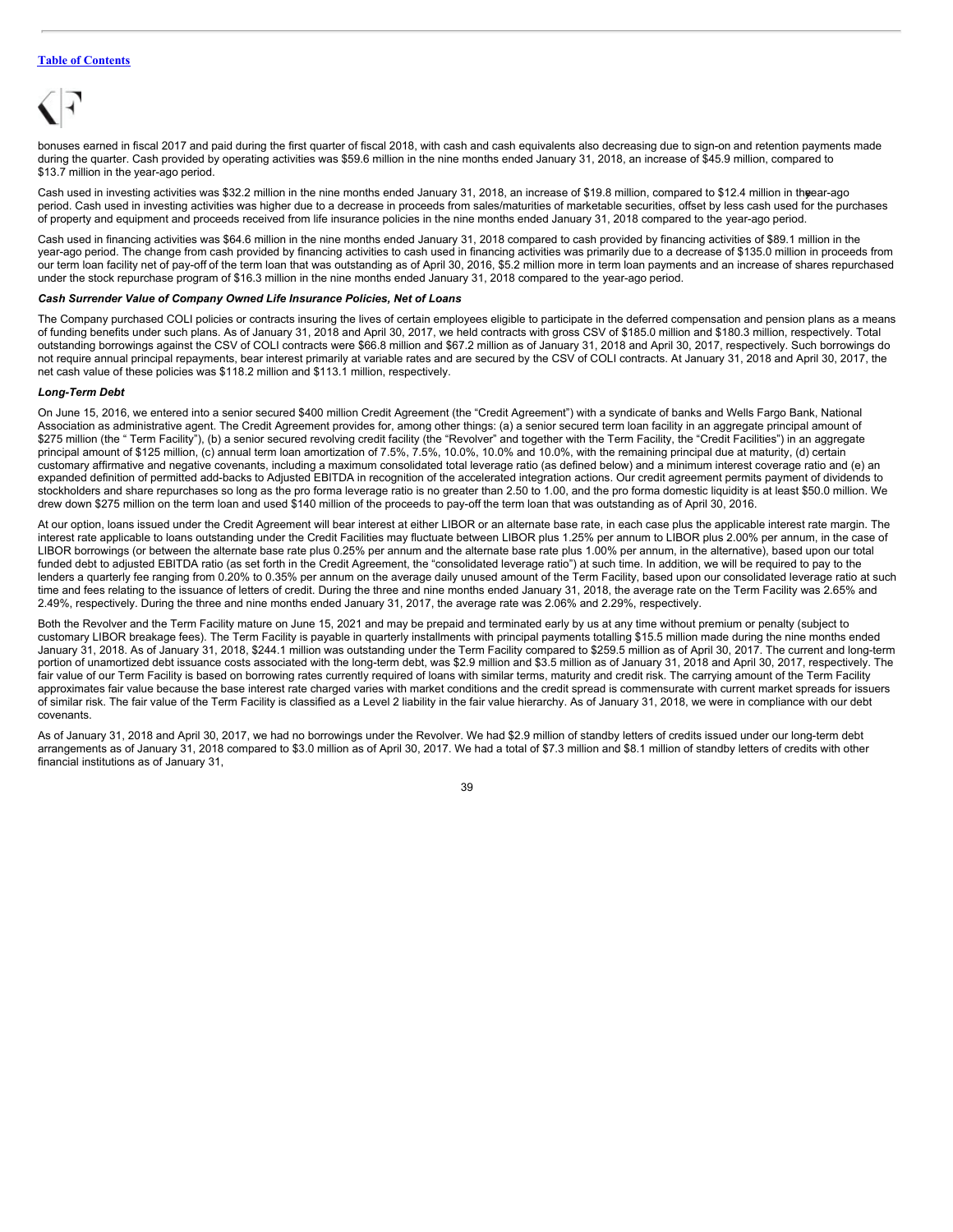

2018 and April 30, 2017, respectively. The standby letters of credits were generally issued as a result of entering into office premise leases.

We are not aware of any other trends, demands or commitments that would materially affect liquidity or those that relate to our resources.

#### **Off-Balance Sheet Arrangements**

We have no off-balance sheet arrangements and have not entered into any transactions involving unconsolidated, special purpose entities. We had no material changes in contractual obligations as of January 31, 2018, as compared to those disclosed in our table of contractual obligations included in our Annual Report.

#### **Critical Accounting Policies**

Preparation of this Quarterly Report onForm 10-Q requires us to make estimates and assumptions that affect the reported amount of assets and liabilities, disclosure of contingent assets and liabilities at the date of our financial statements and the reported amounts of revenue and expenses during the reporting period. Actual results could differ from those estimates and assumptions and changes in the estimates are reported in current operations as new information is learned or upon the amounts becoming fixed and determinable. In preparing our interim consolidated financial statements and accounting for the underlying transactions and balances, we apply our accounting policies as disclosed in the notes to our consolidated financial statements. We consider the policies related to revenue recognition, performance related bonuses, deferred compensation, carrying values of receivables, goodwill, intangible assets, fair value of contingent consideration and recoverability of deferred income taxes as critical to an understanding of our interim consolidated financial statements because their application places the most significant demands on management's judgment and estimates. Specific risks for these critical accounting policies are described in our Form 10-K filed with the Securities Exchange Commission. There have been no material changes in our critical accounting policies since fiscal 2017.

#### <span id="page-41-0"></span>**Item 3.** *Quantitative and Qualitative Disclosures About Market Risk*

As a result of our global operating activities, we are exposed to certain market risks, including foreign currency exchange fluctuations and fluctuations in interest rates. We manage our exposure to these risks in the normal course of our business as described below.

#### **Foreign Currency Risk**

Substantially all our foreign subsidiaries' operations are measured in their local currencies. Assets and liabilities are translated into U.S. dollars at the rates of exchange in effect at the end of each reporting period and revenue and expenses are translated at average rates of exchange during the reporting period. Resulting translation adjustments are reported as a component of accumulated other comprehensive loss, net on our consolidated balance sheets.

Transactions denominated in a currency other than the reporting entity's functional currency may give rise to foreign currency gains or losses that impact our results of operations. Historically, we have not realized significant foreign currency gains or losses on such transactions. Foreign currency losses, on an after tax basis, included in net income were \$1.8 million in the nine months ended January 31, 2018 as compared to foreign currency gains, on an after tax basis, included in net income were \$0.4 million in the nine months ended January 31, 2017.

Our exposure to foreign currency exchange rates is primarily driven by fluctuations involving the following currencies – U.S. Dollar, Canadian Dollar, Euro, Pound Sterling, Swiss Franc, Korean Won, Brazilian Real, Singapore Dollar and Mexican Peso. Based on balances exposed to fluctuation in exchange rates between these currencies as of January 31, 2018, a 10% increase or decrease equally in the value of these currencies could result in a foreign exchange gain or loss of \$10.0 million. We have a program that primarily utilizes foreign currency forward contracts to offset the risks associated with the effects of certain foreign currency exposures. These foreign currency forward contracts are neither used for trading purposes nor are they designated as hedging instruments pursuant to Accounting Standards Codification 815, *Derivatives and Hedging*.

#### **Interest Rate Risk**

Our exposure to interest rate risk is limited to our Term Facility and borrowings against the CSV of COLI contracts. As of January 31, 2018, there was \$244.1 million outstanding under the Term Facility. At our option, loans issued under the Credit Facilities bear interest at either LIBOR or an alternate base rate, in each case plus the applicable interest rate margin. The interest rate applicable to loans outstanding under the Credit Facilities may fluctuate between LIBOR plus 1.25% per annum to LIBOR plus 2.00% per annum, in the case of LIBOR borrowings (or between the alternate base rate plus 0.25% per annum and the alternate base rate plus 1.00% per annum, in the alternative), based upon our total funded debt to adjusted EBITDA ratio (as set forth in the Credit Agreement, the "consolidated leverage ratio") at such time. In addition, we are required to pay the lenders a quarterly fee ranging from 0.20% to 0.35% per annum on the average daily unused amount of the Term Facility, based upon our consolidated leverage ratio at such time and fees relating to the issuance of letters of credit. A 100 basis point increase in LIBOR rates would have increased our interest expense by approximately \$0.6 million and \$1.9 million for the three and nine months ended January 31, 2018, respectively. During the three and nine months ended January 31, 2018, the

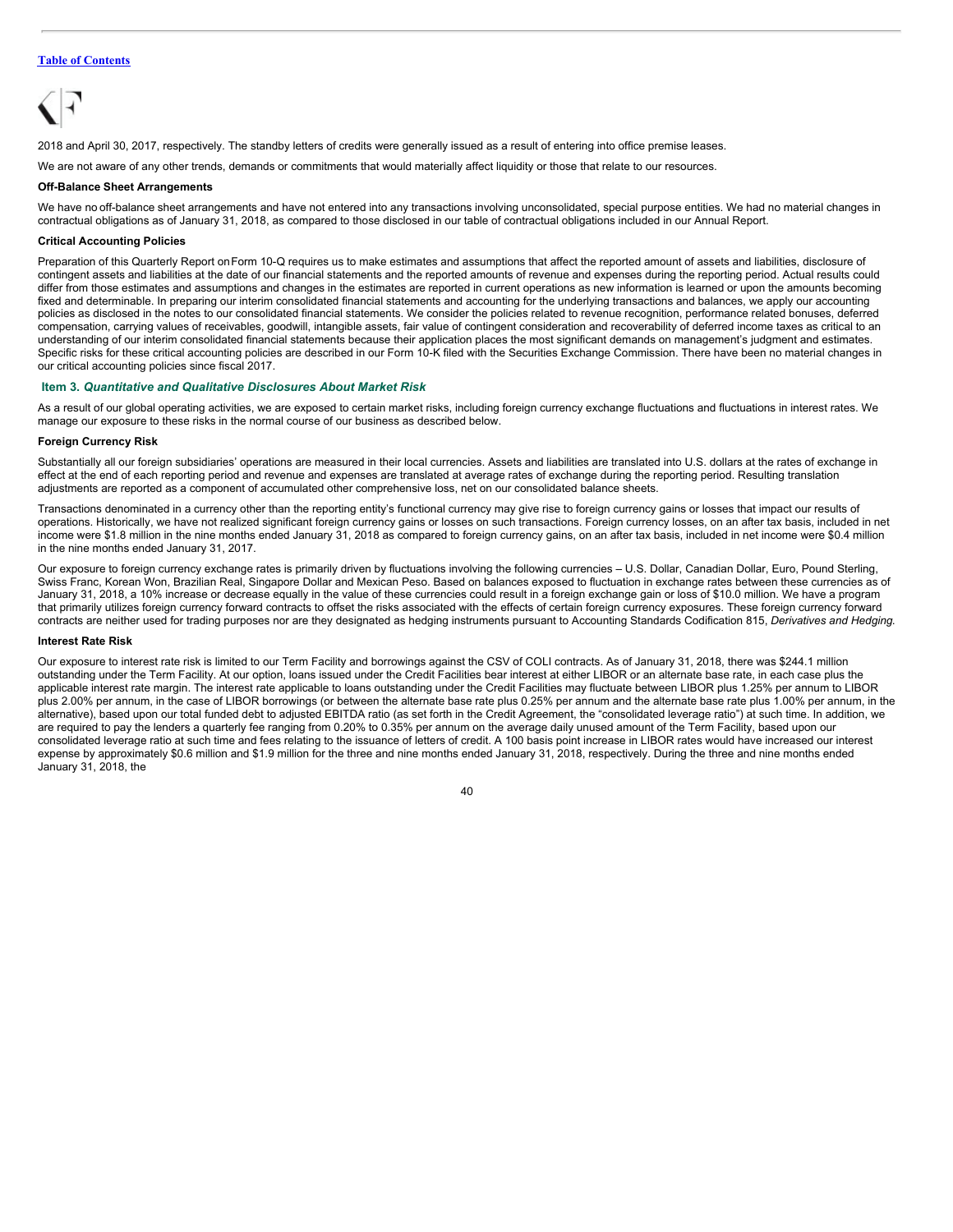

average interest rate on the term loan was 2.65% and 2.49%, respectively. We had no borrowings under the Revolver as of January 31, 2018.

To mitigate the interest rate risk on our Term Facility, we entered into an interest rate swap contract with an initial notional amount of \$129.8 million to hedge the variability to changes in cash flows attributable to interest rate risks caused by changes in interest rates related to our variable rate debt. We have designated the swap as a cash flow hedge. The notional amount is amortized so that the amount is always 50% of the principal balance of the debt outstanding. As of January 31, 2018, the notional amount was \$122.0 million. The interest rate swap agreement matures on June 15, 2021 and locks the interest rates on 50% of our outstanding debt at 1.919%, exclusive of the credit spread on the debt.

We had \$66.8 million and \$67.2 million of borrowings against the CSV of COLI contracts as of January 31, 2018 and April 30, 2017, respectively, bearing interest primarily at variable rates. The risk of fluctuations in these variable rates is minimized by the fact that we receive a corresponding adjustment to our borrowed funds crediting rate which has the effect of increasing the CSV on our COLI contracts.

#### **Item 4.** *Controls and Procedures*

a) Evaluation of Disclosure Controls and Procedures.

Based on their evaluation of our disclosure controls and procedures (as defined in Rules13a-15(e) and 15d-15(e) under the Securities Exchange Act of 1934 (the "Exchange Act")) conducted as of the end of the period covered by this Quarterly Report on Form 10-Q, our Chief Executive Officer and Chief Financial Officer have concluded that our disclosure controls and procedures (as defined in Rules 13a-15(e) and 15d-15(e) under the Exchange Act) are effective.

b) Changes in Internal Control over Financial Reporting.

There were no changes in our internal control over financial reporting during the three months ended January 31, 2018 that have materially affected or are reasonably likely to materially affect our internal control over financial reporting.

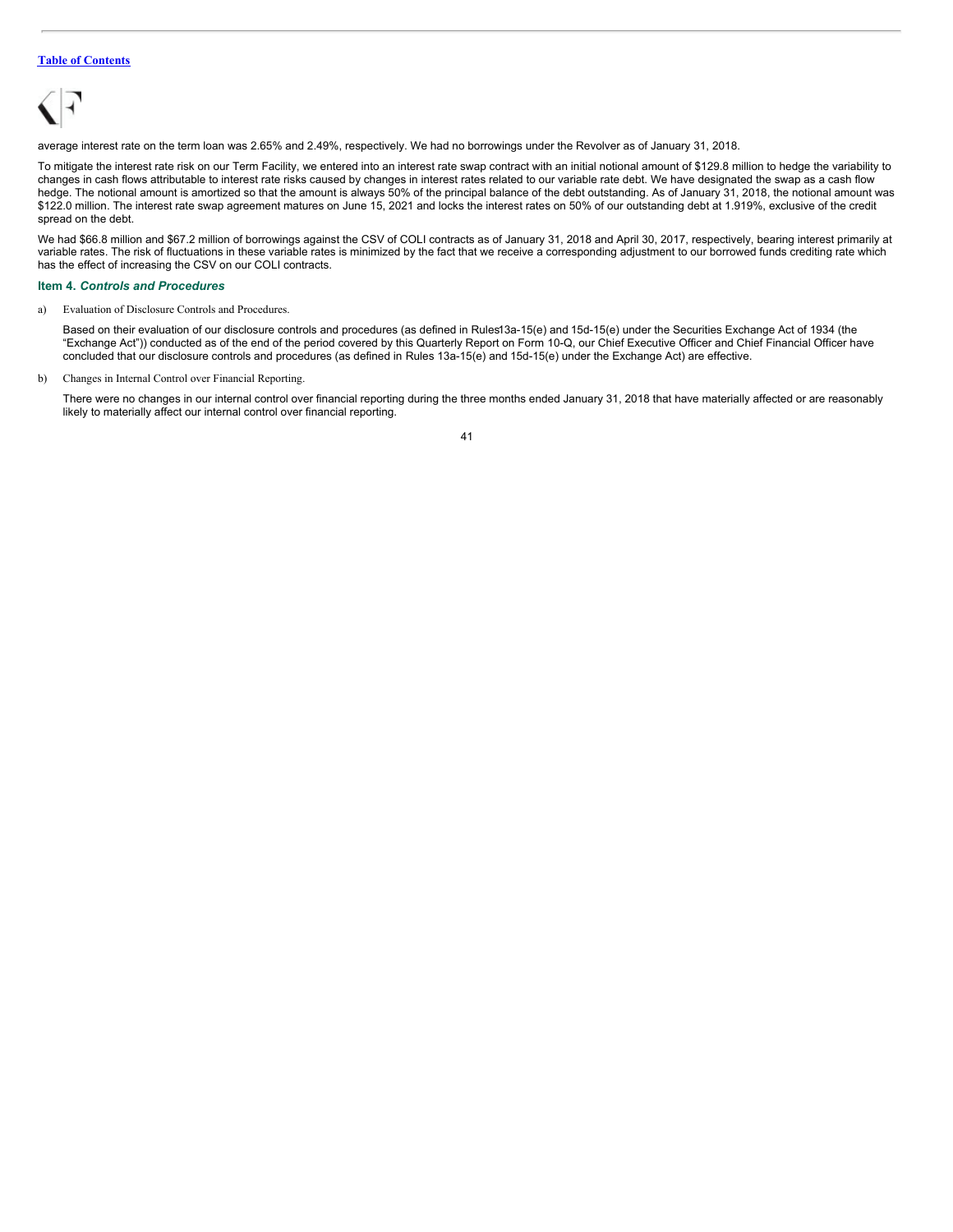

## <span id="page-43-0"></span>**PART II. OTHER INFORMATION**

#### <span id="page-43-1"></span>**Item 1.** *Legal Proceedings*

From time to time, the Company has been and is involved in litigation incidental to its business. The Company is currently not a party to any litigation, which, if resolved adversely against the Company, would, in the opinion of management, after consultation with legal counsel, have a material adverse effect on the Company's business, financial position or results of operations.

#### <span id="page-43-2"></span>**Item 1A.** *Risk Factors*

In our Form 10-K for the year ended April 30, 2017, we described material risk factors facing our business. Additional risks not presently known to us or that we currently deem immaterial may also impair our business operations. Except as set forth below, as of the date of this report, there have been no material changes to the risk factors described in our Form 10-K.

#### The effects of the Tax Cuts and Jobs Act on our business and our company have not yet been fully analyzed and the final impacts could be materially different **from our current estimates.**

On December 22, 2017, the Tax Cuts and Jobs Act ("the "Tax Act") was enacted into law, making significant changes to the taxation of U.S. business entities. The most significant impacts of the Tax Act on the Company include (1) a reduction in the U.S. corporate federal statutory income tax rate from 35.0% to 21.0% effective January 1, 2018, and (2) a one-time tax on accumulated foreign earnings (the "Transition Tax"), which is applicable at a rate of 15.5% on cash and other specified assets and 8% on other residual earnings. We have recorded in our consolidated financial statements provisional amounts based on our current estimates of the effects of the Tax Act in accordance with our current understanding of the Tax Act and currently available guidance. For additional information regarding the Tax Act and the provisional tax amounts recorded in our consolidated financial statements, refer to Note 11 — *Income Taxes* to the financial statements of this Quarterly Report. The final amounts may be significantly affected by regulations and interpretive guidance expected to be issued by the tax authorities, clarifications of the accounting treatment of various items, our additional analysis, and our refinement of our estimates of the effects of the Tax Act and, therefore, such final amounts could be materially different than our current provisional amounts, which could materially affect our tax obligations and effective tax rate.

#### <span id="page-43-3"></span>**Item 2.** *Unregistered Sales of Equity Securities, Use of Proceeds and Issuer Purchases of Equity Securities*

#### **Issuer Purchases of Equity Securities**

The following table summarizes common stock repurchased by us during the quarter ended January 31, 2018:

|                                     |                          |                   | <b>Shares Purchased</b> | <b>Approximate Dollar</b> |
|-------------------------------------|--------------------------|-------------------|-------------------------|---------------------------|
|                                     |                          |                   | as Part of              | <b>Value of Shares</b>    |
|                                     |                          | Average           | Publicly                | That May Yet be           |
|                                     | <b>Shares</b>            | <b>Price Paid</b> | Announced               | <b>Purchased Under</b>    |
|                                     | Purchased (1)            | Per Share         | Programs (2)            | the Programs (2)          |
| November 1, 2017-November 30, 2017  | $\qquad \qquad - \qquad$ |                   |                         | \$91.9 million            |
| December 1, 2017- December 31, 2017 | 64.919                   | 41.10             | 60,800                  | \$89.4 million            |
| January 1, 2018-January 31, 2018    | 20,534                   | 40.66             | 20,000                  | \$88.6 million            |
| Total                               | 85,453                   | 41.00             | 80,800                  |                           |

(1) Represents withholding of a portion of restricted shares to cover taxes on vested restricted shares and shares purchased as part of our publicly announced programs.

(2) On December 8, 2014, the Board of Directors approved an increase in the Company's stock repurchase program to an aggregate of \$150.0 million. The shares can be repurchased in open market transactions or privately negotiated transactions at the Company's discretion. We repurchased approximately \$3.3 million of the Company's common stock under the program during the third quarter of fiscal 2018.

Our senior secured credit agreement, dated June 15, 2016, permits us to pay dividends to our stockholders and share repurchases so long as our pro forma leverage ratio, defined as the ratio of consolidated funded indebtedness to consolidated adjusted EBITDA, is no greater than 2.50 to 1.00 and our pro forma domestic liquidity is at least \$50.0 million.

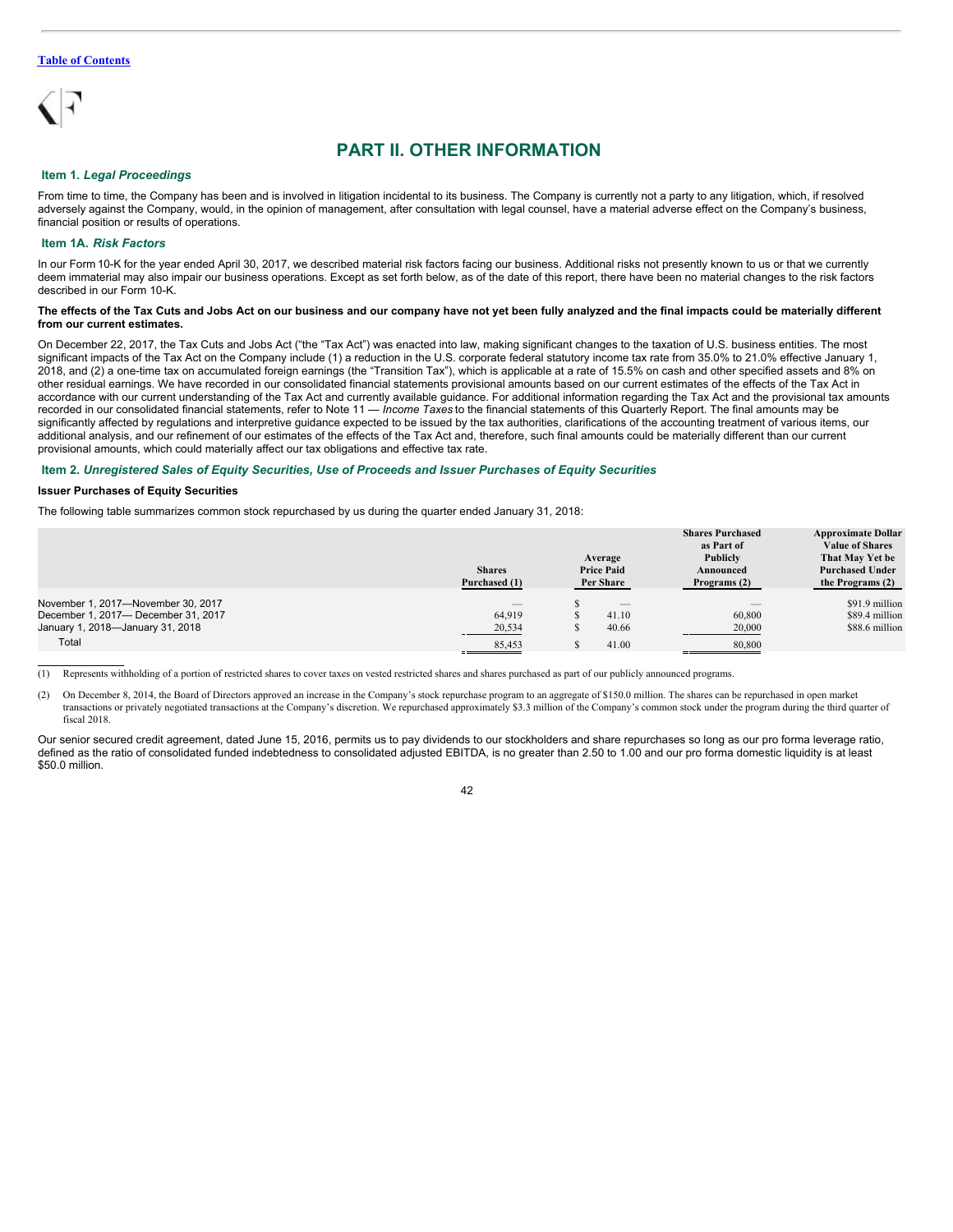# $\overline{\mathbb{F}}$

## <span id="page-44-0"></span>**Item 6.** *Exhibits*

| Exhibit<br>Number | <b>Description</b>                                                                                    |
|-------------------|-------------------------------------------------------------------------------------------------------|
| 31.1              | Chief Executive Officer Certification pursuant to Rule 13a-14(a) under the Exchange Act.              |
| 31.2              | Chief Financial Officer Certification pursuant to Rule 13a-14(a) under the Exchange Act.              |
| 32.1              | Chief Executive Officer and Chief Financial Officer Certification pursuant to 18 U.S.C. Section 1350. |
| 101.INS           | <b>XBRL</b> Instance Document.                                                                        |
| 101.SCH           | XBRL Taxonomy Extension Schema Document.                                                              |
| 101.CAL           | XBRL Taxonomy Extension Calculation Linkbase Document.                                                |
| 101.DEF           | XBRL Taxonomy Extension Definition Linkbase Document.                                                 |
| 101.LAB           | XBRL Taxonomy Extension Label Linkbase Document.                                                      |

101.LAB XBRL Taxonomy Extension Label Linkbase Document. 101.PRE XBRL Taxonomy Extension Presentation Linkbase Document.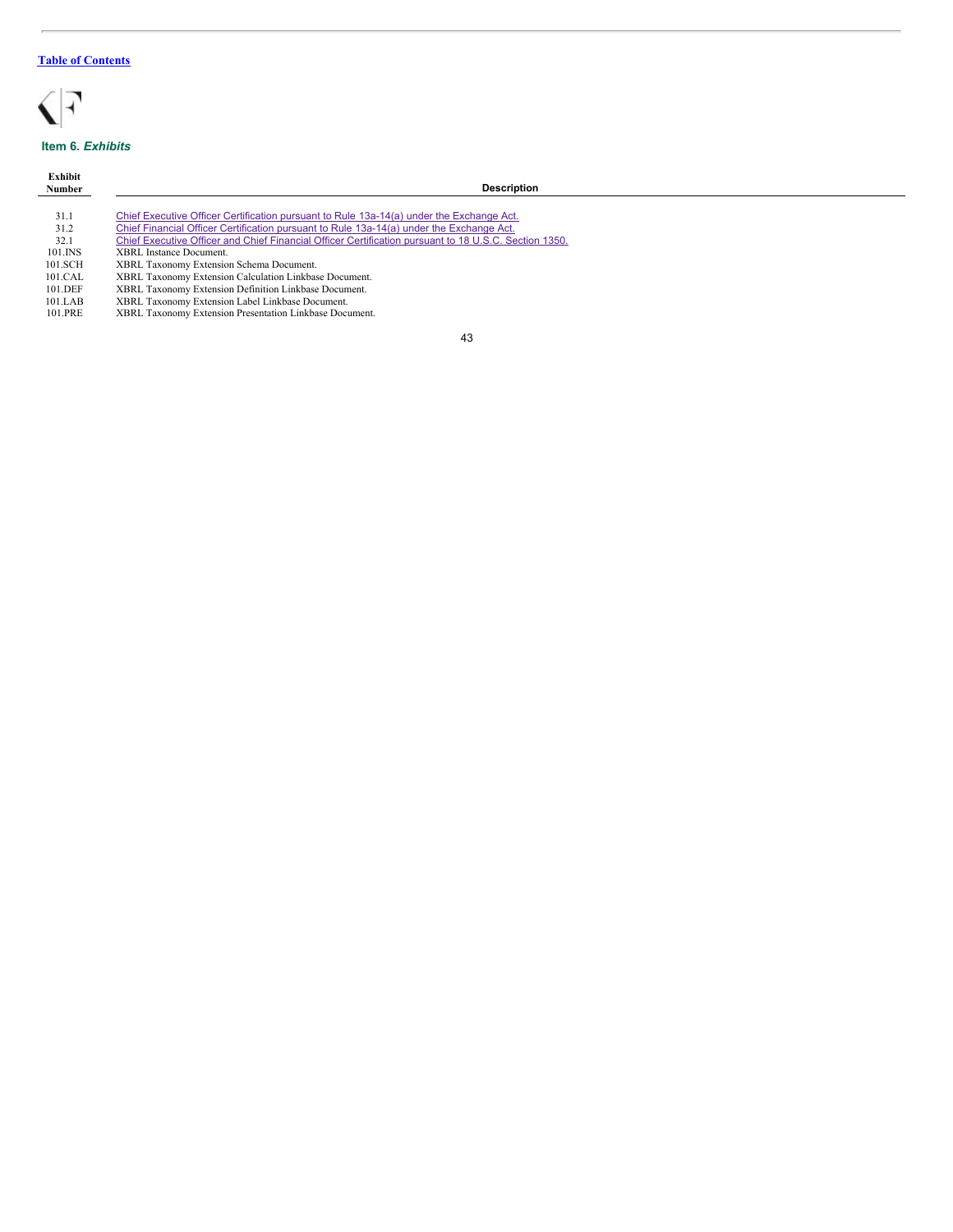

## <span id="page-45-0"></span>**SIGNATURES**

Pursuant to the requirements of the Securities Exchange Act of 1934, as amended, the registrant has duly caused this report to be signed on its behalf by the **undersigned thereunto duly authorized.**

Korn/Ferry International

By: /s/ Robert P. Rozek **Robert P. Rozek Executive Vice President, Chief Financial Officer and Chief Corporate Officer**

Date: March 9, 2018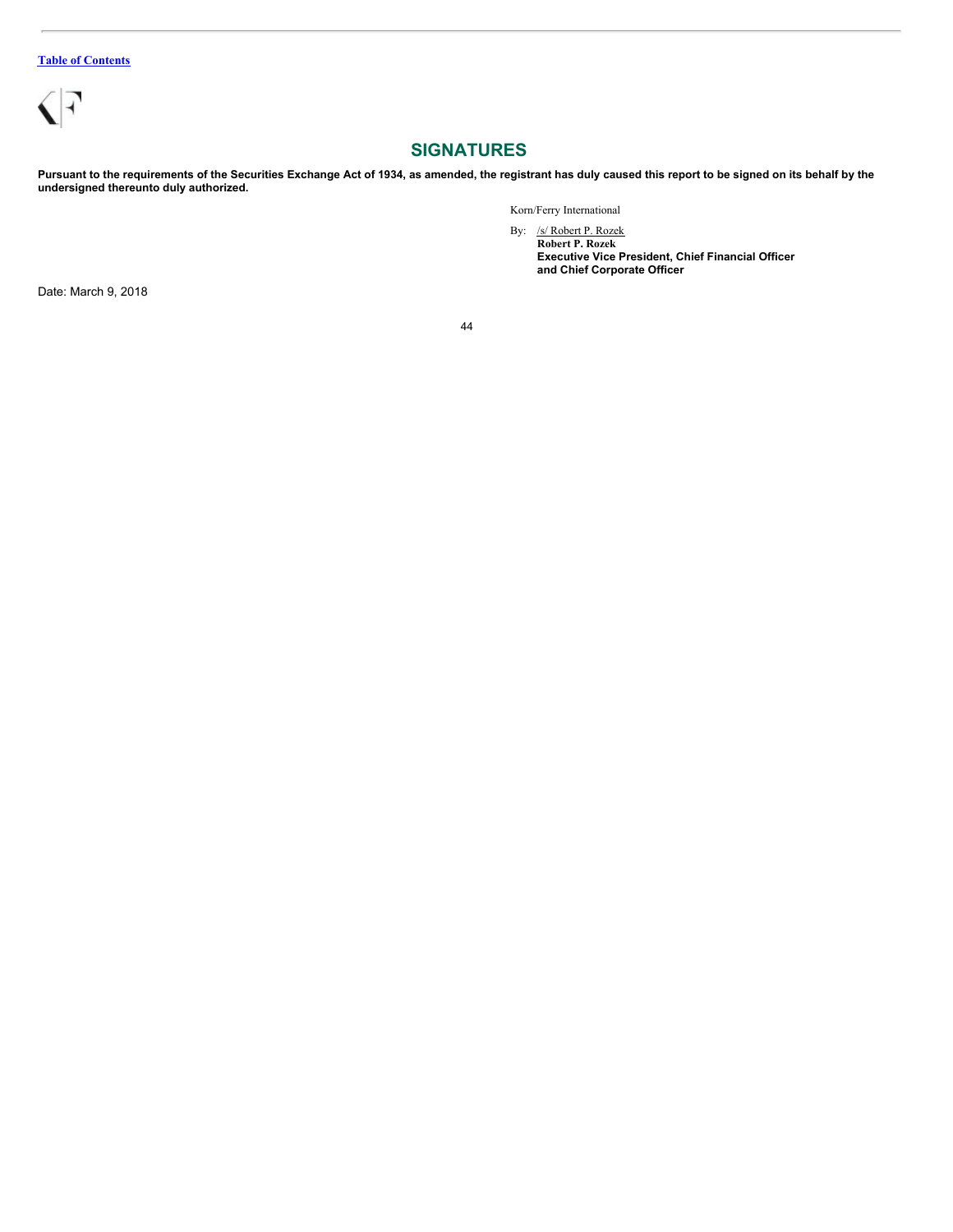<span id="page-46-0"></span>

#### **EXHIBIT 31.1 CERTIFICATIONS**

I, Gary D. Burnison, certify that:

- 1. I have reviewed this quarterly report on Form 10-Q of Korn/Ferry International;
- 2. Based on my knowledge, this report does not contain any untrue statement of a material fact or omit to state a material fact necessary to make the statements made, in light of the circumstances under which such statements were made, not misleading with respect to the period covered by this report;
- 3. Based on my knowledge, the financial statements, and other financial information included in this report, fairly present in all material respects the financial condition, results of operations and cash flows of the registrant as of, and for, the periods presented in this report;
- 4. The registrant's other certifying officer(s) and I are responsible for establishing and maintaining disclosure controls and procedures (as defined in Exchange Act Rules 13a-15(e) and 15d-15(e)) and internal control over financial reporting (as defined in Exchange Act Rules13a-15(f) and 15d-15(f)) for the registrant and have:
	- a. Designed such disclosure controls and procedures, or caused such disclosure controls and procedures to be designed under our supervision, to ensure that material information relating to the registrant, including its consolidated subsidiaries, is made known to us by others within those entities, particularly during the period in which this report is being prepared;
	- b. Designed such internal control over financial reporting, or caused such internal control over financial reporting to be designed under our supervision, to provide reasonable assurance regarding the reliability of financial reporting and the preparation of financial statements for external purposes in accordance with generally accepted accounting principles;
	- c. Evaluated the effectiveness of the registrant's disclosure controls and procedures and presented in this report our conclusions about the effectiveness of the disclosure controls and procedures, as of the end of the period covered by this report based on such evaluation; and
	- d. Disclosed in this report any change in the registrant's internal control over financial reporting that occurred during the registrant's most recent fiscal quarter (the registrant's fourth fiscal quarter in the case of an annual report) that has materially affected, or is reasonably likely to materially affect, the registrant's internal control over financial reporting; and
- 5. The registrant's other certifying officer(s) and I have disclosed, based on our most recent evaluation of internal control over financial reporting, to the registrant's auditors and the audit committee of the registrant's board of directors (or persons performing the equivalent functions):
	- a. All significant deficiencies and material weaknesses in the design or operation of internal control over financial reporting which are reasonably likely to adversely affect the registrant's ability to record, process, summarize and report financial information; and
	- b. Any fraud, if material, that involves management or other employees who have a significant role in the registrant's internal control over financial reporting.

By: /s/ GARY D. BURNISON Name: **Gary D. Burnison Chief Executive Officer and President** 

Date: March 9, 2018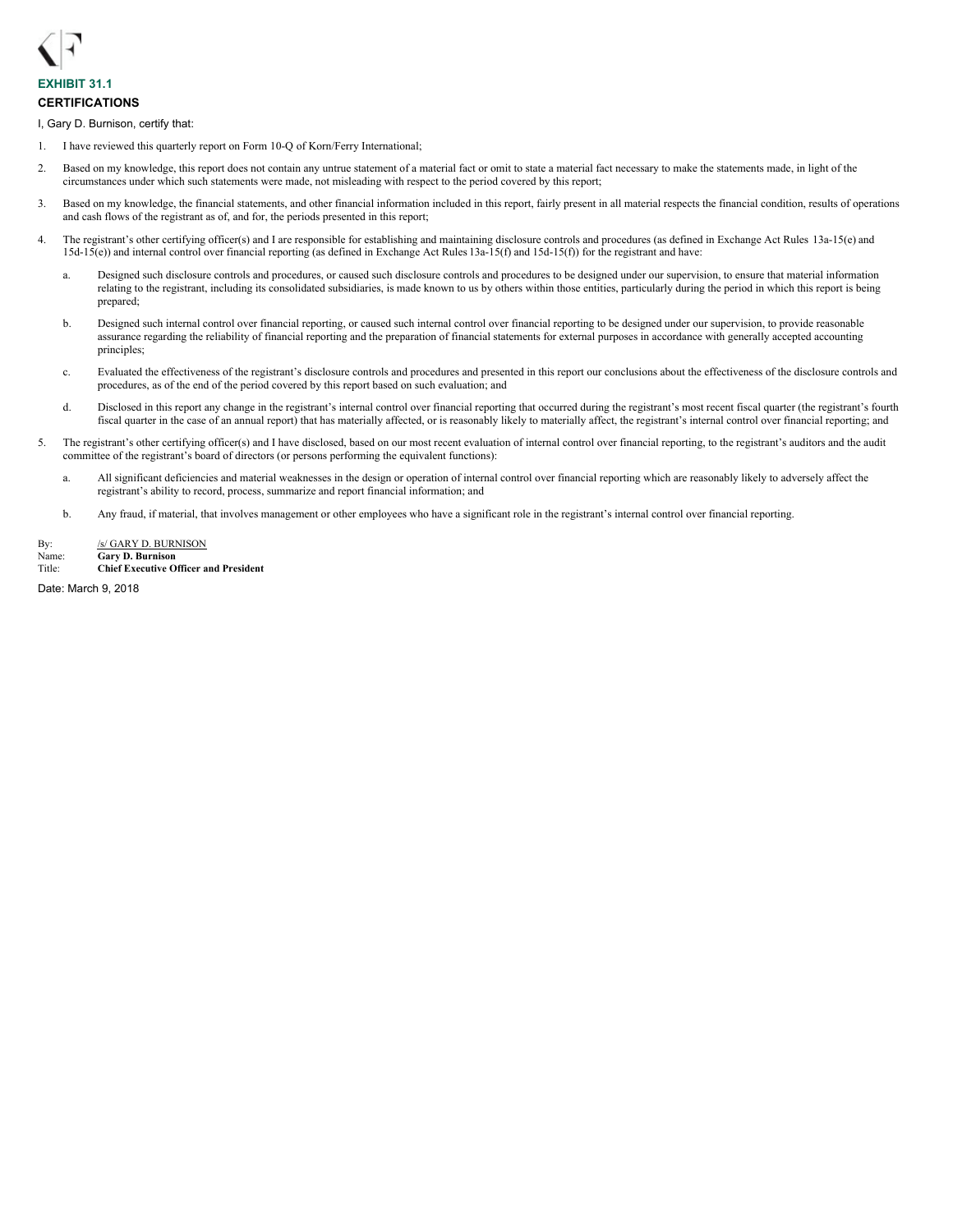<span id="page-47-0"></span>

#### **EXHIBIT 31.2 CERTIFICATIONS**

I, Robert P. Rozek, certify that:

- 1. I have reviewed this quarterly report on Form 10-Q of Korn/Ferry International;
- 2. Based on my knowledge, this report does not contain any untrue statement of a material fact or omit to state a material fact necessary to make the statements made, in light of the circumstances under which such statements were made, not misleading with respect to the period covered by this report;
- 3. Based on my knowledge, the financial statements, and other financial information included in this report, fairly present in all material respects the financial condition, results of operations and cash flows of the registrant as of, and for, the periods presented in this report;
- 4. The registrant's other certifying officer(s) and I are responsible for establishing and maintaining disclosure controls and procedures (as defined in Exchange Act Rules 13a-15(e) and 15d-15(e)) and internal control over financial reporting (as defined in Exchange Act Rules13a-15(f) and 15d-15(f)) for the registrant and have:
	- a. Designed such disclosure controls and procedures, or caused such disclosure controls and procedures to be designed under our supervision, to ensure that material information relating to the registrant, including its consolidated subsidiaries, is made known to us by others within those entities, particularly during the period in which this report is being prepared;
	- b. Designed such internal control over financial reporting, or caused such internal control over financial reporting to be designed under our supervision, to provide reasonable assurance regarding the reliability of financial reporting and the preparation of financial statements for external purposes in accordance with generally accepted accounting principles;
	- c. Evaluated the effectiveness of the registrant's disclosure controls and procedures and presented in this report our conclusions about the effectiveness of the disclosure controls and procedures, as of the end of the period covered by this report based on such evaluation; and
	- d. Disclosed in this report any change in the registrant's internal control over financial reporting that occurred during the registrant's most recent fiscal quarter (the registrant's fourth fiscal quarter in the case of an annual report) that has materially affected, or is reasonably likely to materially affect, the registrant's internal control over financial reporting; and
- 5. The registrant's other certifying officer(s) and I have disclosed, based on our most recent evaluation of internal control over financial reporting, to the registrant's auditors and the audit committee of the registrant's board of directors (or persons performing the equivalent functions):
	- a. All significant deficiencies and material weaknesses in the design or operation of internal control over financial reporting which are reasonably likely to adversely affect the registrant's ability to record, process, summarize and report financial information; and
	- b. Any fraud, if material, that involves management or other employees who have a significant role in the registrant's internal control over financial reporting.

| By:    | /s/ ROBERT P. ROZEK            |
|--------|--------------------------------|
| Name:  | Robert P. Rozek                |
| Title: | <b>Executive Vice Presiden</b> |

#### Title: **Executive Vice President, Chief Financial Officer and Chief Corporate Officer**

Date: March 9, 2018